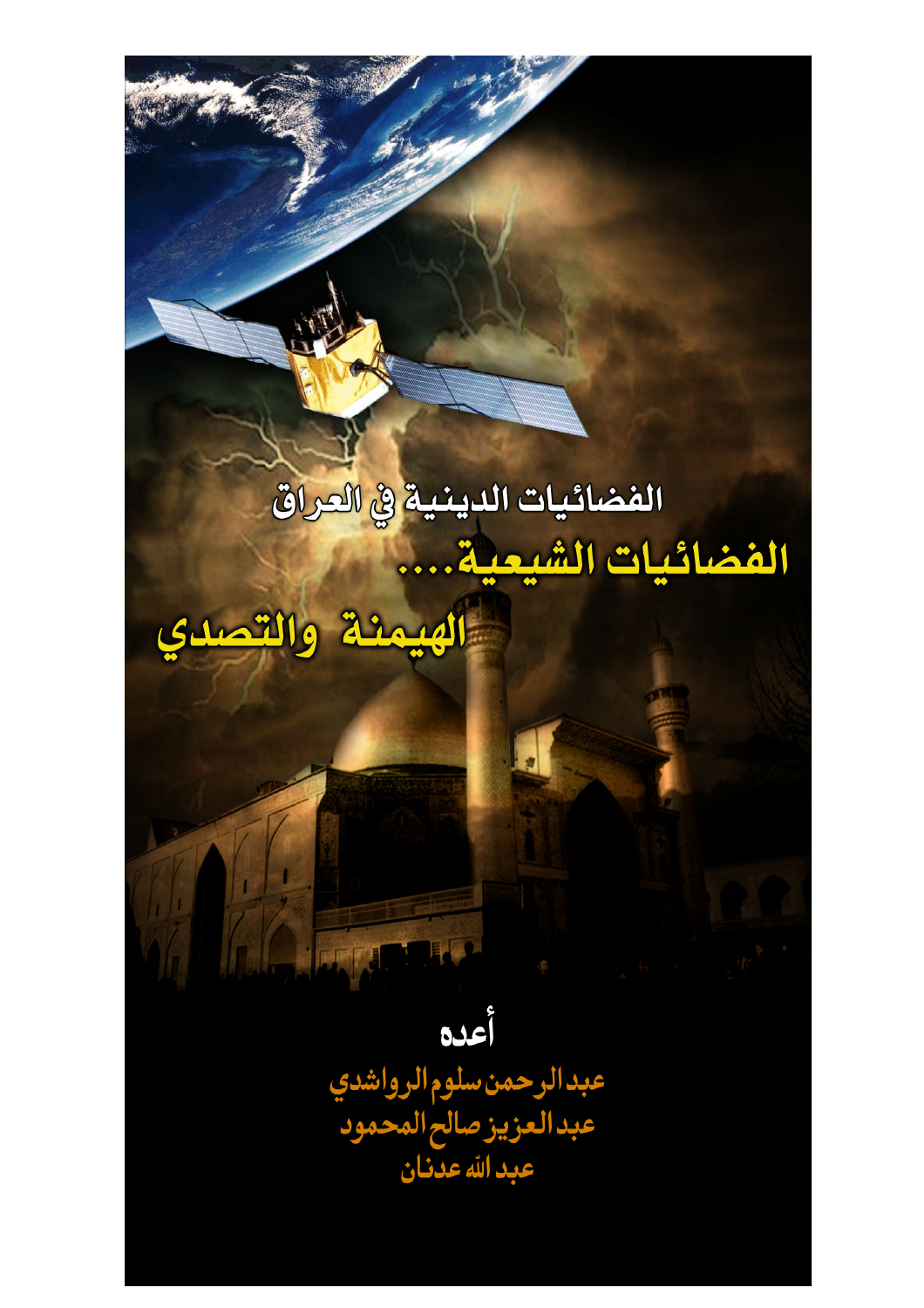بسم الله الرحمن الرحيم

المقدمة

الحمد لله رب العالمين والصلاة والسلام على رسوله محمد الامين وعلى اله وصحبه اجمعين اما بعد :

فمنذ احتلال بغداد وحل وزارة الاعلام العراقية بقرار من الحاكم الامريكي بريمر شهدت الساحة الاعلامية العراقية فراغا مقصودا لتكون وسائل الاعلام الغربية والعربية الموالية للمشروع الامريكي هي النافذة الوحيدة للمشهد العراقي، وحينما افلتت بعض المؤسسات الاعلامية العربية من هذا القيد تم استهدافها من قبل قوات الاحتلال وإذناهم.

ومع تزايد الاحزاب السياسية في العراق، والتي سارعت الى الترويج الاعلامي لمشاريعها اذ قامت اولاً باصدار عشرات بل مئات الصحف والمحلات، ويبدو ان تأثير هذه الصحافة لم تحقق الترويج الذي تطمح اليه هذه الاحزاب فسعت الى انشاء المحطات الاذاعية والتلفزيونية الارضية ، ولكن الانتقالة في البيوتات العراقية الى اقتناء الاطباق الفضائية ( الستلايت) حال دون التأثر ببضاعة هذه الاحزاب، وكذلك سعى هذه الاحزاب الى التأثير في الرأي العام العربي والعالمي ، فانتقلت الى مرحلة انشاء القنوات الفضائية بفترات زمنية قياسية .

وهكذا شهد الاعلام التلفزيوني في العراق بعد الاحتلال انعطافا كبيرا في مساره من حيث الكم والنوع تجلت في انتشار القنوات الفضائية حتى زاد عددها على ثلاثين قناة فضائية، مختلفة المناشئ والاتجهات والبث والتمويل والادارة ، وهذا الرقم قابل للزيادة بعد اعلان العديد من الجهات السياسية عن نيتها في تأسيس قنوات فضائية خاصة بما، واصبحت هذه القنوات وادارقما وخطاها الاعلامي الموجه فضلا عما تختزنه واجهاقما الامامية من خلفية سياسية، تقف فيها وجوه ورموز سياسية مؤثرة لها مكانتها على خارطة العملية السياسية الساخنة التي مازالت تتحاذها الولاءات والانتمائات وتتقاسمها المصالح والغايات` .

ويلاحظ المتتبع لهذه القنوات الفضائية المنتشرة في عالم اليوم هيمنة للقنوات الشيعية في عالم الفضائيات الدينية ، وازدادت هذه الظاهرة كما ونوعا بعد احتلال العراق وبناء نموذج للحكم الشيعي في هذا البلد، ولا تكمن خطورة هذه القنوات في كمها وانما فيما تطرحه في بثها من قضايا وإفكار، وما تنشره من احداث وتحليل، والذي يشكل وتمديدا للامة العربية والاسلامية من جميع المناحي العقائدية والفكرية والسياسية والاجتماعية والاخلاقية وقد ظهرت اثارها في حملات الابادة لاهل السنة ومعالمهم في العراق .

<sup>&</sup>lt;sup>1</sup> مقال :مشهد الفضائيات العراقية ، الظاهرة وما بعدها ، موقع الشبكة العراقية.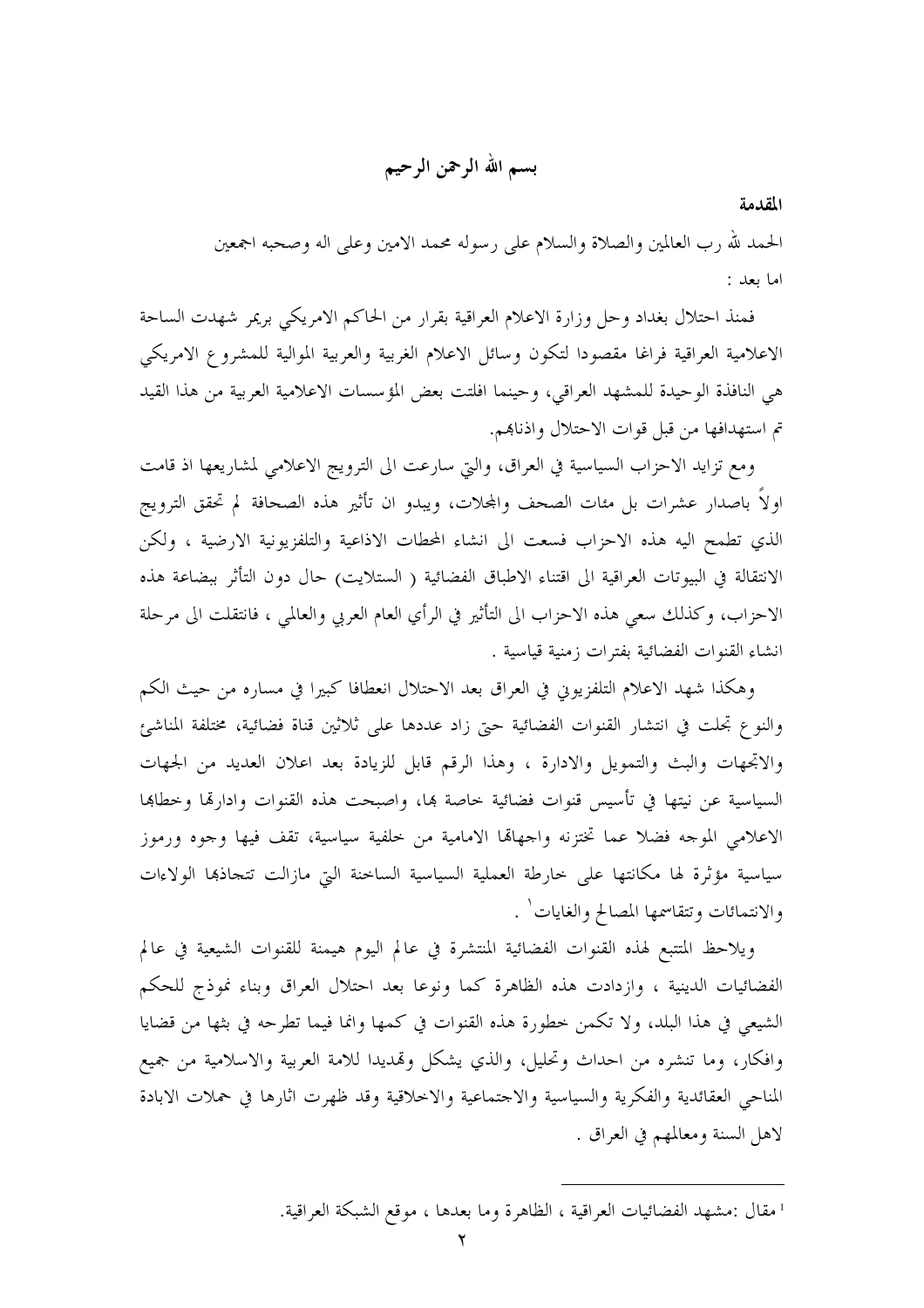ومن هنا دعت الحاجة الى دراسة هذه الحالة والوقوف على اسباها واثارها وآلية علاجها ، وحينما اردنا ان نقف على دراسات سابقة لم نحض الا ببعض المقالات واشارات يسيرة في بعض المؤلفات وقد اعتمدناها في بحثنا كما مبين في الهوامش ، واتبعت هذه الدراسة المنهج الوصفى وكذا التحليلي من خلال المتابعة الميدانية لهذه القنوات ومن معايشة لبرامجها وبثها منذ تأسيسها وحتى يومنا هذا .

ان موضوع الدراسة من الاهمية بمكان اقتضى ان تبذل فيها جهود مشكورة من الاخوة في وكالة حق الاخبارية نسأل الله تعالى ان يوفق الجميع لما يحب ويرضى

#### انتشار الفضائيات الشيعية

لم يكن صوت الشيعة يصل الى العالم ويؤثر فيه قبل احتلال العراق عــــام ٢٠٠٣م ،فمطالبــــهم السياسية وطقوسم الدينية لم يعرفها العرب والمسلمون على حقيقتها الا بعد تشكل نظام حكم حديد فرضته القوة العسكرية الامريكية، وبحسب ما قدمه لهم قادة المعارضة ومعظمهم من الشيعة .

لذا كان لابد للإنجاز السياسي ان يروج له في الإعلام، ويدعم بكسب قلوب ومشاعر النـــاس في العراق وخارجه فكان الاعلام الفضائي حير آلة يستعان بما على ذلك، ولما كانت الوجوه الطاغية على المشهد السياسي هي دينية تستند الى المرجعية والحوزة والمراقد والحسينيات، وحــب التـــرويج لأحكام الدين الشيعي وطقوسه وجميع الاغراض التي يرومون ايصالها من خلال رسائل دينية سياسية، تبتْ عبر الوسائل الاعلامية وخاصة الجماهيرية ومن هنا شهدت الساحة انتشارا لهذه الفضائيات. ومن اهم اسباب الانتشار لهذه الفضائيات عموما هي:

١. انتشار ظاهرة الاطباق الفضائية في العراق بصورة لافتة للنظر، وامر مقصود ومتعمد، فقد امتلأت ها الاسواق العراقية ، ولرواجها نجد اصحاب المحلات الاخرى ( كاسواق بيع المواد الغذائية او المواد الانشائية ) بدأوا ببيعها ايضا كما ان انخفاض اسعارها شجع الناس على اقتنائها اذ ان سعر الجهـــاز وملحقاته مع تركيبه لا يزيد عن ٨٠ دولارا ،وايضا لسهولة استيرادها من منطقة كردستان العراق ، علما ان النظام السابق حظر على الناس استعمال هذا الجهاز وكان الذي يضع هذا الجهـــاز في بيتــــه يعاقب بمصادرة الجهاز وغرامة مالية تصل الى ٣٠٠ الف دينار وحبس لمدة ٦ أشهر .

ان انتشار اجهزة الستلايت في العوائل العراقية جعلها تعزف عن مـــشاهدة المحطـــات التلفزيونيـــة الارضية ، وهذا ما دفع الاحزاب السياسية وحيٍّ قوى الاحتلال الى المـــسارعة بانـــشاء القنـــوات الفضائية فأسست القناة العراقية في ١٣–٥ –٢٠٠٣ وكانت محطة تلفزيوبة .

٢. حل وزارة الإعلام بعد قصف لمقرها ، وهذا مما ساعد على انتشار القنوات الفضائية لاســـباب منها:

●غياب الرقابة عنها وعدم وجود قانون خاص ينظمها ويضبط عملها ، و لم توضع قيـــد الدراســـة والنقد والتحليل لكشف الاثار السلبية او الايجابية فيها و لم تتصد اية جهة او مؤسسة او هيئة لتأخـــذ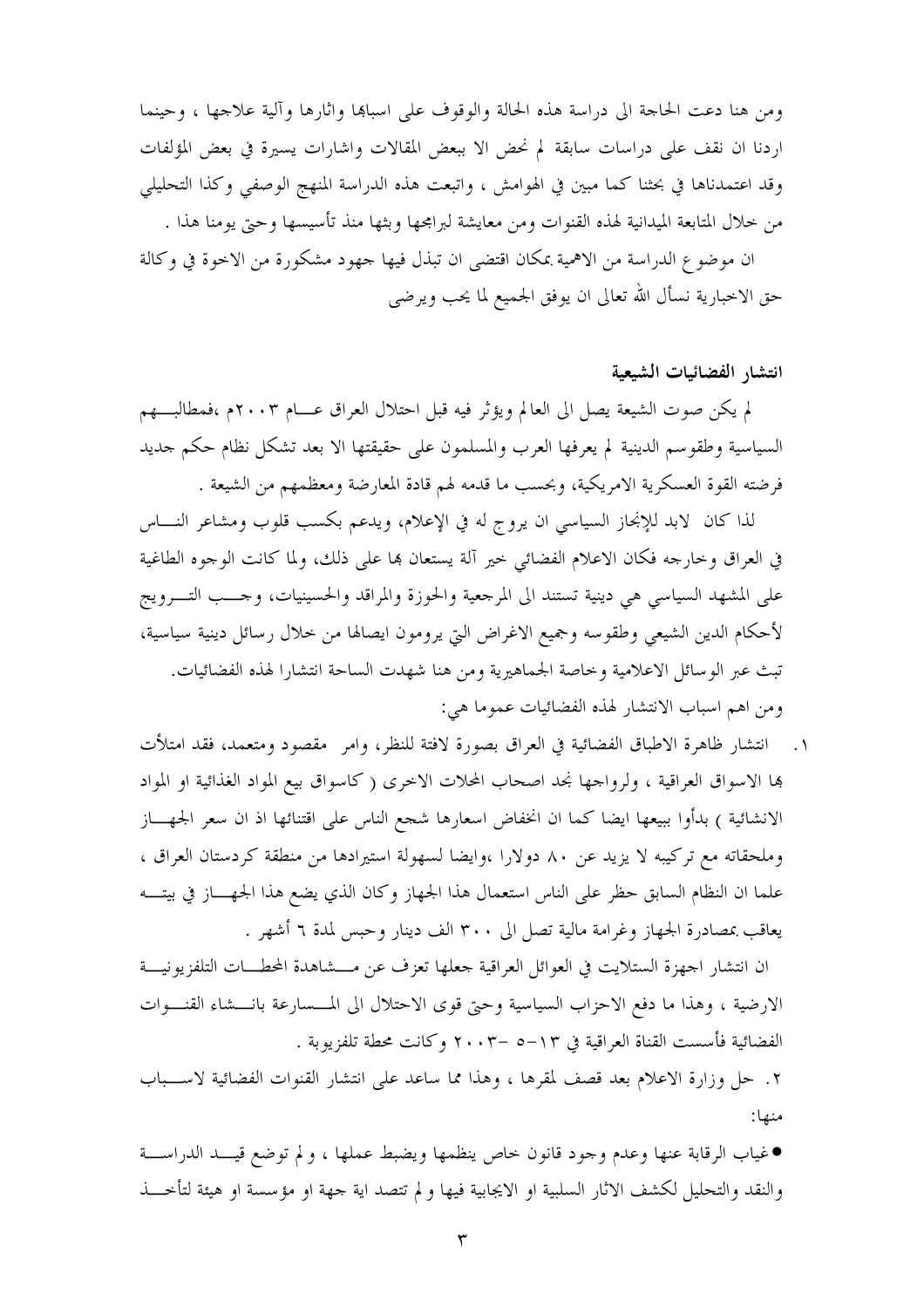على عاتقها القيام بتلك المهمة لتكشف للرأي العام العراقي ما لهذه القنوات وما عليها ، ولــــو مــــن الجانب المهني .

● الفراغ الاعلامي الذي شهده العراق بعد الاحتلال ، وحيّ بعد مبادرة قوات الاحتلال الي انــــشاء شبكة الاعلام العراقي والتي قابلها الناس بالنفور والاعراض عنها لسوء برامجها التي لا تراعي طبيعـــة المجتمع .

●وجود الكثير من الطاقات المعطلة للعاملين في مجال الاعلام من كتاب ومذيعين ومذيعات وفنسيين وإداريين وغيرهم من اعلاميين لهم باع طويل في مجال البث التلفزيويي والاذاعبي ، وقد طــــردوا مـــــن اعمالهم بعد حل الوزارة ، واغلب هؤلاء منعوا من رواتبهم ومنهم من الغيت عقـــودهم الــــسابقة ، الامر الذي شجع الاحزاب السياسية على استقطاب هذه الكفاءات ، ومنهم من اكره على العمــــل لمؤسسات معينة بعد تمديدهم بقانون احتثاث البعث ، ومنهم من هو تابع لكل ناعق لا مبدأ لــــه ولا رسالة سوى اشباع شهواته ونزواته .

- ٣. حرص الاحزاب السياسية واغلبها لا تحضى بالعمق الجماهيري على انشاء هذه القنوات للتـــأثير في الجماهير واستقطاهم حاصة مع التعددية الحزبية التي شهدقما الساحة السياسية العراقية ، والاســـتعداد للممارسات السياسية التي تتطلب زيادة التحشيد الجماهيري ( كالانتخابـــات والتــــصويت علــــي الدستور والمظاهرات والمسيرات ) ، ومعلوم ان هذه القنوات تمثل افضل وسيلة للاتصال الجماهيري.
- ٤. تصاعد الاحداث في العراق بكل صورها العسكرية والسياسية والاحتماعية وكون العـــراق محـــور الحدث اليومي الساحن مما يوفر مادة دسمة للاعلاميين .
- ٥. وجود قنوات عربية مهنية مؤثَّرة ، حاولت نقل الحقائق في الساحة العراقية مما يكشف عوار هـــذه الاحزاب وكذها، فكان لا بد من التغطية عليها من حلال انشاء هذه القنوات، ومن ثم التضييق على هذه القنوات المهنية واستهدافها وحتى طردها من العراق بما يتنافى مع شعارات حرية الصحافة الستي بشرت ها قوات الاحتلال ومن جاء معها ( كما حصل لقناة الجزيرة وبعدها الزوراء والشرقية ). اسباب خاصة

هذا على العموم واما على الخصوص فان الشيعة وجدوا في استلام الحكم في العـــراق فرصــــة في عرض ونقل طقوسهم وحازوا على مساحة كبيرة للعمل الاعلامي (حتى الاعلام الـــشيعي خــــارج العراق) اذ توسع بشكل ملحوظ وهذا يرجع لأسباب نذكر منها :

- الاستقواء بالشيعة في العراق والاحساس بأن هناك دولة كبيرة عربية مؤثرة في المنطقة سيطر علـــي حكمها الشيعة، ومثلت امتدادا لدولة الثورة الخمينية ايران، فتقوت بذلك سلطة المرجعية في العــــراق وايران للتأثير على شيعة الخليج ولبنان بالدرجة الاولى ومن ثم بقية دول العالم.
- الشعور المترسخ عند الفرد الشيعي بانه مظلوم مقهور مسلوب الحقوق ، منذ استـــشهاد الإمـــام الحسين رضي الله عنه، وقد أجمعوا إجماعا روحيا على ان اسقاط نظام صدام يمثل بداية عهد حديـــد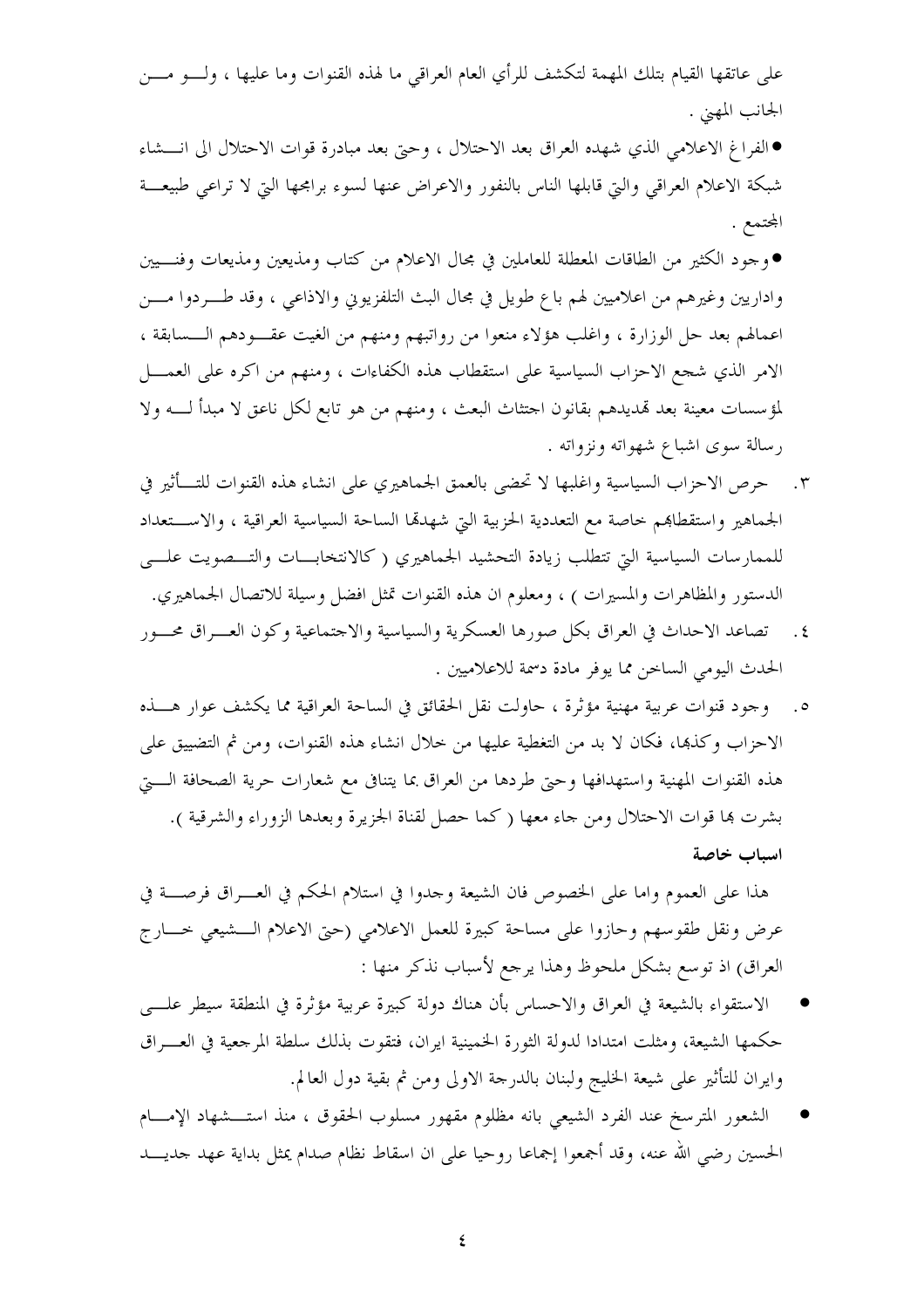للشيعة في كل العالم وهذا ما ترجم على الارض لاحقا، فكان لابد من فمضة بعـــد هـــذا الخنـــو ع والسكوت والشلل، ولابد من تغطية اعلامية واسعة ومتواصلة لهذا الانتصار .

- ان العراق والذي يضم (اقدس مقدسات) الشيعة في النجف وكربلاء وسامراء وغيرها قد اصــبح بأيدهم وهم قد جعلوا كل حياقم معلقة بمذه الاضرحة ولابد من نقل طقوسهم وممارستهم الدينيـــة للشيعة في العالم حتى يرتبطوا روحيا ونفسيا بالعراق، وليستمدوا منه دوافع ثوراقم .
	- تزايد دعوات اغلب المراجع والشخصيات الدينية الى انشاء قنوات فضائية لنشر التشيع .

#### مصادر التمويل

تشهد الساحة العراقية حدلا كبيرا حول مصدر تمويل الفضائيات المملوكة لشخصيات واحزاب سياسية؛ إذ تفوق ميزانية الفضائية القدرة المالية لهذه الشخصيات او الاحزاب، ولذا فان هذا الكسم الهائل من القنوات الفضائية يضع امامنا تساؤلا عن مصادر تمويلها ومن يقــف وراءه ، ورغـــم ان الاحزاب التي انشألها تروج الى التمويل الذاتي لها وهذا امر يصعب تصديقه ، فقد تعتمد بعض هــــذه الفضائيات على تمويل الأحزاب المعبرة عنها، وعلى تبرعات المؤيدين للحزب، ولكن الدعم الاعظـــم الذي تحظى به هذه القنوات هو الدعم الحكومي والخارجي من دول الجوار أو من حانب الاحـــتلال الأمريكي.

> وقبل ان نفصل ذلك نود ان نبين بعض المسائل التمهيدية المسألة الاولى : التمويل له اثر على حيادية القناة وسياستها الاعلامية

تشير الدراسات الاعلامية الى ان من اخطر نتائج اخضاع وسائل الاعلام لسلطة سياسية فردية او لمركز مالي مؤثر ، عدم حيادية تلك الوسائل، وبالتالي تطرفها في التعبئة السلبية والكراهيــــة وشــــحذ الرأي لاتخاذ موقف على غير اسسه الحقيقية وبذلك يتحول فساد الوسيلة الى فساد المحتمع ْ .

يقول احد المتخصصين في الإعلام العراقي: إن "الإعلام سلاح ذو حدين، وإن عددا من القنوات الفضائية العراقية قد لا يخدم وحدة العراق الوطنية".ولفت إلى أن "بعض هذه الفـــضائيات صــــارت وسيلة مفضوحة لتزييف وتحسين وتلميع صور سياسيين وزعماء يقومون بتمويلها" ٣. المسألة الثانية : التكلفة الباهضة لانشاء القنوات الفضائية وتواصلها

من المعلوم في الوسط الاعلامي والتلفزيوين انه ليس من اليسير انشاء محطة تلفزيونية، لما يتطلبـــه الامر من جهود هندسية وتقنيات علمية وملاكات فنية، فالقناة الفضائية قد يشترك في ادارتما والعمل فيها مئات الموظفين فمثلا قناة الفرات يعمل فيها ما يزيد على ٣٠٠ موظف ،بالاضـــافة الى حجـــز الاقمار الاصطناعية لكل قناة والذي يكلف ما يقرب من ٤٠ ألف دولار شهريا أي أكثر من أربعـــة

- ( الاعلام النسق القيمي وهيمنة القوة :د صباح ياسين ، ص ٧١).
- <sup>3</sup> مقال للباحث سعدون البياتي على موقع إسلام أون لاين.نت" الثلاثاء ٢١−١−٦. ٢٠٠.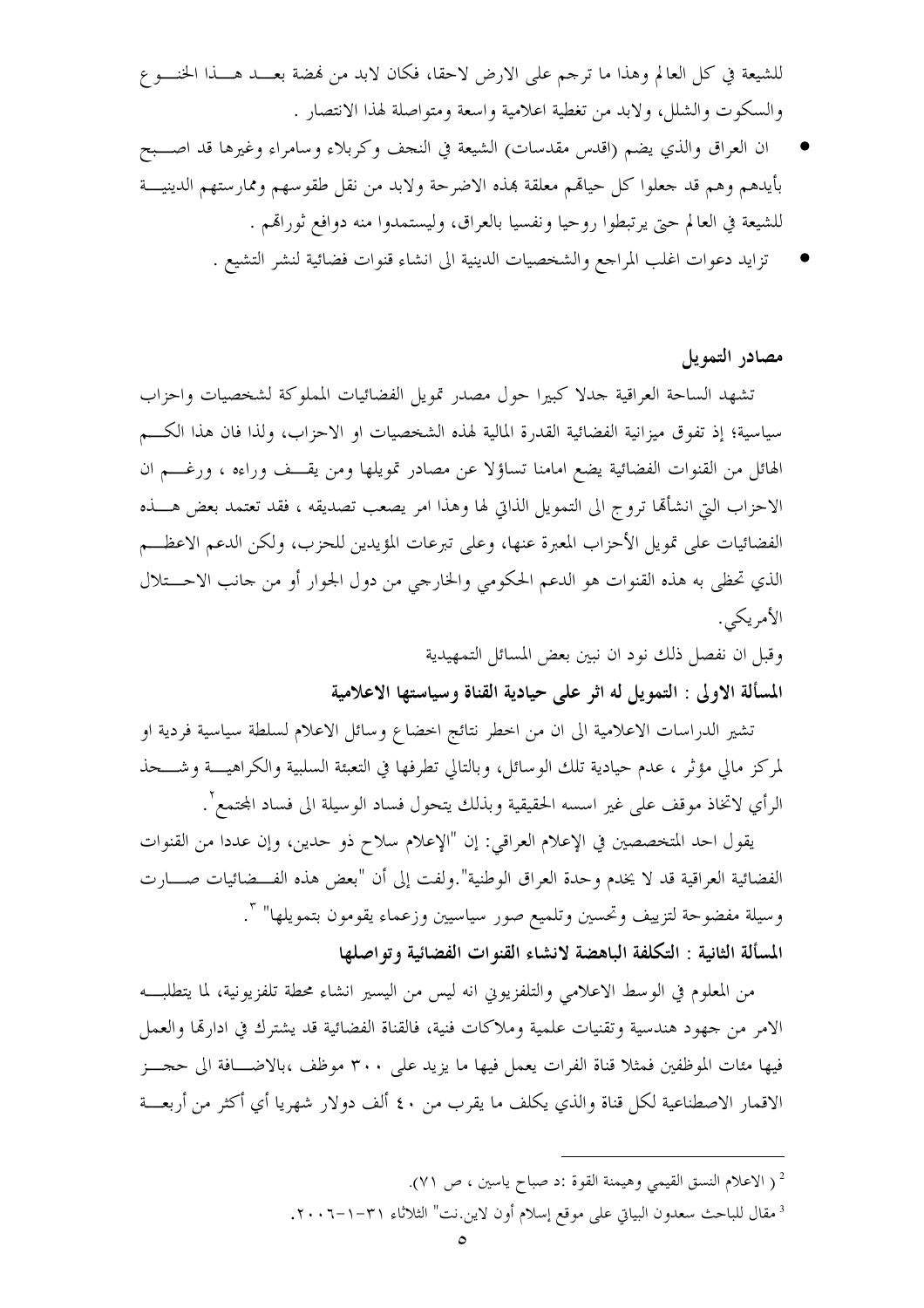ملايين سنويا، كما ان سيارات البث الفضائي يصل سعر الواحـــدة منــــها الى (٧٥٠) الـــف دولار وتملك قناة الفرات ٣ منها .

المسألة الثالثة: تمويل الاحزاب هو مصدر لتمويل القناة

اكثر القنوات الشيعية تدار من قبل احزاب سياسية او مؤسسات دينية اي ان هذه الاحزاب هي المسؤولة عن قميئة الجانب المالي لهذه القنوات ، وهذا يقودنا الى نتيجة مفادها ان الجهات التي تمــــول هذه الاحزاب هي نفسها في الغالب التي تمول هذه القنوات.

بعد هذا التمهيد نستعرض الان اهم مصادر تمويل القنوات الفضائية الشيعية:

١. ﴿ حَمْسَ الْمَرْجِعِيَاتِ الْدِينِيَةِ وَكَثَرَةِ الْتَبَرَّعَاتِ

يري (د. مصطفى اللباد) أنه بتعاظم الإيرادات تحولت الزكاة ونسبة الخمس إلى "دولة موازيـــة" للدولة على المستوى الاقتصادي والاحتماعي في مناطق انتشار الشيعة وبالأخص في إيران، موضـــحاً أن ميزانية بعض المراجع المتولدة من نسبة الخمس تبلغ الآن حدًا من الـــضخامة يجعلــــه يزيــــد عــــن ميزانيات دول في العالم الثالث، لكن يظل هناك عدم إعلان عن أرقام هذه الميزانيات، مــــشيراً إلى أن نسبة الخمس كانت محوراً رئيسياً لأفكار الخميني حيث يقول: "السادة الهاشميون ليسوا بحاحة إلى كل ذلك؛ إذ خمس أرباح سوق بغداد يكفي للسادة ولجميع الحوزات العلمية، وجميع فقراء المـــسلمين، فضلاً عن أسواق طهران وإستانبول والقاهرة"<sup>؛</sup>.

ويقول فهمي هويدي – في كتابه (إيران من الداخل – ص٢١) : " والمرجع يــــشكل كيانــــاً مادياً ومعنوياً مستقلاً، لا علاقة له بالدولة، ولا بالمراجع الآخرين، لكل واحد مملكته العريضة الـــــتي تتجاوز أحجام بعض الدول، وله موارده الوفيرة التي يفترض أن ينفق منها على مقلديــــه وتلاميــــذه، وعلى مختلف الأنشطة الأخرى مثل عمارة المساجد، وإقامة المسدارس أو المستـــشفيات في بعـــض الأحيان، أو أية مصارف أخرى".

ولذا حذَّر الدكتور محمد سليم العوا– الأمين العام للاتحاد العالمي لعلماء المسلمين– من خطـــورة الأموال التي توجَّه إلى التشيع، مشيرًا إلى أن "السبب في ذلك هو أن خمس مال كل شــــيعي يــــذهب على سبيل الزكاة لمؤسسات تسعى إلى نشر الدعوة إلى المذهب الشيعي" ْ.

٢. التمويل الايواني

منذ نجاح ثورة الخميين بالوصول الى الحكم سعت ايران الى الاعلان عن برنامجهـــا في تــــصدير الثورة الاسلامية الى دول العالم وخاصة دول الجوار ، وتمهيدا لهذا المشروع دعمـــت ايـــران جميـــع الحركات الشيعية في هذه الدول، وإنفقت عليها الاموال الطائلة لانجاح مشروعها، يقـــول فرنــــسوا تويال في كتابه الشيعة في العالم: ( وبانتصار الثورة الإسلامية في إيران صـــعد الـــشيعة في إيــــران،

<sup>5</sup> المصدر السابق

<sup>&</sup>lt;sup>4</sup> مقال بعنوان :ميزانية مراجع شيعية تفوق ميزانيات دول: حسن منصور **www.hedayah.net**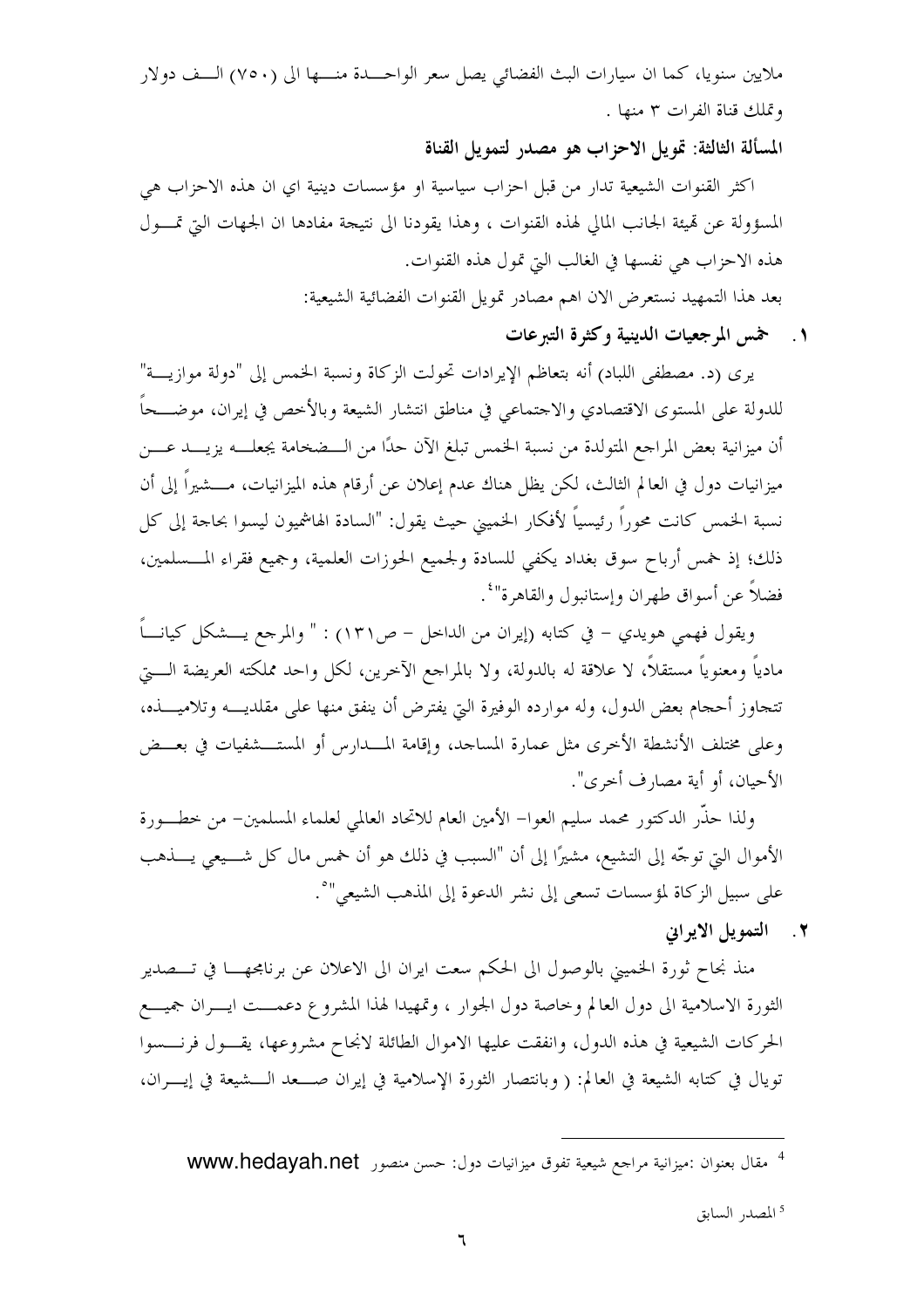وتشكلت حركتا أمل وحزب الله بدعم وتمويل إيراني كبير لتجعلا من الشيعة في لبنان رقما صعبا في العملية السياسية اللبنانية والإقليمية أيضا.ويضيف : وكانت الهيئة الدينية تحصل على إيرادات كـــبيرة من الأتباع وتدير تلك الموارد بعيدا عن سلطة الدولة، واستخدمت هذه الأموال في بنـــاء شـــبكات مؤسسية واحتماعية مستقلة عن الدولة وقادرة على التأثير والمواجهة<sup>٦</sup>.

وبين "آية الله قمي آذري" التزام ايران بالدعم المالي في خطاب له في المؤتمر العالمي لأئمة الجمعـــة والجماعات الذي عقد في قم وقد حضر هذا المؤتمر علماء من أربعين دولة من مختلف أنحاء العالم قال: أيها العلماء لا تخافوا من أمر تدبير الموارد المالية التي تساعدكم على قيادة الثورات الخمينية في بلادكم فقد أعددنا صندوقا للمعونات المالية من إيراد البترول الإيراني بمعدل إيراد يوم في الأسبوع لمـــساعدة من يعمل على الإطاحة بحكومة بلاده من العلماء، ومن أصيب منكم أيها العلماء، وهو في ثورته على حكام بلاده فنحن على استعداد أن نرسل لكم ولعيالكم ولإداراتكم كل المعونة اللازمة لكم ``.

ونشرت جريدة الرأي الاردنية ^، تأكيد حسن نصر الله أن إيران تدعم حزب الله وفقا للتخويل والصلاحية الممنوحة لمرشد الثورة (خامنئي) من بند (الخمس) الذي يدفعه أبناء المذهب الـــشيعي في العالم.

واما عن دعم ايران للاحزاب العراقية فقد ذكرت مجلة "التايم" الأمريكية أن إيران كانت تـــسعى إلى تعزيز نفوذها في العراق حتى قبل الغزو الأمريكي في ٢٠٠٣ وقالت المحلة الأسبوعية نقــــلاً عــــن الاستخبارات العسكرية الأمريكية : إن لديها وثائق تخص وحدات الحرس الثوري الإيراني تتـــضمن سجلات عن مدفوعات ضخمة من أغسطس ٢٠٠٤ تظهر فيما يبدو أن إيران تدفع رواتب لنحـــو ١١٧٤٠ عضواً في ميليشيا بدر العراقية الشيعية ٌ.

على ان تركيز ايران في تصدير الثورة يعتمد بشكل كبير على الاعلام، كما جاء في كتــــاب (تصدير الثورة كما يراه الإمام الخميني) `` ومن عباراته :نتطلع إلى "تصدير الثورة "عن طريق الإعلام والتبليغ )`` ، ومنها: هدفنا (أ ن نعرف الإسلام على حقيقته في حدود قدراتنا الإعلامية وعن طريق ما بحوزتنا من وسائل الإعلام المسموعة والمرئية والمقروءة وكذلك من حلال الوفود التي تبعـــث إلى الحارج ) `` ، وذكروا في خطتهم الخمسينية : ان العامة تبع للقوة السياسية أو الاقتصادية أو الإعلامية ويجب العمل على امتلاكها<sup>١٣</sup> .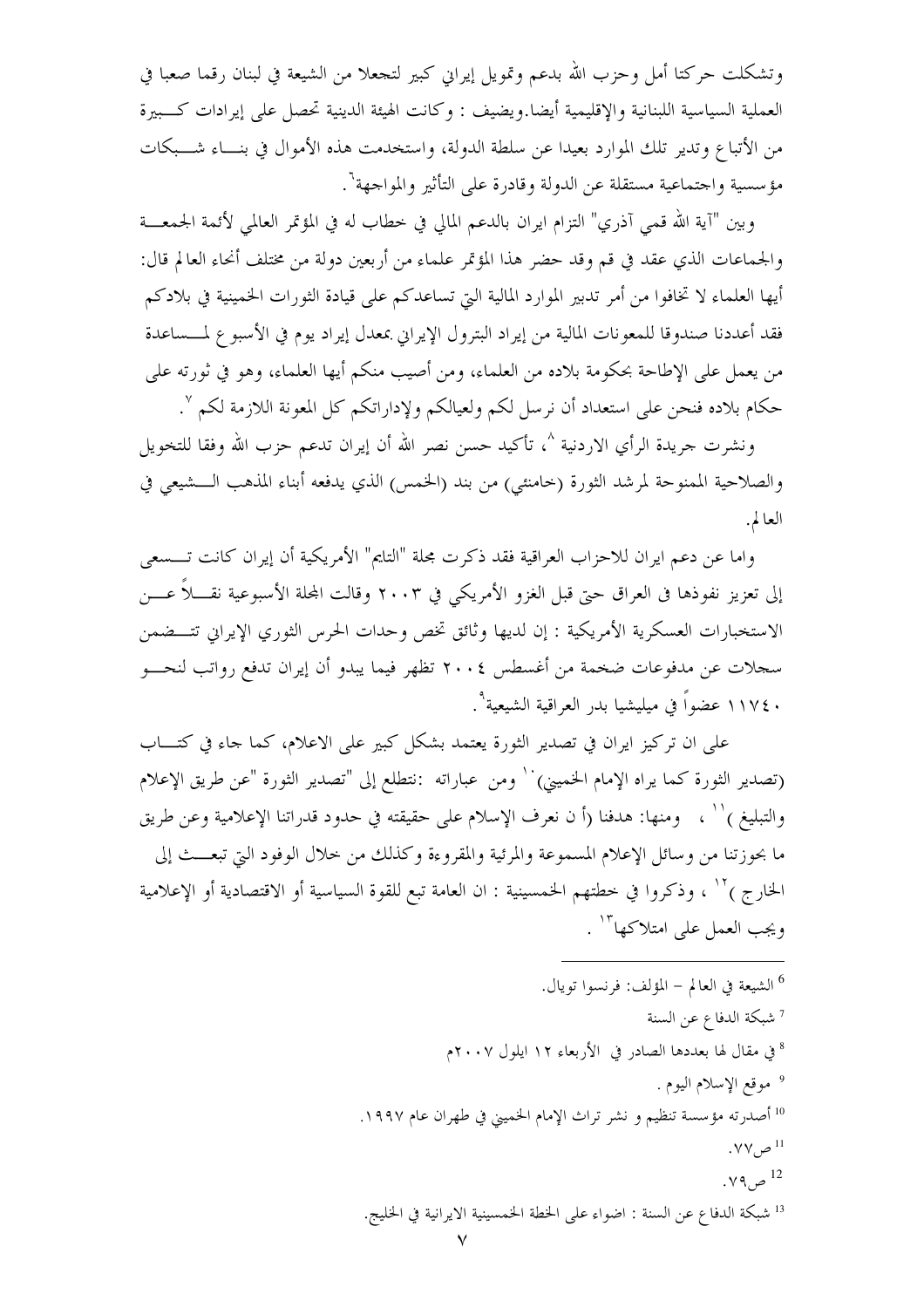## ۳. تمویل امریکی جلبی

ان تمويل القناة العراقية الفضائية من قبل قوات الاحتلال ليس بغريب اذ سعت مباشرة الى تميئتها وقد بدأت بثها في ١٣ – ٥ –٢٠٠٣ ، الا ان الادارة الامريكية لم تكتف بذلك لتحسين صـــورقما امام العالم بعد ان اهتزت كثيرًا جراء جرائمها التي ارتكبتها في العراق ، يقول الكاتب العــــربي عبــــد الباري عطوان°` ان الادارة الامريكية انفقت مليارا ونصف المليار دولار على شراء ذمم الاعلاميين وتمويل حملات علاقات عامة ، وتمويل محطات فضائية وإذاعية بعضها امريكي وناطق بالعربية مثـــل الحرة وإذاعة سوا وبعضها عربي الاسم بلكنة امريكية اكثر خطورة، سواء أكان هذا التمويل بـــشكل مباشر ام عبر حملات اعلانية تتغنى بمزايا الاحتلال الامريكي للعراق والديمقراطية العظيمة التي قدموها لهذا البلد واهله ، وعندما عجزوا عن كسب قلوب العرب وعقولهم لجأوا الى الاســــلوب الامــــضى الذي يجيدو نه(وهو القصف) .

وفي العراق قادت امريكا حملة منظمة من احل تحسين صورتما لدى المسلمين وفي الوطن العربي ، وتجلت في صرف اموال في العراق تم دفعها على سبيل الرشوة الى عدد من وسائل الاعلام العراقيـــة لنشر تقارير واحبار معدة مسبقا عن السياسة الامريكية ونحاحالها في العـــراق، مـــن احـــل اظهــــار الولايات المتحدة بالصورة المناسبة بعد ما اصابها من اضرار من جراء سياستها،فقد نشرت صـــحيفة لوس انجلس تايمز في عددها الصادر في ٣٠ – ١١ – ٢٠٠٥ ان الادارة الامريكية قد خصصت مبالغ مالية لتوزيعها على وسائل الاعلام العراقية بشكل سري لنشر احبار وقصص عن بطولات الجسيش الامريكي في مواجهة (الارهابيين) وهي المواد التي تمت كتابتها من قبل مسؤولين في قطاع العمليات الاعلامية في الجيش الامريكي لتحسين صورة امريكا لدى الشعب العراقي وقد تـــسلمتها (مجموعـــة لنكولن.

واتخذ الدعم الامريكي للقنوات الشيعية صورا متعددة ، فمنها الدفع المباشر لها عنـــد تأسيــــسها كما حصل مع قناة الفيحاء فعندما زار الكويت وفد يضم خمسة من رحال الأعمال العراقيين المقيمين في الخارج بغرض التباحث لطلب الموافقة على بث أول قناة فضائية عراقية خاصة من الكويت. وقدم الوفد الذي ترأسه المدير المنتظر للقناة محمد الطائبي إلى وزير الإعلام الكويتي محمد أبو الحسن ووكيل الوزارة لشؤون الإعلام الخارجي الشيخ مبارك الدعيج الصباح تصورا عن الفضائية التي ستحمل اسم "الفيحاء"، وأحبرهما بأن تمويلها مشترك بين بعض الأثرياء العراقيين في الخارج، إضافة إلى منحة مــــن الكونجرس الأمريكي تمت الموافقة عليها بالفعل. وأبدى الوزير موافقته المبدئية، لكنه طالب بالمزيد من الإيضاحات التفصيلية حول القناة والغرض من إنشائها والسيرة الذاتية للمساهمين فيهــا، والقيمـــة الإجمالية لميزانيتها ومصادر تمويلها، ودور الكونجرس الأمريكي فيها على وجه التحديـــد، وموافقـــة كتابية من مجلس الحكم الانتقالي على بث القناة°`، وبعدما رفضت الكويت هذا الطلب توجهوا الي

- <sup>14</sup> في مقالة له في جريدة القدس العربي الصادرة في ٢٣ ٢٠٠٥ ٢٠٠٥.
- 15 "الفيحاء"… فضائية عراقية تنطلق من الكويت بدعم من الكونجرس الأمريكي : الكويت: أنور الياسين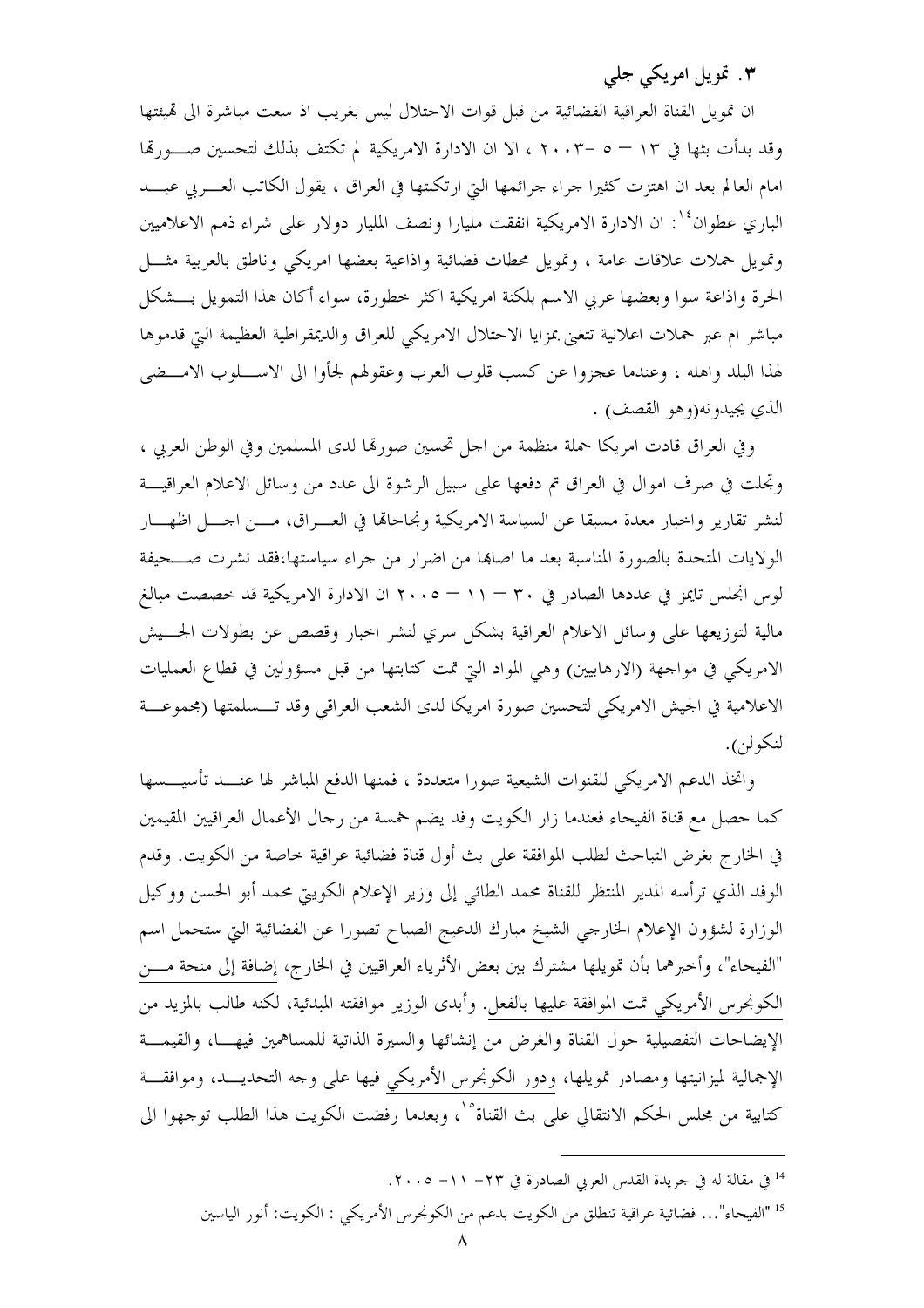الامارات وتمت الموافقة وبدأت بثها ولما رفضت الامارات تحديد العقد لها ذهب مديرها محمد الطائبي الى امريكا لمناقشة ظروف اغلاقها وحينما عاد احبر احد الموظفين بعدما سأله هـــل مـــن جــــدوى للمحاولة التي يبديها للبقاء بالامارات فرد عليه : اذا كان الامريكان وهم الممولـــون لم يــــستطيعوا التدخل لدى حكومة دبي لاقناعهم ببقائها فمن الذي ينفع بعد ذلك .

ومن صور الدعم الاخرى وهي اشهرها عرض الاعلانات التي تمجد اعمال القوات الامريكيــة والحكومات التي صنعتها لقاء مبالغ طائلة ، وهذا الدعم شمل ايضا الفضائيات العربيـــة الــــتي تتــــبني السياسة الامريكية في المنطقة ومن ابرزها قناة العر بية .

٤ . \_ قويل پهودې خفي

ذكرت مصادر فلسطينية أن جهاز الأمن الخارجي الصهيوين "الموساد"، يشرف بشكل كامــــل علمي بث قناة "العراقية" الفضائية، ويديرها بشكل كامل، وألها مخصصة لخدمة الأهداف الأمريكيـــة والصهيونية في العراق؛ وأوضحت مجلة "البيادر السياسي" الفلسطينية أن شركة "ميرمي" التي يملكهـــا صهيوين من أصل لبناني، يدعى كرمون كرمونا، وتتخذ من شارع" \_ أبو نواس" في بغداد مقراً لهـــا، قمول وتشرف على البث الفضائي في العراق- بما فيه قناة "العراقية"-، ووكرمون هذا كـــان يعمــــل قائداً عسكرياً لقوات اللبناني أنطوان لحد في الشريط الحدودي، الذي كان الاحتلال الصهيوبي يقيمه في جنوب لبنان قبل انسحابه من لبنان.

وتقول ۖ المجلة: إن جهات إعلامية كانت قد كشفت ، أن شركات إعلاميــــة ۖ مرتبطـــة بجهــــاز المخابرات الصهيونية "الموساد"، تتقدمها "ميرمي" قد تعاقدت مع الحاكم المدني السابق للعراق بــول بريمر، لاستئجار استوديوهات البث الحكومي مقابل ٦٠ مليون دولار ســـنوياً، مؤكـــدة أن العقـــد تضمن منح الشركات فرصة لتسويق بعض المفاهيم السياسية، ضمن بث تليفزيويي يشاهده العراقيون، ومن بين تلك المفاهيم ترويج ادعاء تحميل العرب مسؤولية ما أسموه "الاضطهاد" الذي تعــــرض لـــــه العراقيون في عهد الرئيس السابق ، وتحريض الشارع العراقي وتعبئته ضد الجالية العربية في العراق بما فيها الجالية الفلسطينية، الأمر الذي تجسدت نتائجه على شكلٍ شعارات مكتوبة على حدران المبـــايي الحكومية وفي أماكن متعددة من العاصمة العراقية تطالب بطرد العرب والانتقام منهم.

٥. الفساد المالي للحكومة ممولا

لقد وجدت تلك القنوات من خلال احزاها الشيعية مصدرا لتمويلها من خلال سيطرقما علسى موارد العراق ومقدراته السياسية والاقتصادية والسيطرة على موارد النفط، وما ظاهرة الفساد المسالي والاداري المنتشرة من اعلى الهرم في الحكومات التي تولت الحكم من بعد الاحتلال والي يومنا هــــذا وحتى اصغر موظف الا دليلا احر على قوة هذا المصدر التمويلي للاحزاب ونعرض للقارئ مقتطعات من اقوال بعض اعضاء مفوضية النزاهة في العراق تؤكد ذلك منها.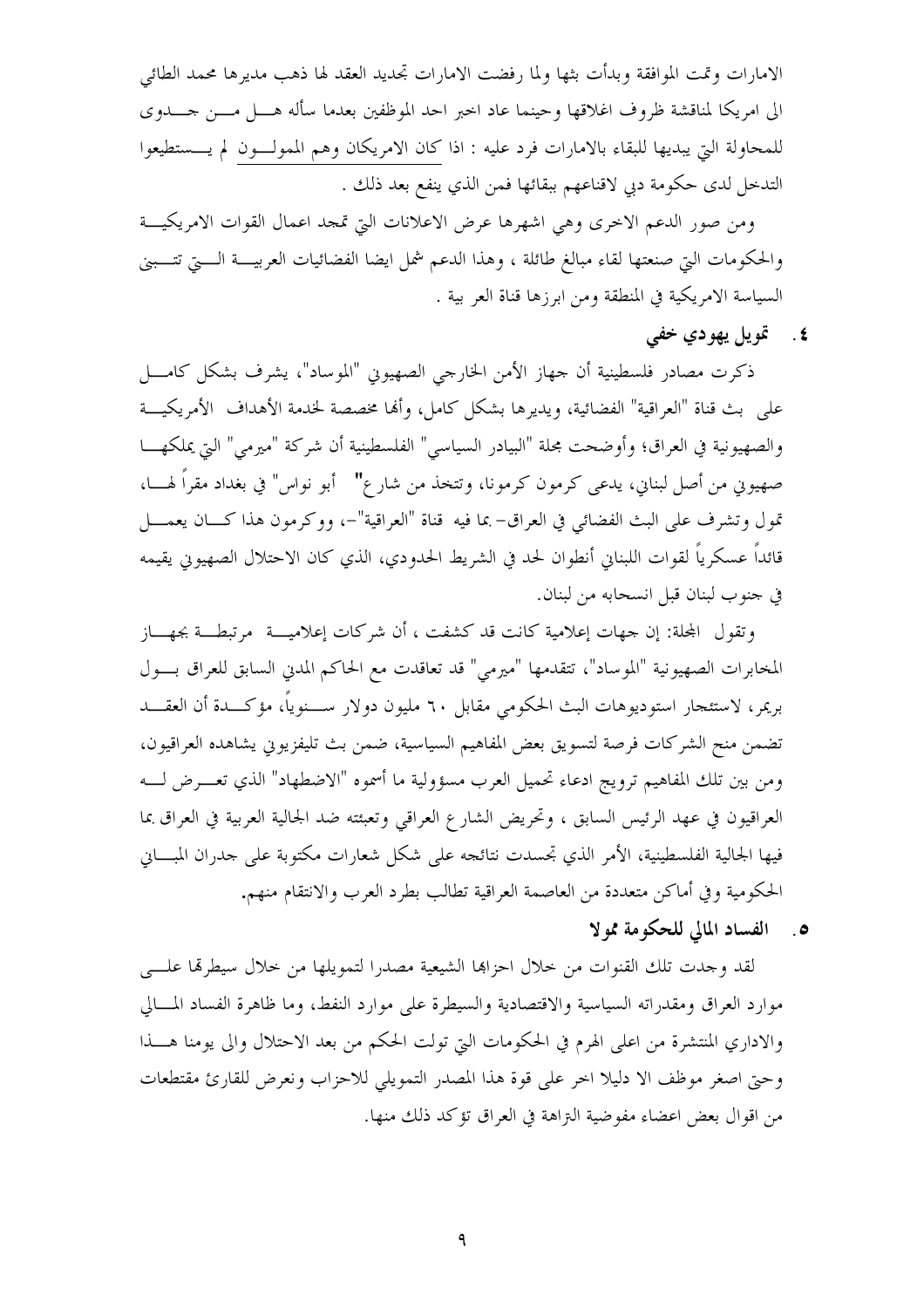- يقول رئيس هذه المفوضية القاضي راضي: إن الفساد في العراق وصل اليوم إلى درجة لا تطــاق وأن الفاسدين يحتمون بالحصانة البرلمانية وبمناصبهم السياسية'`.
- تحقق هيئة التزاهة في العراق بأكثر من ٢٥٠٠ قضية فساد أدت الى اهدار نحو ٨٠ بليون دولار منذ الاحتلال الاميركي في العام ٢٠٠٣. وقال الناطق باسم الهيئة على الشبوط لـ صحيفة «الحيــاة» ان الهيئة «تتعرض لضغوط من اطراف سياسية رفيعة المستوى لم يرق عملنا لها».
- وكشف الملتقى الوطني الأول لمكافحة الفساد الذي عقد في بغداد عن أن العراق يحتل المركز الثاني عالميا في هرم الفساد المالي والإداري ،مشيرا إلى ضرورة تعاون السلطات الثلاث في مكافحته، وحمل الدكتور عبد الأمير كاظم (ممثل بيت الحكمة.. أحد منظمات المحتمع المدني في العراق وتأسس عـــام ١٩٩٥) المحاصصة الطائفية مسؤولية إستشراء الفساد في العراق ، مشيرا إلى أن " الفـــساد يقــــوض التجربة العراقية."،في حين بين على العلاق (من دائرة المفتش العام ) أن الفساد في العراق "مركـــب ومعقد، بدأ من الفرد.. وإنتقل إلى الجماعة ثم إلى المؤسسات ،وأصبح يتعشق ويتداخل مع التخريب السياسي والإقتصادي."، وأشار كاظم الى أن " الميزة الأخرى للفساد في العراق هـــي أنــــه فــــساد مسلح.. يحتمي بقوة جماعات دينية وعشائرية وسياسية"\' .
- بثت قناة (البي بي سي) في ٢/٣ /٢٠٠٦ ، تقريراً عن فريق المدققين الــــذي أرســــله الكــــونغرس الأمريكي للتحقق في اختفاء (٩ مليارات دولار) في العراق أثناء فترة تولى سلطة الاحــــتلال لإدارة الحكم في العراق ، و لم يحصل المفتش الخاص لعمليات أعادة الأعمار في العراق (ســـتيوارت بـــوين) الذي قاد فريق المدققين على أية نتيجة تذكر عن مصير ٩ مليارات دولار ، وذكر التقرير أن المحسوبية والو لاءات الحزبية طغت بشكل واضح على مشاريع الأعمار . وهذا النخر هو موجود في مجـــالس أعمار المحافظات أو في المحالس البلدية مروراً بالمقاولين وأصحاب الشركات إلى حارس المبنى وعامــــل التنظيف .
- في تقرير لهيئة النزاهة في ٢٣ / ٩ / ٢٠٠٦ ، كشف على الشبوط (أن الهيئة أصدرت مـــذكرات باعتقال ٨٨ مسئولاً حكومياً سابقاً بينهم ١٥ وزير ووكيل وزارة بتهم الفساد المالى والإداري ، كما طالبت الهيئة الشرطة الدولية (الأنتروبول) بالقبض على ٦١ مسؤولاً حكومياً موجوداً في الخــــار ج ، وقال الشبوط إنه بذلك يصبح مجموع المطلوبين بتهم فساد من رحالات الدولة ١٤٩ ، مؤكـــداً أن حجم السرقات حدد من قبل هيئة النزاهة بمبلغ ٧,٥ مليار دولار)^` .
- وصرح بوتس بوليكين مدير مكتب المحاسبة والشفافية الامريكي الذي أقيم حديثا في بغـــداد انــــه يعمل على تشكيل مجلس مشترك لمحاربة الفساد لمساعدة الاجهزة الرقابية العراقية على العمل ســــويا

<sup>16</sup> برنامج ما وراء الخبر الذي بثته قناة الجزيرة بتاريخ: ١١/١/٤-٢٠٠

17 شبكة نبأ المعلوماتية الخميس ٢٩ – ٦ - ٢٠٠٦. <sup>18</sup> مقال بقلم سعدون المشهدان – شبكة البصرة، الاحد ٢٣ رمضان ١٤٢٧ / ١٥ تشرين الاول ٢٠٠٦.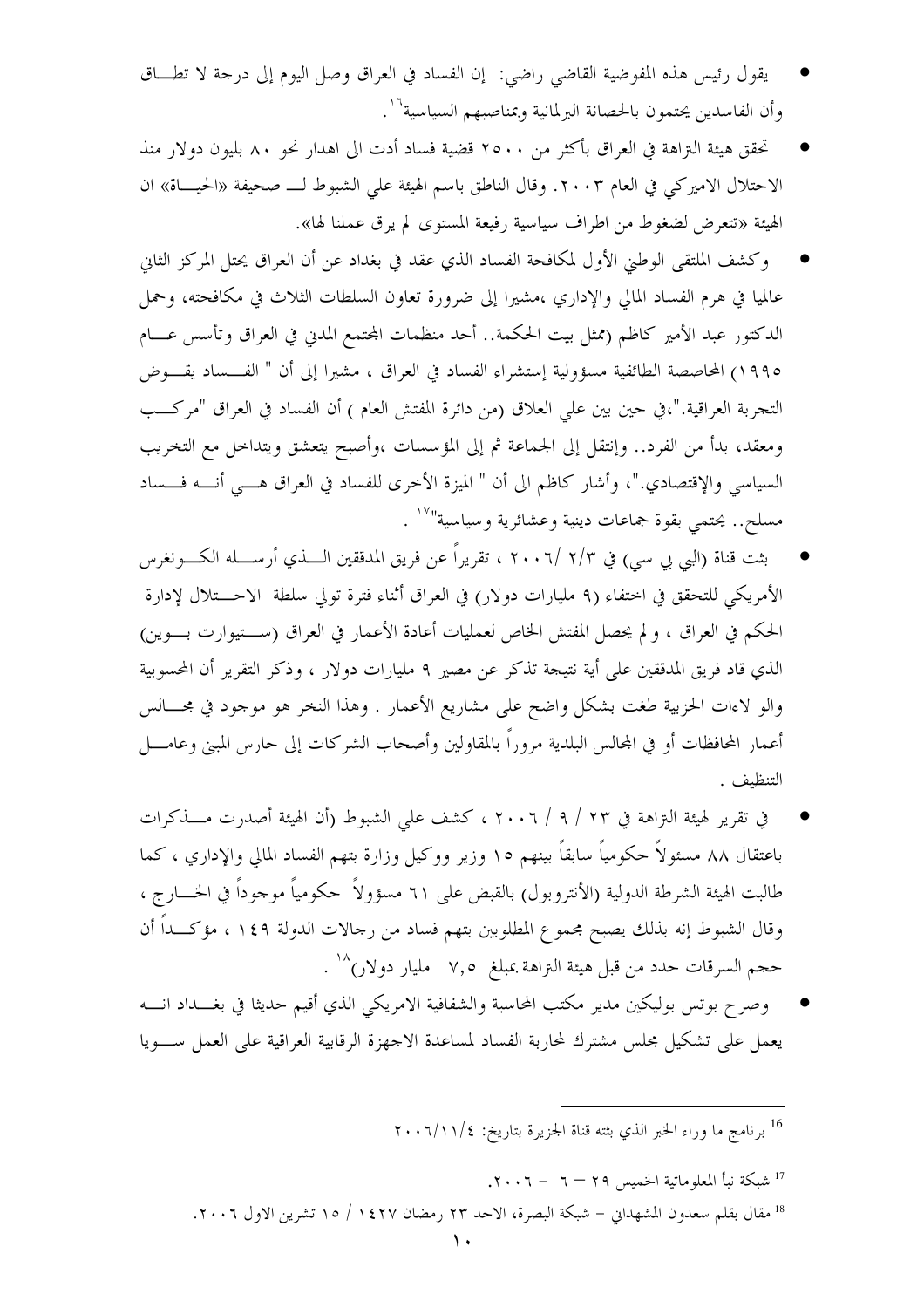بشكل أفضل، وأبلغ بوليكين مؤتمرا صحفيا في بغداد أن أكثر الوزارات العراقية تعرضا لمزاعم الفساد هي وزارة النفط ثم وزارة الداخلية ووزارة الدفاع، ويقول منتقدون ان الــوزارات العراقيـــة تـــدار كاقطاعيات للحزب المسؤول عنها مع تفشي المحسوبية والفساد لاسيما في قطاع النفط. ووجـــدت مراجعة حسابية رعتها الامم المتحدة العام الماضي أن مئات الملايين من الدولارات من ايرادات النفط قيدت بصورة حاطئة أو ألها ببساطة فقدت بالكامل في ٢٠٠٥° .

ولا يخفى على احد من الذي يتمسك بوزارات النفط والمالية والداخلية ؟ ومن هـــي الاحـــزاب المتنفذة في الحكومات والوزارات والدوائر العائدة؟ ومن هم اصحاب عقود تصدير النفط ونقله؟ .

## الخطاب الاعلامي للقنوات الشيعية

لا يخفى على المتتبع لبث هذه القنوات ألها تحمل في طيالها مضامين دينية وسياسية حطيرة تمثل تهديدا للمسلمين وللقيم الإسلامية والعقيدة الإسلامية الصحيحة وللعالم الاسلامي.

فهي تمدف إلى نشر قيم دينية جديدة تقدم نفسها كبديل عن القيم الإسلامية الصحيحة ، وتقوم على فلسفة الثأر والانتقام من كل ماهو عربي واسلامي ، وتركز في خطاها على عوام الناس وفق أسلوب إعلامي دعائي يسمى أسلوب الاستمالات العاطفية والذي يقوم على إثارة عوامل نفسية تتلاعب في عواطف المتلقين من حلال إثارة الحزن والشجون في نفوسهم باستغلال حادثة مقتل الحسين وأهل بيت رسول الله صلى الله عليه وسلم ، وتكريس حالة الثأر والانتقام من قتلتهم ، والذي سيظهر للمتلقى من حلال تلك القنوات أفمم النواصب الذين ناصبوا أهل البيت العداء، وشيئا فشيئا يجد المتلقى ان هؤلاء النواصب انما هم اهل السنة والجماعة ، الذين حرفوا الدين الاسلامي وفقا للرواية الشيعية طمعا في الحكم الذي هو حق لاهل بيت رسول الله صلى الله عليه وسلم.

ومن المعروف أن قلة الوعي الديني ظاهرة متفشية بين عوام المسلمين في معظم البلاد الاسلامية ، فاكثر الناس لايعلم من دينه الا ظاهره ، وبالتالي يسهل استغلال ظاهرة الجهل لدى المسلمين في التركيز على مسائل تبدو للحاهل الها جوهرية ومن صلب الدين الاسلامي ، ومن ثم امكانية سحبهم وفق الاساليب الدعائية الحديثة لتبني طروحات تلك القنوات.

كما ان وجود الاقليات الشيعية في معظم البلاد الاسلامية وتنظيمها للعمل ضمن اهداف المخطط الدعائي للتشيع ، وماوجدته من تعاون من قبل مايسمي بالمنظمات الانسانية التي تسير ضمن اهداف المخطط الدعائي لليهودية والصليبية في العالم ، يسهل من عمل تلك القنوات لتحقيق اهدافها.

<sup>&</sup>lt;sup>19</sup> شبكة النبأ المعلوماتية–الثلاثاء ١٠ نيسان/٢٠٠٧.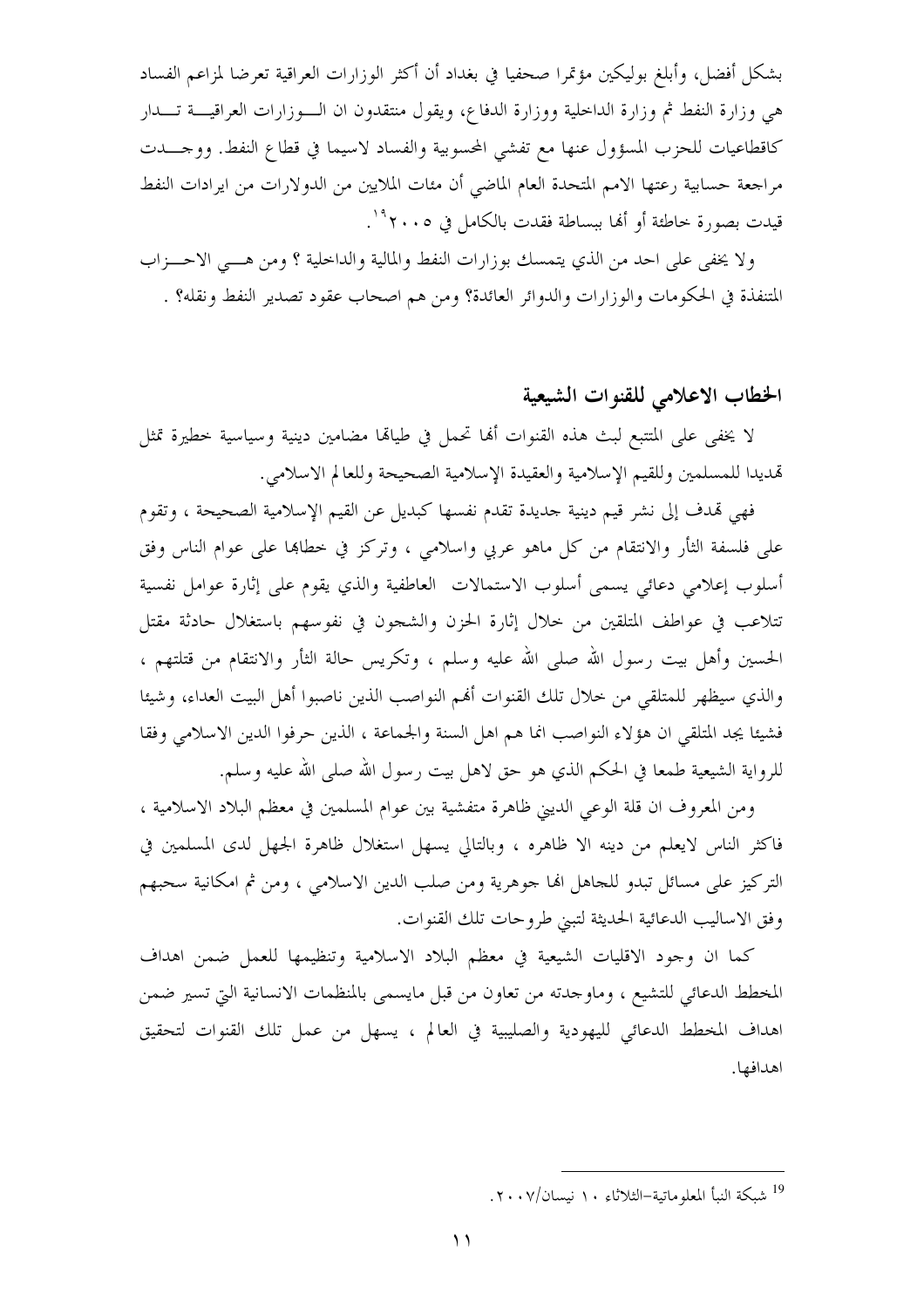وقبل ان ننطلق في تحليل الخطاب الاعلامي لهذه القنوات لا بد ان نقف عند مسألة في غاية الاهمية تملى علينا عدم التفريق بين القنوات الشيعية الدينية والشيعية العلمانية ضمن منهجية هذا البحث.

## المتدينون والعلمانيون الشيعة سواء

نحن نؤمن بالقاعدة القرآنية( ليسوا سواء )اي وجود تباين واختلاف بين افراد الطائفة الواحــدة ومن هنا قد نفرق في التعامل معهم ، الا ان الشيعة بمختلف تواجهاتمم يشتركون في قواسم كــثيرة، ويبقى العلماني والديني متوحدا في الشخصية الشيعية الدينيوية كما يقول الدكتور طه الدليمي معلسلا ذلك " بان التشيع ليس عقيدة او فكرة مستقرها القلب او العقل بقدر ما هي عقدة مستقرها النفس ، وهذا هو سر التساوي وضعف الفرق بين اصناف الشيعة وخطر التشيع ومشاكله نابع مـــن هــــذه النفسية المعبأة منذ الصغر تعبئة يصعب علاجها ما دام صاحبها باق على تشيعه ينتسب اليــــه ولــــو بالاسم ، وهذا هو سر فشل العلاج العقلاني كالحوار والدعوة الى التعايش ُ ' .

وهذا ما تؤكده مقولة لحسن العلوي السياسي والاعلامي العلماني الشيعي والذي يعده كــثيرون انموذجا للشيعي المعتدل : "كانت الحسينية مدرستنا الاولى، تعرفنا من خلالها على تاريخ مدرســة اهل البيت، وزودتنا بحس نقدي يتعامل مع التاريخ بمنهج غير مقدس، وقد اصدم القارئ إذا أشــــرت الى ان بعض كتابات في مثالب حدثت في التاريخ الاسلامي وانتبه اليها كتاب علمانيون في السنوات الاخيرة لم تكن تساوي اكثر من اسبوع من الامسيات التي نقضيها في الحسينية للاستماع الى قــــارئ مطلع على التاريخ، ان الشيخ الوائلي هو ابن الحسينية وابن المنبر فأية فضائية يمكن لها ان تنجب وائلياً آخر؟ وتذكر كاظم نوح ومسلم الحلبي وحميد المهاجر وهادي العلوي نفسه حرج من الحسينية، وانا من هذه المدرسة، ان الحسينية ادت دوراً في تشكيل وعينا الاول وصورة وحدان نقى حالص يترسم نقاء الدم في بطاح كربلاء"``.

وهذا المفهوم نجده راسخا في جميع القنوات الشيعية بل نجد العلمانية منها احرص على توظيف هذا الخطاب لتحنب نفرة ونقمة اتباع الملالي، ولترويج برامجها على عوامهم .

والان يمكن لنا ان نحلل مضامين الخطاب الاعلامي للقنوات الشيعية من خلال محورين رئيسيين:

المحور الاول : الخطاب الاعلامي التشيعي

ويمثل هذا النوع من الخطاب البعد الديني الذي يهدف الى نشر التشيع في العالم الاسلامي والدفاع عن اتباعه والنيل من العقائد الاحرى ، ومن صور هذا الخطاب:

١. الدعوة للتشيع

ولها منهجان عقائدي هدمي وسياسي توسعي قمعي: فاما الاول العقائدي الهدمي :

<sup>20</sup> (العلوي وكتابه عمر والتشيع وحدوية العلماني والديني عند الشيعي ، د. طه الدليمي مخطوط ص ٧٤) <sup>21</sup> من كتابه العراق الامريكي الذي نشرته جريدة البينة على موقعها.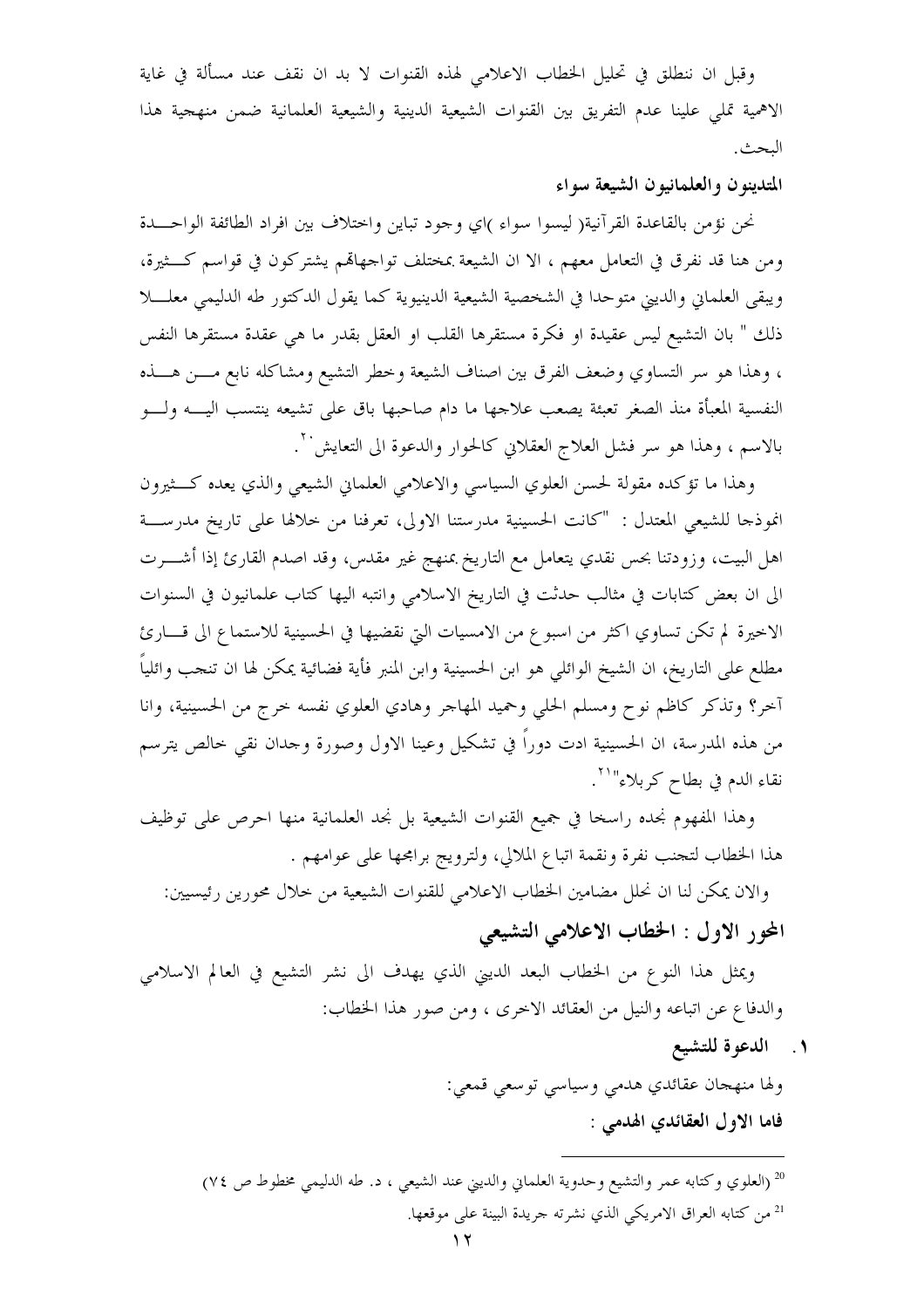فكما هو معلوم عند علماء العقيدة والاصول ان عقيدة الشيعة الاثني عشرية من اخطر العقائد التي عرفها التاريخ الاسلامي وهي تؤسس لثقافة غريبة على الفطرة الانسانية، خطيرة على النفس البشرية هدمية للحضارة الاسلامية ، والمتابع لهذه القنوات يجدها تطفح بالعبارات الشركية والمصطلحات الكفرية والدعوات البدعية، وهي تروج للمفاهيم الباطلة والفاسدة كالمتعة والخمس والغيبة والعصمة والطقوس الضالة كالعكوف على القبور والتوسل باصحاها واحراء اللطم والنياحة واقامة المقاتل.

واذا كان الشيعة ينتشرون بطوائفهم المتعددة في بعض الدول العربية مثل العراق والخليج ولبنان وهم ينتمون إلى المذهب الاثني عشري السائد في إيران، وفي اليمن ينتمي معظمهم إلى الزيدية، وفي سوريا إلى العلوية، ويوحد دروز في سوريا ولبنان، وهناك إسماعيليون في اليمن والسعودية، فان هذه الفضائيات ساهمت في نشر التشيع في عدة بلدان لم يكن لهم حضور فيها يقول محمد أبو رمان<sup>٢٢</sup>: (أحد مصادر التشيع (في الاردن)هي القنوات الفضائية الشيعية، التي انطلقت بعد احتلال العراق، وقاربت العشرين فضائية، تبث المواعظ والروايات الشيعية، وتؤثر في الرأي العام. ومن أبرز هذه الفضائيات الفيحاء والأنوار، وهنالك وعاظ معروفون كاحمد الوائلي وعبد الحميد المهاجر. ومن القنوات التيّ أثرت في الرأي العام، في السنوات الأخيرة، قناة المنار التابعة لحزب الله، وعلى الرغم أن كثيرا من الناس يتابعونها حرصا على التواصل مع رواية حزب الله للمواجهات العسكرية التي كانت تدور في الحرب الأخيرة والصراع مع إسرائيل، إلا أن القناة لا تخلو من توجهات مبنية على الرؤى الشيعية. ۖ إذ يذكر أحد المواطنين أن زوجته كانت تتابع قناة المنار لإعجاها بحزب الله، وفي ساعات الليل الأحيرة كانت القناة تبث الأدعية والاناشيد المشبعة بالرؤى والروايات الشيعية المناقضة لمواقف السنة، ما جعله يحذرها من الاستمرار في مشاهدة القناة).

وهي ايضا من اسباب التشيع في المغرب العربي ومنها الجزائر كما يذكر عبـــد المالــــك حــــداد المشرف العام على موقع الإمام عبد الحميد بن باديس — رحمه الله — وممثل مركز الشهاب للإعلام ، فهي أداة لنشر الضلالات وافساد العقول وطمس العقيدة والفطرة في قلوب المسلمين. واما الثاني فهو السياسي التوسعي القمعي

ان هذه الفضائيات تروج لبناء مشروع سياسي يستند الى اصول دينية شيعية مدعوم مسن قبسل النظام الايراني والحكومة العراقية في ظل الاحتلال ومن هنا تتجلى دوافع التمويـــل الايــــراني لهــــذه القنوات والاحزاب القائمة عليها ، يقول احد الباحثين: وبدأت إيران تخوض عملية سياسية معقـــدة تسعى للتوازن بين الدبلوماسية السياسية وبين محاولة إقامة حامعة شيعية عالمية، إذ قد واصــــل قــــادة إيران الجدد سياسات الشاه الإقليمية، وظلت إيران تعتبر نفسها دولة مهددة من قبل القوى العالميـــة ومنافسة للدول والقوى الإقليمية مثل تركيا، وظلت إيران تجد نفسها في مواجهة وتنافس مع العراق( سابقا) والسعودية وباكستان، وهي دول سنية تحتاج إيـــران استحـــضار الأيديولوجيـــة الـــشيعية

<sup>&</sup>lt;sup>22</sup> في بحثه المنشور بصحيفة الغد الاردنية على موقعها بعنوان "التشيع في الاردن أبعاده السياسية والأمنية"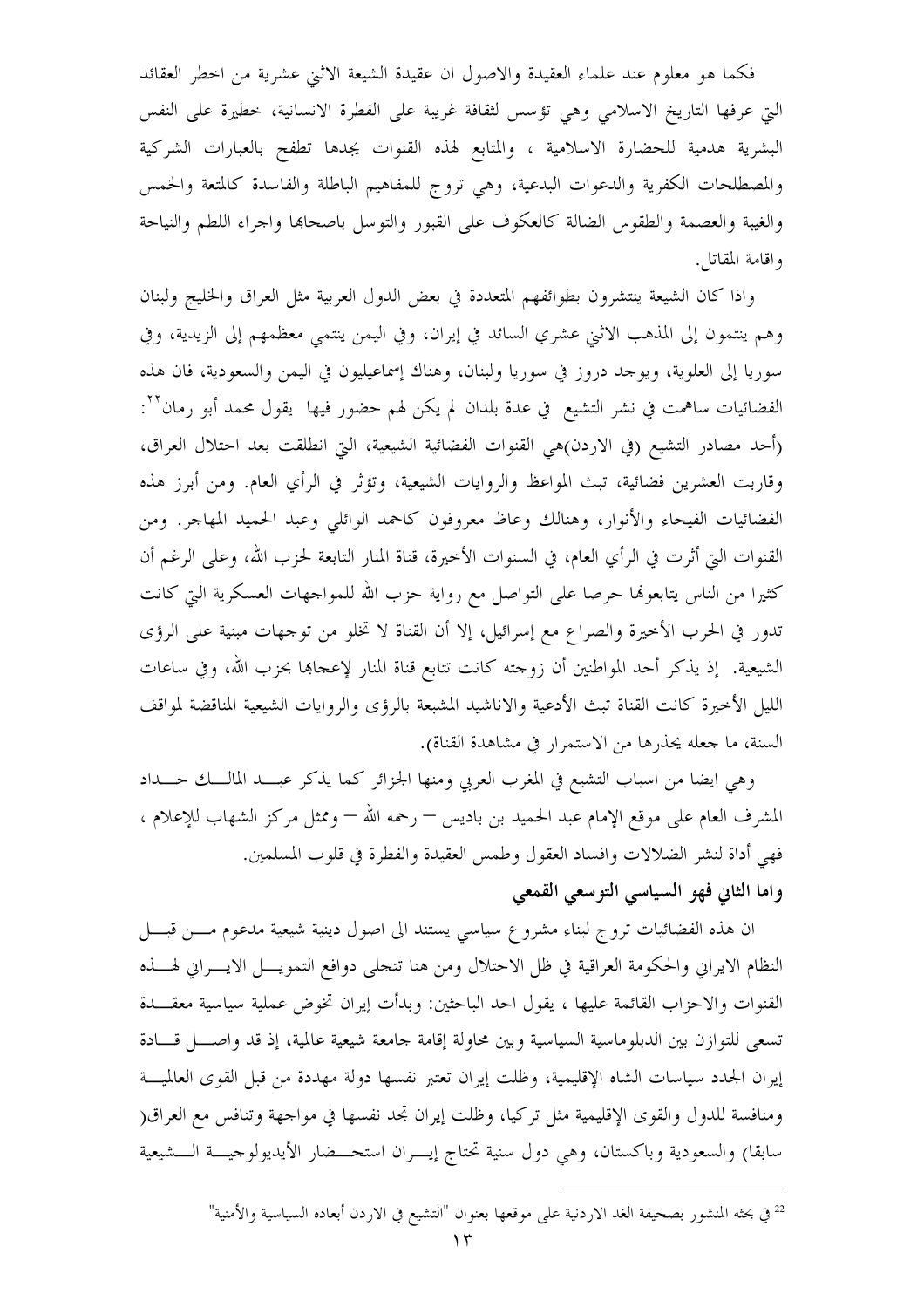لمواجهتها، وعززت في هذا السياق تأثيرها ونفوذها على الشيعة في هذه الدول، ولكن المحرك الحقيقي لسياستها وإستراتيجيتها كان الجغرافيا السياسية وليس العقيدة الشيعية للمستجم

و لم يعرف العالم الاسلامي في تاريخه السياسي الراحة والاستقرار السياسي والفكري في ظل اي نشاط او حراك سياسي لأي حركة شيعية، سياسية كانت او دينية، مع ان غالب الحركات الدينيـــة أهدافها سياسية صرفة ،وغالبا ما ناصرت هذه الحركات العدو الخارجي للبلدان العربية والاسلامية، واليوم بعد ان اصبحت الحكومة الايرانيةالحاضن لهذه الحركات، واستغلال الدعم العالمي للاقليات في العالم العربي والاسلامي، استعاد الشيعة نشاطهم المعلن خاصة بعد الدعم الايراني لامريكا في احتلال كابل وبغداد كما صرح بذلك ابطحي .

ان تنامي هذا الطموح السياسي مع المكاسب التي حققها الشيعة في العراق بتحالفهم مع امريكا يؤحج الصراع السني الشيعي حتى نجد هذه الفضائيات تؤكد مرارا على ضرورة استرداد حق ســـلب منهم منذ ١٤٠٠ سنة ، وهي مسألة ليست متكئة أساسا على الخلاف الديني فقط، ولكنها متعلقـــة بالحقوق السياسية والمظالم وتوزيع الموارد بل والمطالبة مؤخرا بعودة دول عربية الى الدولة الايرانية ، كما تسعى هذه القنوات الى توسيع النفوذ الايراني وتقديمه انموذجا بديلا للانظمة العربية في المنطقة ، تحقيقا لما جاء في الخطة الخمسينية التي اعدت في ايران <sup>٢٤</sup>: لنقوم بتصدير الثورة الإسلامية إلى جميــــع الدول المحاورة ، لأن الخطر الذي يواجهنا من الحكام الوهابيين وذوي الأصول السنية أكبر بكثير من الخطر الذي يواجهنا من الشرق والغرب ، لأن هؤلاء ( الوهابيين وأهل السنة) يناهـــضون حركتنــــا وهم الأعداء الأصوليون لولاية الفقيه والأئمة المعصومين

٢. تغذية الشعوبية :

القنوات الشيعية لا تكلَّ في برامجها وعلى ألسنة ضيوفها المعدين سلفا من الانتقاص من العـــرب تأريخا وحضارة ، رموزا وشعوبا مع تشخيصنا لامرين في طرح هــــذه القنــــوات لهــــذه الــــشعوبية الاعلامية:

الاول : ربط العرب باهل السنة ولذا جمعوا بين النيل من العرب والنيل من الاسلام ( بصورة اهـــل السنة).

الثاني : الطعن بالعرب من حلال النيل من الحكام والانظمة العربية وليس مقصدهم الا العرب ويمكن ان نطلق عليها "الشعوبية السياسية"وتحلَّى ذلك في مهاجمة الدول العربية والهامها بدعم (الارهــــاب) والسماح للعناصر المتشددة بالتسلل الى العراق والسعى لإفشال التجربة الديمقراطية الفريدة التي تعاني الشعوب من نقصها عندهم ويخشون من ان تنتقل الى شعوبهم ،وتركز على المواطن الفلسطيني الذي تعتبره مستفيدا من مميزات العهد السابق وهو اليوم يقاتل من اجل ان يعيد ايام مجده وعزه ، والنيــــل من السعودية على وجه التحديد ونظامها والفكر الذي قامت عليه "حركة الشيخ محمد بـــن عبـــد

- <sup>23</sup> ( الشيعة في العالم المؤلف: فرنسوا تويال)
- <sup>24</sup> شبكة الدفاع عن السنة :اضواء على الخطه الخمسينيه الايرانيه في دول الخليج.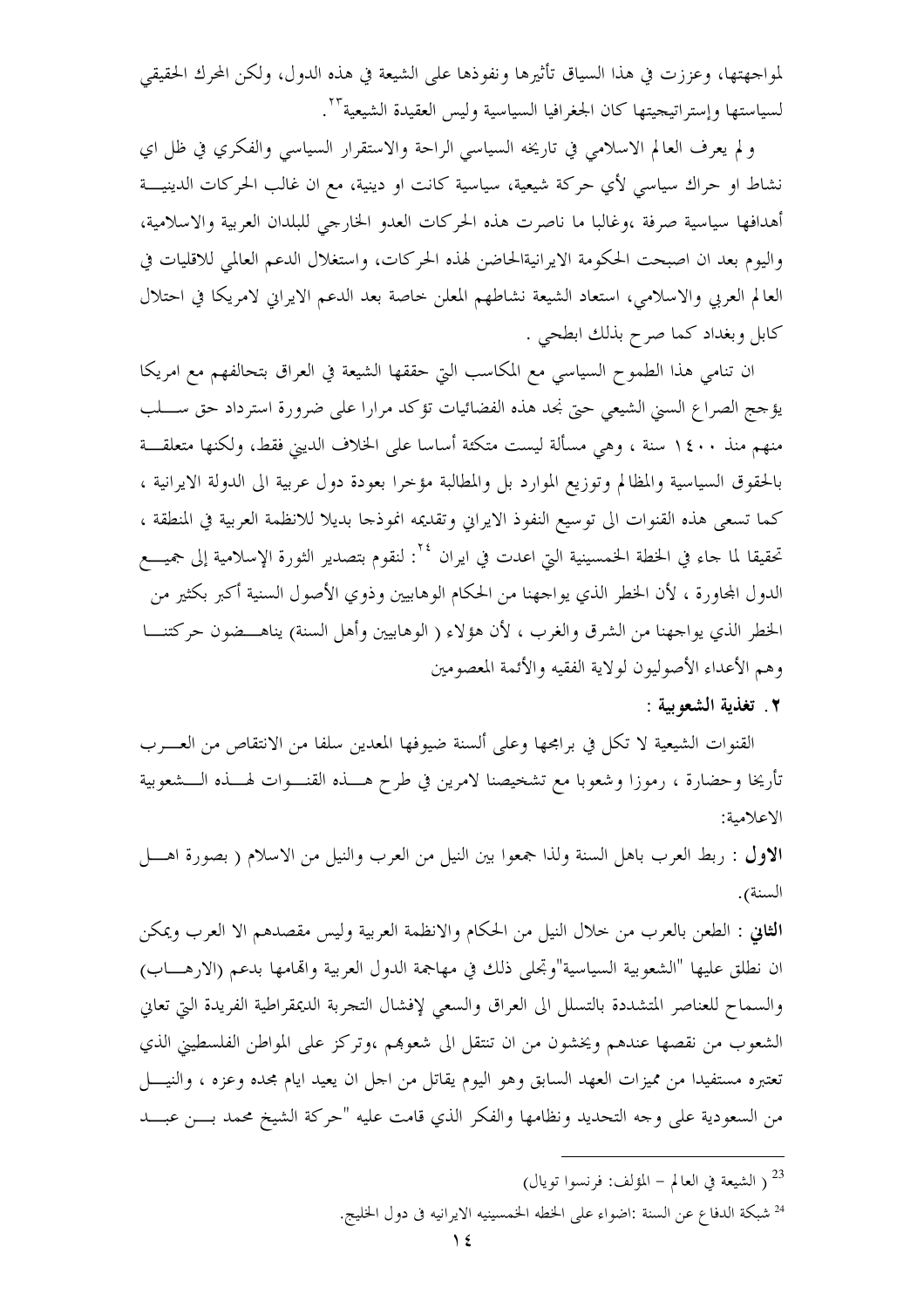الوهاب رحمه الله تعالى " وينعتون علماءها بالوهابيين والقتلة والنواصب الذين يـــصدرون فتــــاوى الارهاب التي تحتْ على قتل شيعة العراق وهدم مقدسالهم، وقد نظموا من احل ذلـــك تظـــاهرات واعتصامات في امريكا واستراليا وكان دور فضائييتي الفرات والفيحاء هـــو متابعـــة اخبـــار هــــذه التظاهرات ورصد أصدائها واستضافة من يهاجم النظام السعودي وعلماء السعودية ، ففي مساء يوم ٩ شباط٧ ٢٠٠٧ ، يتصل مواطن من المانيا بقناة الفيحاء ويصف الانظمة العربية بالهم: خلفاء الامويين النواصب من اعداء آل البيت الاطهار ، بينما يقول اخر: ( الى متى يبقى دم احفاد ال البيت يــــسفك على يد احفاد معاوية ويزيد من السنة العراقيين ).

## ٣. الاساءة الى الرموز والمفاهيم الاسلامية

ان التطاول على الرموز الاسلامية سمة بارزة في هذه القنوات كـــالطعن في الخلفـــاء الراشــــدين والصحابة الاحلاء وزوحات النبى صلى الله عليه وسلم ، وخاصة في قناتي الفرات والفيحاء وفي اكثر من مناسبة من خلال السماح لبعض المتحدثين فيها، كما حصل في اللقاء مع باسم العوادي<sup>٢٥</sup> الذي تطاول على الخلفاء الراشدين ابي بكر وعمر وعثمان رضي الله عنهم دون ان يرد عليه مقدم البرنامج ، وفي اخر لقاء له على قناة الفيحاء قام هذا الشخص بسب وشتم الخليفة الراشد عثمان بن عفـــان رضي الله عنه وقال : ان هذا التخلف والارهاب يعود الى العقلية المريضة لعثمان .

وكذلك تقوم اغلب القنوات الشيعية بعرض محاضرات احمد الوائلي وهي تطفح بالسب والاساءة الى الخلفاء والصحابة وخاصة السيدة عائشة رضى الله عنها.

ويقوم خطاها ايضا بالنيل من المفاهيم الاسلامية كالجهاد والمحاهدين ومن مساحد اهل السسنة ، فتطلق على المقاومة الجهادية وصف الارهاب وتسمي مساحد اهل السنة بمساحد ضرار وتصف اهل السنة عموما بالنواصب والتكفيريين ، ولا يخلو شريط احباري يومي لهذه القنوات من ذلك . ٤. تشويه التاريخ الاسلامي

لم يكتف الشيعة بتحريف المناهج التربوية لجميع المراحل الدراسية في العراق وخاصة مادتـــا التربية الاسلامية والتاريخ ، وانما امتد تيار التحريف والتشويه والاساءة الى قنوالهم الفضائية ، ويصف الدكتور طه الدليمي عملهم هذا بنموذج الوائلي في محاضراته :الذي يتلاعب بعواطــف الجمهـــور ويستخدم التاريخ استخداما سلبيا يؤجج الاحن والاحقاد ويزيد التفرقة ويرسخ تمزق الحاضر ولسيس عنده الا الطف والجمل وصفين وعاشوراء وكربلاء والطعن في تاريخ دولة الاسلام\*`` .

كما ان هذه القنوات اعتمدت الدراما الايرانية في عرض التاريخ ، وهذه بدورها تعتمــد علـــي الروايات التاريخية المزيفة او على الاقل المبالغ فيها في عرض الاحداث والوقائع التي حدثت في العصور السابقة المتعلقة باهل البيت .

<sup>25</sup>علما ان العوادي كان شرطيا في جهاز الامن ومسؤولا بعثيا لغاية ٢٠٠٢ وفجأة تحول الى معارض سياسي مضطهد مسلوب الحقوق <sup>26</sup> ( العلوي وكتابه عمر والتشيع ص٧٤).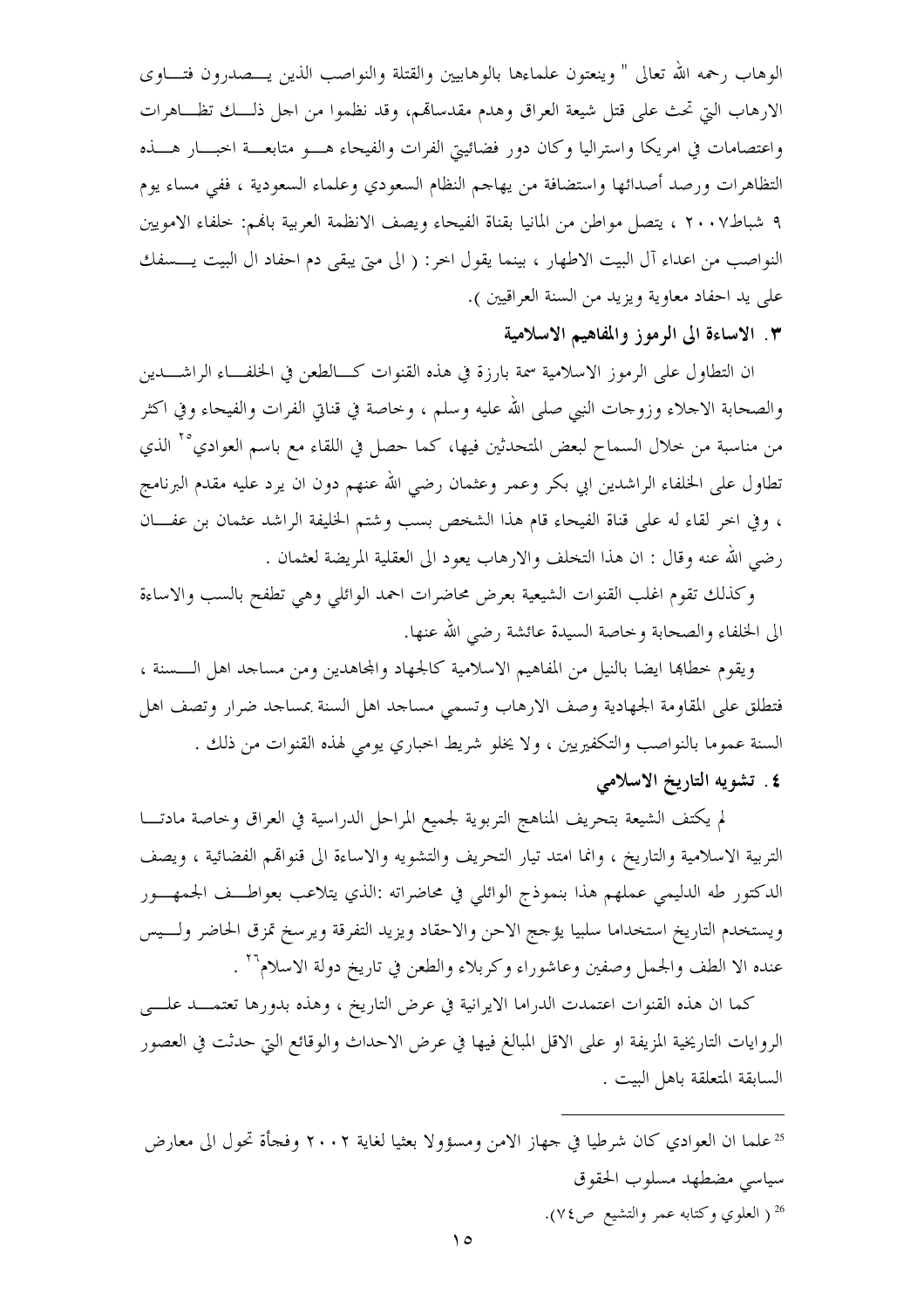## ٥. اشاعة ثقافة العنف الطائفي والحض عليه

ان المتابع للفضائيات الشيعية يدرك تماما الدور التحريضي الخطير الذي تنتهجه الحركات الشيعية يما تبثه من افكار واكاذيب واحقاد وسموم طائفية بغيضة ومغالطات للمتلقى الشيعي ، فهـــي تعمــــل على تعبئة الشارع الشيعي ودفعه الى الانتقام من كل سبي او ما هو مرتبط بالسنة ، حتى قبل حادثـــة تفحير المرقدين في سامراء ، فان اي تفحير او حادث يحصل في منطقـــة ذات الغالبيــــة الــــشيعية او المختلطة فانه يؤتى ببعض السنة من تلك المناطق ويتم عرضهم باسمائهم وإسماء عـــشائرهم في هـــذه القنوات ( خاصة الفرات والفيحاء) واجبارهم على الاعتراف بارتكاهم هذه الاحداث وسرعان مسا يتوجه المحرمون الى بيوتات واماكن عمل هؤلاء وذويهم وابناء عشيرقمم فيقومون بحرقها وتسدميرها وقتل الرحال وتشريد العوائل كما حدث مع عشيرة الجبور في منطقة الامين شرقي بغداد ، ثم حاءت احداث سامراء بالمسلم وبشدة هذه القنوات عن سياستها الطائفية فلم تنشر حبرا واحدا عن الاف الاعتداءات المروعة التي ارتكبتها الميليشيات وفرق الموت والاجهزة الحكوميـــة ضـــد اهـــل الـــسنة وممتلكاتهم.

كما الها روحت لدعاوى الانفصال الطائفي ضمن ما يسمى بالاقاليم ومطالبة زعمائهم وخاصة ال الحكيم باقامة اقليم للشيعة في الوسط والجنوب.

ان تصعيد العنف الطائفي يعد واقعيا من اشد اثار هذه القنوات على المحتمــــع اذ ان الاســـتجابة للرسالة الاعلامية لبرامجها تكون سريعة وخطيرة، نتائجها مزيد من القتل والتعذيب والتشريد والحرق والتدمير لمساكن اهل السنة ومساجدهم ومحلاقمم ومؤسساقم .

٦. التدين المظهري

وهو سمة غالبة فيها( حاصة القنوات الدينية) فالمذيعات محجبـــات والاذان الـــشيعي في موعــــده والدروس الدينية والمواعظ والاناشيد والقراءات البكائية وإظهار الحزن في ايام المناسبات واســـتذكار تضحيات رجال الدين الشيعة من اجل محاربة النظام السابق .

## المحور الثاني :التوصيف الاعلامي للمشهد العراقي

يلاحظ المتابع ان هنالك قواسم مشتركة بين جميع الفضائيات الـــشيعية العراقيــــة وغيرهــــا، في توصيف القضايا المثارة على الساحة العراقية وهي في واقع الحال تمثل الحقيبة التي كان يحملها الشيعة القادمون مع قوات الاحتلال الامريكي وهي دندنتهم التي يقدموها للعالم في كل محفل ، مع التذكير ان جميع القنوات تجاري الفضائية العراقية في دستورها الاعلامي ومنها:

<sup>27</sup> ( علما ان اكثر من ٢٠٠مسجد لاهل السنة تعرض للاعتداء من استيلاء وتدمير وحرق واغلاق وقتل عشرات الالاف من ائمة المساحد ومصليها بابشع صور التعذيب كل ذلك قبل احداث سامراء)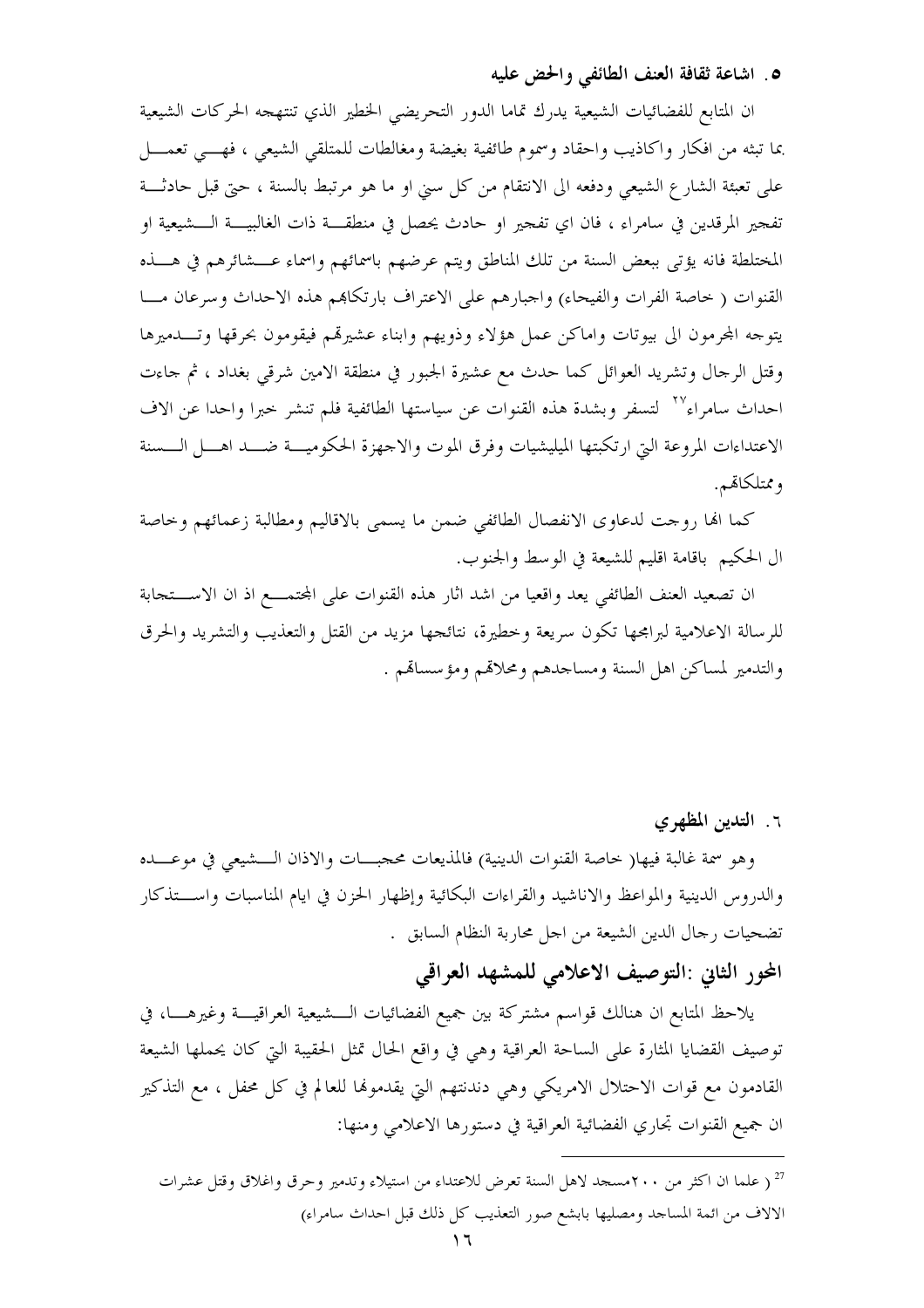- ١. نعت الاعمال المسلحة في العراق كلها بالاجرامية والارهابية واقمـــام مــــن تـــسميهم (البعثــــيين والصداميين والتكفيريين) وأحيانا الوهابيين بالضلوع في تنفيذها ، ولا يخلو شريط احباري في جميــــع هذه القنوات وخاصة العراقية والفرات والفيحاء من وصف من تعتقلهم قوات الاحتلال والقسوات الحكومية (بالارهابين)، في حين تصف من يعتقل من المليشيات الشيعية بالمطلوبين او المسلحين ، كما الها تروج في مناسبة وغير ً مناسبة الى نفي وجود مقاومة في العراق وقد نشرت قناة العراقية والفيحاء هذا الخبر ( تعرضت مدرعة للقوات الامريكة الى هجوم شنه ارهابيون).
- ٢ . تسمية احتلال العراق تحريرا ، وقوات الاحتلال بالقوات الاجنبية في العراق او قوات التحـــالف او القوة متعددة الجنسيات او قوات مشتركة اذا كانت العملية تساهم فيها اجهزة الحكومة الامنية.
- دعم اعمال ونشاطات الحكومة ومتابعة برامجها وعرض الدعايات المؤيدة لأهدافها وحسصوصا في  $\cdot$   $\mathsf{r}$ المحال العسكري وما يسمى مكافحة الارهاب و فعاليات الخطط الامنية ، وكـــذلك علــــى صــــعيد الخدمات والمشاريع الزراعية والصناعية والثقافية التي تدعهما وترعاها الحكومة.
- ٤. الترويج لمصطلح الاغلبية الشيعية والاقلية السنية ، لتحقيق المكاسب الـــسياسية وحــــتي التعليميــــة والاغاثية والوظائف الحكومية وغيرها .
- ٥. قمويل معاناة الشيعة في ايام الحكم البعثي وما لاقوه من اضطهاد وتضييق بكافة الاشكال وخصوصا في وسط وجنوب العراق وعرض افلام وثائقية (أجنبية وعراقية ) عن المحازر الجماعية بحق الـــشيعة، ومدى الاضطهاد والظلم والإعدام الذي تعرض له رحال الدين الشيعة، وهذه النقطة هـــي خطـــوة ممهدة لتحشيد الدعم من قبل الجماهير الشيعية في العراق حاصة وفي كل مكان بشكل عام من احــــل محاكمة اركان النظام السابق وجعل التمرد الشيعي( الموجه ايرانيا ) قضية وطنية وحقا شرعيا يجب أن يرد الى أصحابه واحراء المقابلات مع ذوي المعدومين الشيعة واللاحئين السياسين ليصفون معاناقمم في العهد السابق ، مع الاغفال التام عن معاناة اهل السنة من النظام السابق ، ومحاوٍ لاقمم لتغييره.
- ٦. صناعة معاناة للشيعة في (العراق الجديد) وذلك بسبب الحملات الارهابية والتكفيرية ضد الـــشيعة في العراق –كما يزعمون– وبيان حجم الاذي الذي يلحق هم من التهجير اليومي والقـــصف شـــبه الدائم بالهاونات على مناطقهم وقد كان لتفجيرات سامراء في ٢١/٢/٢ ٢٠٠لـــدعم القــــوي لهــــذا الشحن والتعبئة والتجنيد النفسي للشيعة ، يقول احدهم في مقال منشور على موقع شبكة كـــربلاء للأنباء : ( هناك خطورة ان تصبح المراقد المقدسة في سامراء بقيع آخر.. ويستمر وضعها هكذا.. مع استمرار الاهمال والتجاهل من قبل الحكومة العراقية.. وربما الهيئات الدينية التي يُتوقع منها اهتمامــــاً اكبر واكثر.. فما مبرر المؤسسة الدينية التي تممل واحدة من اهم قضايا الامة اليوم وهي هدم الحسرم المقدس واللامبالاة شبه التامة باعادة اعماره وضمانات حمايته المستقبلية.. وهنا تقع المسؤولية الكبيرة على العلماء والخطباء واجهزة الاعلام للتذكير الدائم والمركّز بالقضية في كل مجلس وكل مناســـبة — تخصيص فقرة ثابتة في كل مجلس للحديث عن القضية ومتابعة آخر تطورات البناء والامن وما شابه..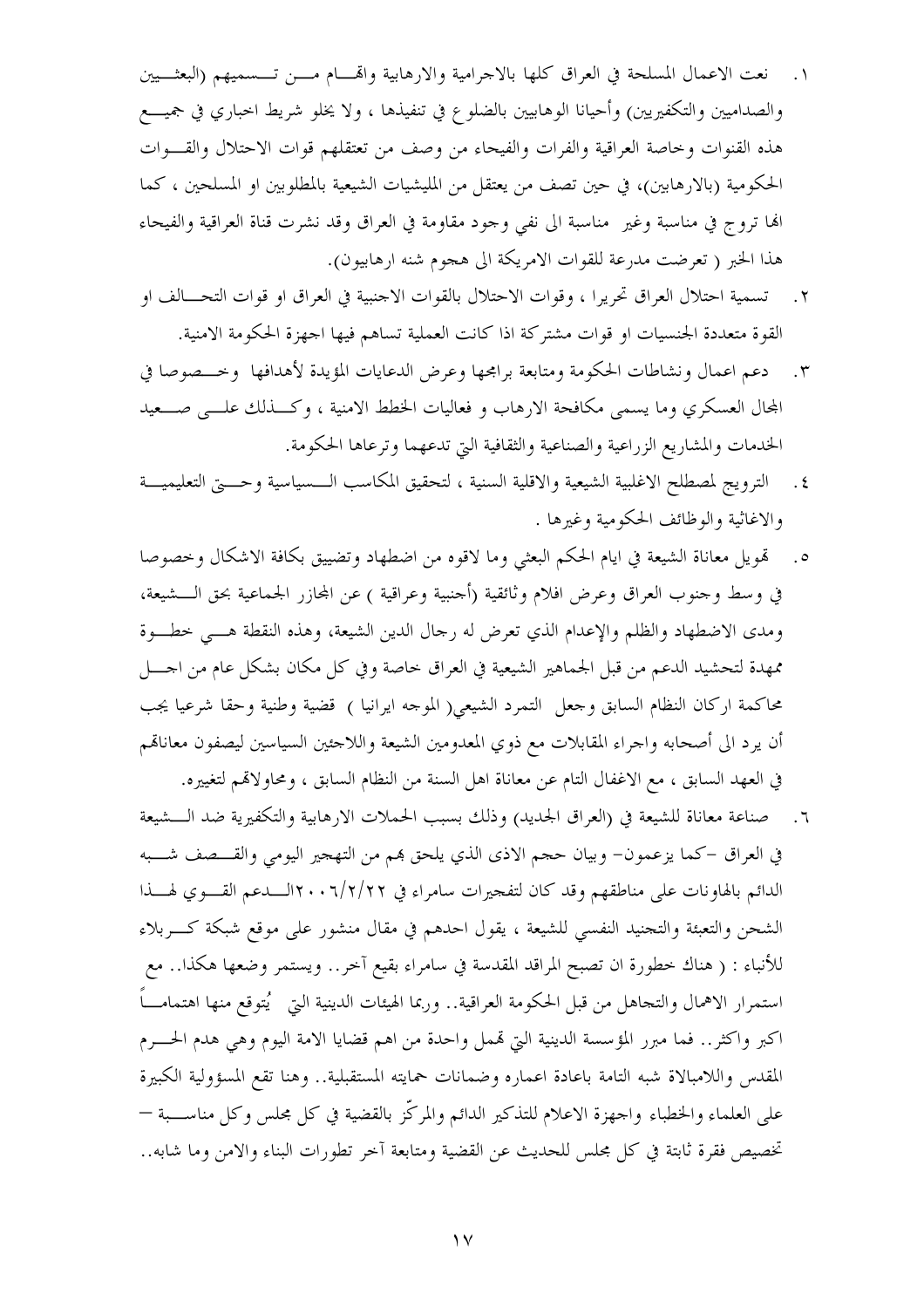واثارة القضية باستمرار حتى تبقى حية.. وينبغي ان تكون القضية كذلك في الفـــضائيات الـــشيعية ووسائل الاعلام الشيعية بشكل عام.).

كما الها قامت بالتغطية الكاملة لعمليات الهجرة التي تحصل للشيعة وتطلق عليها اسم تمجير وارهاب ابناء اهل البيت ( والحقيقة ان اغلب هذه الاعمال عبارة عن عمليات ترحيل تقوم بمـــا المنظمـــات والميلشيات الشيعة لتقوية مشروع اقليم الوسط والجنوب)، ولا تتطرق هذه القنوات عــــن حــــرائم الابادة والتهجير ومسلسل الجثث مجهولة الهوية التي يتعرض لها اهل السنة ، والتي فاقـــت الوصـــف وارعبت حيّ العدو الامريكي .

- ٧. ﴿ ضِرْبِ كُلِّ المشاريع السياسية المعارضة للحكم الديني الشيعي للعراق حتى لو كان شيعيا علمانيـــا مثل تحركات اياد علاوى واعضاء حكومته السابقة واقمامهم بمحاولة اعادة نظسام البعسث وسسرقة مقدرات البلاد والفساد المالي وهو ما حصل مع حازم الشعلان وزير الدفاع وايهم السامرائي وزيـــر الكهرباء في حكومة علاوي ،وكذلك مهاجمة القوى السنية في الحكومة الــــتي تعــــارض القــــوانين والقرارت المقترحة والصادرة من الائتلاف وتعتبرها جزء من دوامة العنف و الارهاب في العراق .
- ٨. الاساءة الشديدة الى الهيئات السنية وخاصة هيئة علماء المسلمين وامينها العسام الـــشيخ حــــارث الضاري ويطلقون عليها هيئة علماء المحرمين او التكفيريين .
- ٩. التأكيد على أن مناطق اهل السنة في بغداد وفي كل العراق هي اوكـــار (للإرهــــاب) وحواضــــن للجماعات التكفيرية وان الزمر (الارهابية) من عشائر سنية، والترويج لمصطلح المثلث السنى الــــذي ابتكرته الماكنة الاعلامية للادارة الامريكية .
- ١٠. الاساءة الى اهل السنة وخاصة ائمة المساجد ، وقامت العراقية والفيحاء بتقديم برنامج (الإرهـــاب في قبضة العدالة) والذي لم يعد خافياً على أحد أساليب انتزاع الاعترافات عبر ما هو شاخص علــــى وجوه المحقَّق معهم من آثار للتعذيب والحروق والكدمات وباساليب همجية ووحـــشية لا تمـــت إلى التعامل الانساني بصلة حتى أن المواطن أصبح يشعر بالاشمئزاز لمنظر ما يعرض من أكاذيب وتـــضليل مفتعل، القصد منه تشويه سمعة مكون مهم من الشعب العراقي، والنيل من سمعته وفوق هــــذا سمعــــة المقاومة العراقية.

وهذا أسلوب عالمي متبع في ظل الاحتلال ، ومبادئ تعد لتشويه صورة العدو في ظل الحــــروب والأزمات وهذا اسلوب ومبدأ غوبلز الشهير الذي بات مستعاراً بحذافيره من قبل (العراقية والفـــرات والفيحاء) وسواها والقائل (اكذب.. ثم اكذب.. حتى يصدقك الناس) والذي تم مزاوجته عرفياً بمبدأ اخطبوط الاعلام الحالي (مردوخ) سيئ الصيت (احجب الحقيقة وروج ما يخدمك)!.

وتحاوزت العر اقية حدود العمل الاعلامي حينما حولت المذيعين الى ضباط امن وتحقيق وكذلك فعلت الفيحاء حتى اطلق عليها الناس مديرية امن الفيحاء، واظهرت هذه القنوات حقيقتـــها حينمــــا اقممت الائمة والخطباء بجرائم اغتصاب وقتل لم يرتكبوها وقد تعرضت هذه البرامج لطعون قانونيـــة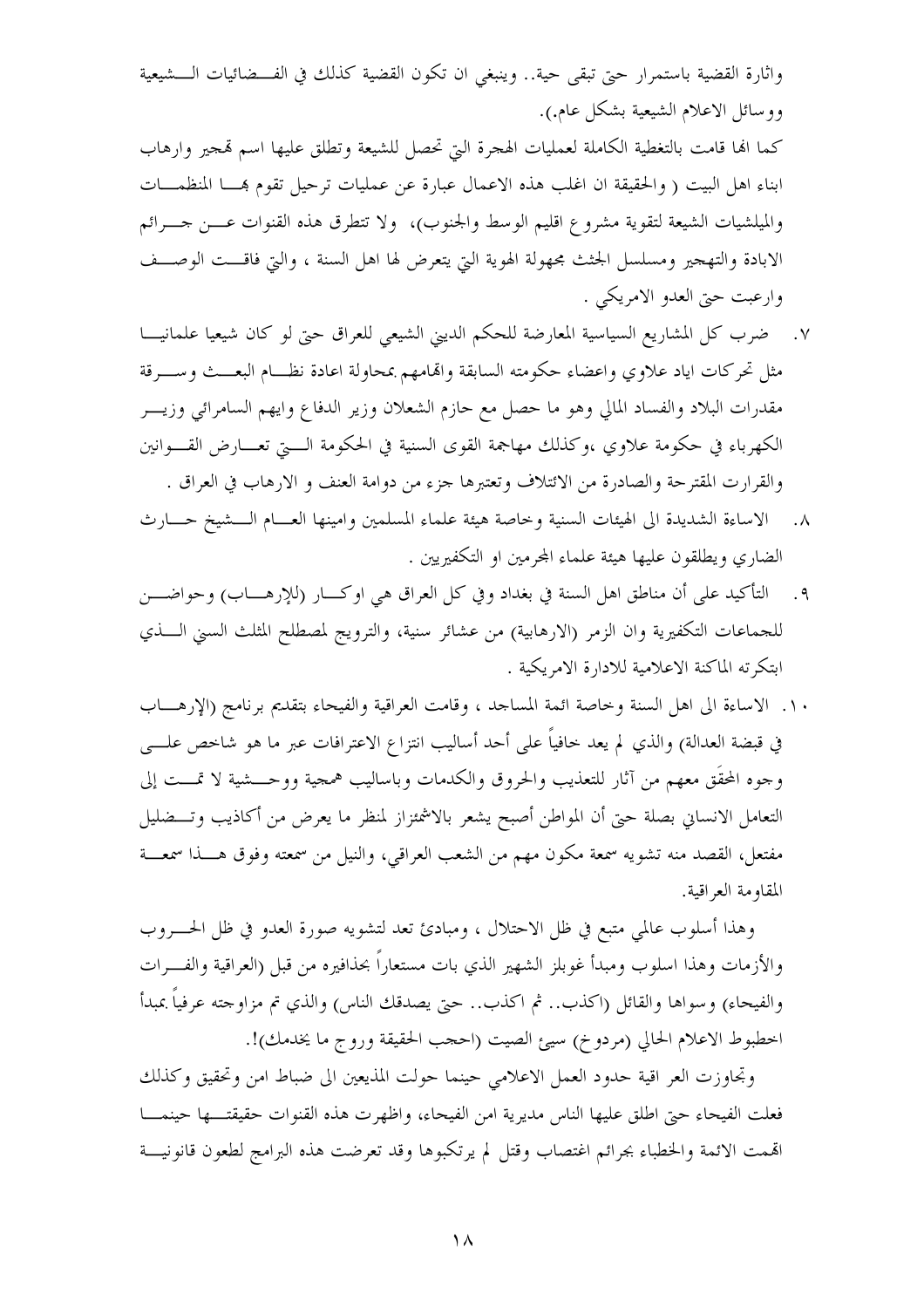كثيرة ورفعت عليها الكثير من القضايا في المحاكم العراقية مما دفعت منظمـــات ناشـــطة في حقــــوق الانسان الى التدحل وايقاف هذه البرامج .

## التصدي لخطر الشيعة الإعلامي

ويبقى السؤال الاهم في هذا الامر كيف نواجه حطر الدعاية الشيعية والقنوات الفضائية المروجة لتلك الدعاية؟ ولا نريد ان فمول الامر شيئا الا ان المسؤولية تقع على عاتق جميع المــــسلمين في كـــــل بلاد العالم في التصدي لخطر الدعاية الشيعية، ولا نريد ان نمون من الامر الا ان العلاج يسير ان كان مخططا له ، ولذا نرى ان آلية التصدي تكون بالمحاور الاتية :

## المحور العلمي والدعوي

فعلماء الامة ودعالها مطالبون اليوم ليس بمواقف صارمة لوقف المشروع الشيعي ، وانمسا بعمسل دؤوب وجهد متواصل وجرأة في الصدع بالحق لكشف مخاطر هذا المشروع ، فجرأة علمائنا بـــالحق هي اولى من جرأة هؤلاء بالباطل ولذا عليهم تقديم البديل له من حلال الجوانب الاتية الجانب العلمى

- عرض لأهم المسائل العقدية والفقهية التي فارق فيها الاثنا عشرية الامة والفطرة .  $\overline{\phantom{0}}$ 
	- اوجه التشابه والاختلاف بين الملل والطوائف الاخرى والشيعة الإمامية.  $-\tau$
- عرض لكتب الرد على الشيعة من مختلف المذاهب ومن سائر الاقطار وتنساول سسيرة مؤلفيهــا  $-\tau$ وجهودهم في هذا المجال ،اضافة الى دراسات المعاصرين في هذا المجال .
	- معالجة المسائل التي يتخذها الشيعة مدحلاً للتأثير على عوام اهل السنة مثل الامامة .  $-\xi$ 
		- بيان رأي علماء الحديث والجرح والتعديل في الشيعة ورواقمم ورواياقم .  $-\circ$
- التنبيه على خطأ ترديد بعض الدعاة عبارة ( لا فرق بين السنة والشيعة) في الاعلام فهذا تـــضليل  $-7$ لاهل السنة وتخدير لهم، وتأييد لعوام الشيعة على التزام ضلالاقم .
- تشكيل مجلس علمي او لجان حاصة في المجالس القائمة في العالم الاسلامي تعني بدراســة وتحليـــل  $-\sqrt{}$ المشروع الشيعي الايراني وتقديم الحلول الشرعية له مع الاهتمام بالباحثين من اهـــل الــــسنة الــــذين تخصصوا وتفرغوا للكتابة في هذا الموضوع وكذلك الاهتمام بالباحثين من عقلاء الشيعة ومنـــصفيهم وخاصة من تحول عنهم، ونشر كتبهم وتحارهم فاهل مكة ادرى بشعاها .
- على العلماء والدعاة ان يؤكدوا في وسائل الاعلام التي تستضيفهم ( ســواء الــسنية او الـــشيعية  $-\lambda$ وغيرهما) ان ما يجري في العراق من قتل لبعض الشيعة على ايدي المحاهدين ليس لكوفمم شـــيعة انمـــا لالهم يتعاونون مع الاحتلال ويتجسسون على المجاهدين ويستهدفوهُم ، فالمجاهدون يستهدفون هؤلاء لافعالهم لا لمعتقدهم ولذا فالاستهداف يطال السنة ايضا ممن يمارس تلك الاعمال . الجانب الدعوى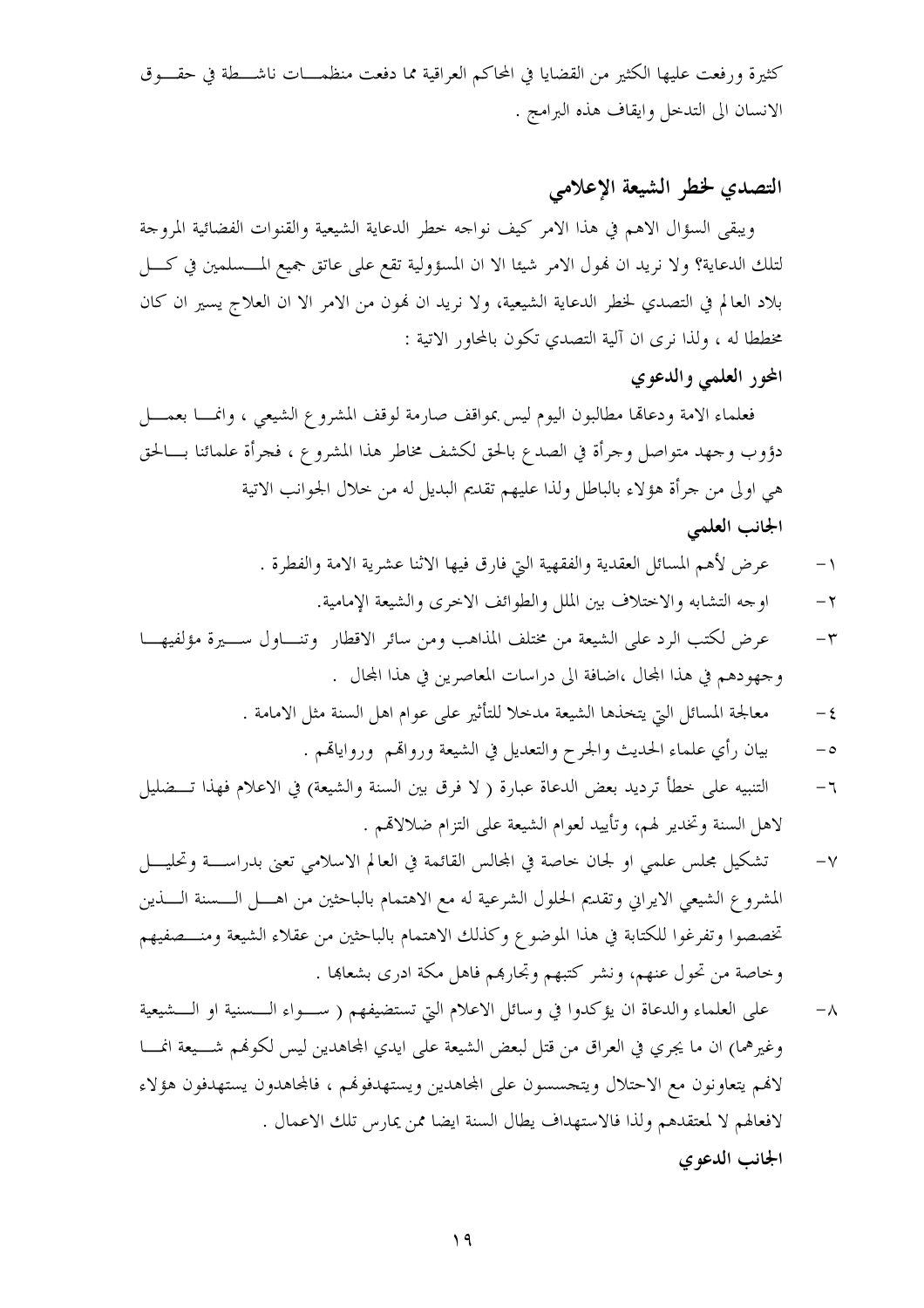- اكثار الكلام في الاحاديث الدينية والوعظية حول فضائل الصحابة رضوان الله عليهم واســـتذكار  $\overline{\phantom{0}}$ أيامهم وبطولاقمم وعلمهم والتحذير من التطاول عليهم والانتقاص من شأفمم.
- ارشاد الناس الى ان التوسل بقبور الانبياء والصالحين شرك وامر منكر ،وهذا مما حذر منه الانبيــاء  $-\tau$ وهو اول الشرك في الارض وسرد الايات والاحاديث و القصص عن الصحابة والتابعين ومن بعدهم خاصة ممن ينتسبون الى البيت العلوي حول النهي عن تعظيم القبور والمشاهد التي تزار وتـــصد عــــن سبيل الله وتوحيده.
- عرض تاريخي لبطولات الصحابة الذين قادوا معارك القادسية وحلولاء وفماوند وعرضها حسيتي  $-\tau$ كبرامج كارتون للأطفال .
- تبيين الاحاديث الصحيحة في فضائل اهل البيت والتحذير من الضعيف والباطل منها واثر الشيعة في  $-\xi$ وضع الاحاديث.
- تأكيد العلماء على ان اللطم والنوح وسائر طقوسهم هي افعال ذات اغـــراض ومعـــان انتقاميـــة  $-\circ$ وحاقدة على الاسلام والمسلمين بالاضافة الى كوهْا مخالفة لمنهج النبي صلى الله عليه وسلم .
- التحذير من الاخطار الاجتماعية(المتعة) والإقتصادية (الخمس) التي ستحلق بالامة اذا ساد المسذهب  $-7$ الشيعي وما تعاين منه الجامعات العراقية الان نموذجا لهذه الاخطار.
- نشر احبار اهل السنة في العراق ومآسيهم اليومية والمحازر التي يرتكبها الشيعة بحقهـــم وخـــصوصا  $-\sqrt{}$ المساجد اضافة الى اعداد التقارير والإحصائيات المتعلقة بمذا الشأن .
- انتاج افلام وثائقية حول تاريخ الصفويين والقرامطة وسقوط بغداد وغيرها التي تفسضح السشيعة  $-\lambda$ لتعرض في الفضائيات وهذه الأشياء لها تأثير فعال على عامة الناس .
- حث الفضائيات الدينية كالمحد وأقرأ والرسالة والحكمة والأمة وغيرها من اقتطاع جزء يسير لمعالجة  $-9$ ومشكلة التشيع من جوانبه المتعددة .
- عرض مساوئ التشيع من وجهة نظر قومية ووجهة نظر دينية لأن كلاهما يسند الآخر، ًمع تجنب  $- \wedge$ التكلفات والمبالغات حيث أن التيار القومي ركز على الفرس ودورهـــم الـــشعوبي، بينمــــا أهمــــل الاسلاميون هذا الجانب ، وركزوا على جانب الانحراف الديني وهو الامر الذي اهمله التيار القومي و العرو پي .
- استضافة شخصيات تحولت من التشيع الى الدين الحق وبيان عوار المذهب ومفاســـده ، وكـــذلك  $-11$ الاهتمام ( من غير مبالغة ) بالشخصيات الشيعية التي تحذر من التشيع الصفوي ومن الخطر الايـــراني الذي يتخذ من التشيع سلما ليحقق اغراضه ويحمى مصالحه ، فقد ادرك بعض عقلاء الشيعة الخطـــر المحدق بمم جراء معادالهم للاغلبية السنية الكاسحة التي يعيشون في وسطها ويتوجسون منه حيفــة ، كما صرح بذلك الامين العام الاول لحزب الله صبحى الطفيلي لصحيفة الشرق الاوسط في عــــددها الصادر يوم ٧ –٢- ٢٠٠٤ جوابا عن سؤال : اتقول ان هنالك خطرا على التشيع من ايران ؟ قال : نعم انا مطمئن الى انه سيأتي اليوم الذي يهزم فيه الامريكي وعندها سيكون هنالك غضب علـــي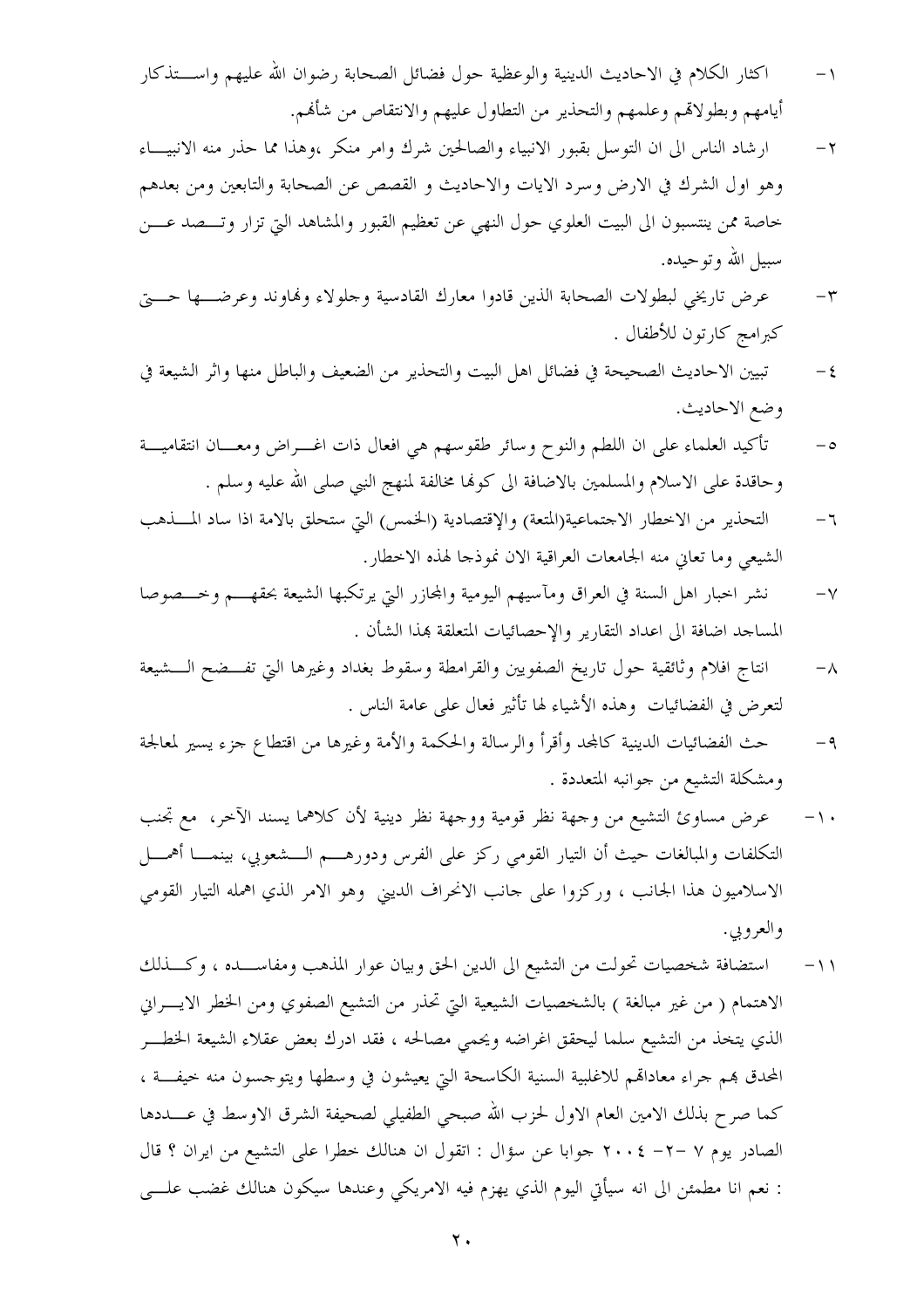كلِّ من سارٍ في مشروعه وقد تجري انتقامات وتصفيات يذهب ضحيتها شيعة الاقليات ، لان ايران دولة قوية تستطيع ان تحمي نفسها .

## الجانب التاريخي

وهذا من اهم الامور التي نستطيع بما تحريك عواطف ومشاعر الناس حيث ان نمـــاذج الــــدول الشيعية كلها دموية وهذا التاريخ يعيد نفسه بمرارة أكثر وقساوة اشد على اهل السنة في العراق، فلو جعلت حلقات في ضمن برنامج ثقافي يشارك فيه مفكرون ومؤرخون عن الدولة الفاطمية وجرائهما والبويهية ودولة المشعشعين والصفوية وغيرها ومقارنة ما فعلوا بما يفعله شيعة العراق اليوم لتقربـــت الصورة اكثر .

والتركيز على حال العراق بعد الاحتلال الامريكي له، وقصة تدمير احدى اكبر واقوى السدول في البلاد العربية والاسلامية بعد ان مكر الشيعة ودبروا لإحتلاله باستعانة الامريكان والتركيز علــــى احوال اللاحثين في بلاد العرب والغرب والخدمات المعدومة والامراض المنتشرة والعلماء الذين قتلوا او هجروا البلد والقوى العسكرية التي حلت والهيبة العظيمة التي تبخرت كل بفضل المرجعية الدينية واحزاها ومليشياقما.

المحور السياسي

ان حكومات الدول العربية والاسلامية مطالبة بموقف سياسي تجاه تلك الحكومات الستي تتسبني التشيع عقيدة ومنهاجا بوصفها حكومات معادية للعروبة والاسلام.

واذا كانت بعض حكومات الدول العربية والاسلامية آثرت الصمت استرضاءا للمارد الامريكي الراعي للتشيع في العراق وحفاظا على انظمة حكمها من خطر التدحل الامريكي بمسمى الديمقراطية، فالها بذلك حكمت على انظمتها بعدم الاستقرار والزوال، فلا يخفى على عاقل ان ماحدث في العراق من وضع حكومة شيعية شعوبية صفوية انما هو حزء من مخطط يهودي صهيوني نفذ باييد امريكيـــة ايرانية يهدف الى زعزعة استقرار البلاد العربية وتقويض الوعى الاسلامي والعربي في تلك البلدان.

ولابد للدول العربية والاسلامية من وقفة حق بوجه الباطل، ومحاصرة الباطل في مهده بسايران ، وعدم السماح لتوسيع انتشاره في ارض العراق ، ومد يد العون للمسلمين في العراق لمقارعة خطـــر التشيع الصفوي، والضغط على الادارة الامريكية لتكف عن دعم مخطط التشيع الصفوي في العراق، ونحن نستغرب ان بعض قادة الدول تنبه لذلك وصرح به كالملك عبدالله الثاني حينما حذر من الهلال الشيعي ، والرئيس المصري حينما اكد ان الشيعة تدين بولائها لايران لا لدولها ، ولا نرى اثارا عملية لهذه القناعات الا بصورة محدودة حدا تتعلق ببلدالهم .

ان على الدول العربية ( مثل سوريا ودول الخليج وخاصة السعودية ومصر ) الحذر من خطـــر الحركات الشيعية وعليهم ان يأخذوا الدرس مما حصل في العراق فهذه الحركات هي العدو الداخلي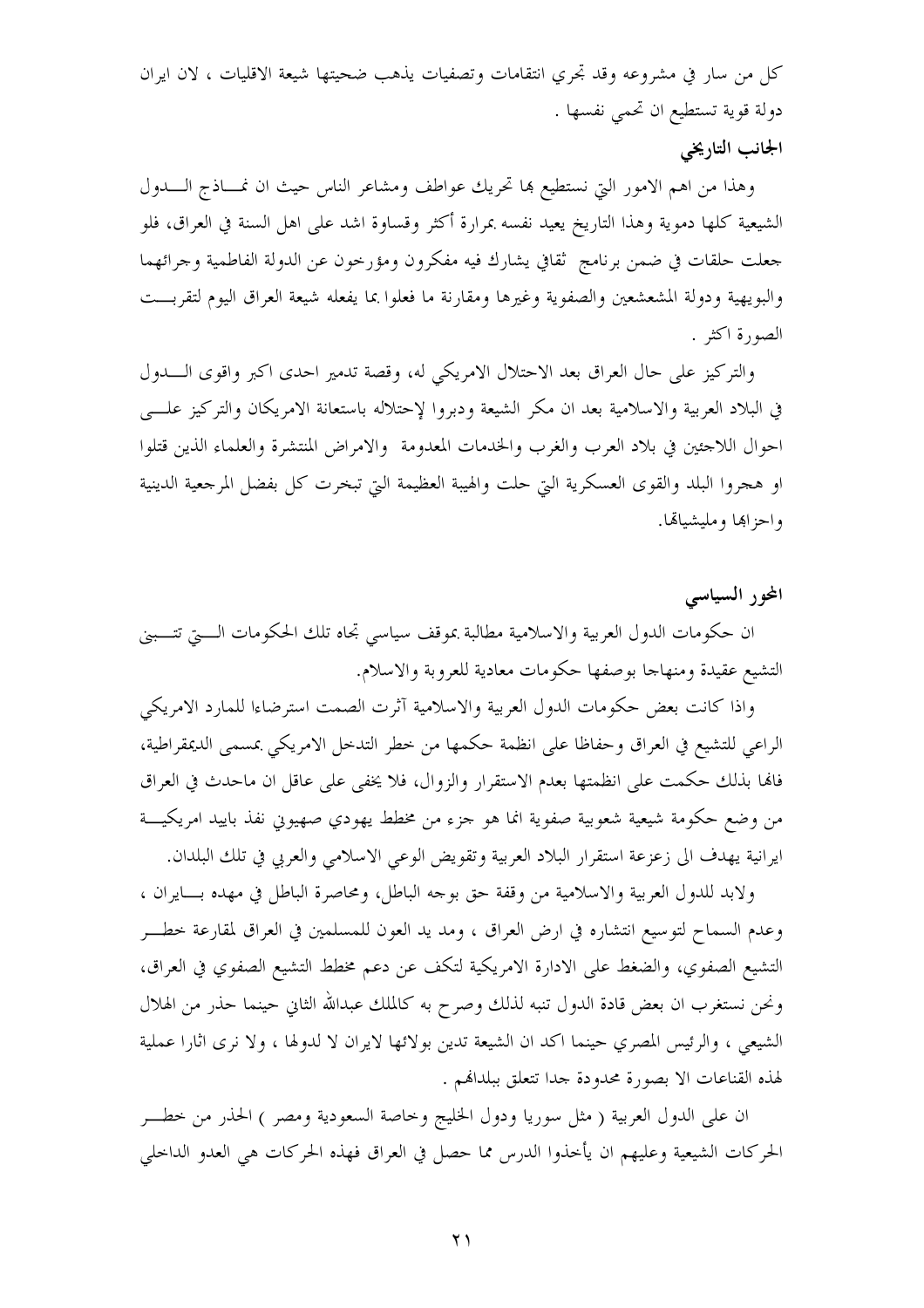الذي هو اخطر بكثير من العدو الخارجي، وعلى بعض الدول ً منع القنوات الشيعية من البـــث مـــن اراضيها على اقل تقدير .

كما ان على الدول العربية والاسلامية الكف عن معادالها للحركات الاسلامية وعـــن مـــضايقتها واستهداف رموزها ودعاقما حاصة التي تتبنى العقيدة الاسلامية بفهم السلف فهم الحصن لهسا مسن الامتداد الشيعي مثلما على هذه الحركات ان تراجع موقفها من بعض الانظمة لدرء مفاسد اعظـــم ولنتذكر ان الخطة الخمسينية الايرانية عولت كثيرا على هذا الامر جاء فيها^`` : يجب — بطريقة سرية وغير مباشرة — استثارة علماء السنة والوهابية ضد الفساد الاجتماعي والأعمال المخالفة للإسللام الموجودة بكثرة في تلك البلاد ، وذلك عبر توزيع منشورات انتقادية باسم بعض السلطات الدينيـــة والشخصيات المذهبية من البلاد الأحرى، ولا ريب أن هذا سيكون سبباً في إثارة أعداد كبيرة مــــن تلك الشعوب ، وفي النهاية إما أن يلقوا القبض على تلك القيادات الدينية أو الشخصيات المذهبية أو ألهم سيكذبون كل ما نشر بأسمائهم وسوف يدافع المتدينون عن تلك المنشورات بشدة بالغة وستقع أعمال مريبة وستؤدى إلى إيقاف عدد من المسؤولين السابقين أو تبديلهم ، وهذه الأعمال ســـتكون سبباً في سوءِ ظن الحكام بجميع المتدينين في بلادهم ، وهم بذلك سوف لن يعملوا على نشر الــــدين وبناء المساحد والأماكن الدينية، وسوف يعتبرون كل الخطابات الدينية والاحتفالات المذهبية أعمالا مناهضة لنظامهم، وفضلا عن هذا سينمو الحقد والنفرة بين العلماء والحكام في تلك البلاد وحتى أهل السنة والوهابية سيفقدون حماية مراكزهم الداخلية ولن يكون لهم حماية خارجة إطلاقا .

#### المحور الاقتصادي

ان التأمل في المبحث الذي عالج مسألة تمويل القنوات الفضائية يكفي لتبيان اهمية هــــذا الجحانــــب ودوره الفعال في التصدي للمشروع الاعلامي الشيعي ، ان الاهتمام بمصرف في ســــبيل الله الـــــذي شرعه الله تعالى في مصارف الزكاة يملى على الاغنياء الالتفاف الى الانفاق على المؤسسات الاعلامية الاسلامية لتقوم برسالتها، والانفاق على الدعاة والمراكز البحثية التي تمتم هذا الشأن . وضرورة الدعم المالي للقنوات الاسلامية بما يرتقى بادائها وخاصة دعم الحكومات لها . المحور الاعلامي

وإما العبء الاكبر في التصدي لهذه الحملات الدعائية فتتحمله المؤسسات الاعلامية الاســــلامية التي من واجبها ان تقوم بحملات دعائية لتوعية المسلمين وتنبههم الى خطر الدعاية الشيعية وكسشف زيف وبطلان هذه الدعاية من خلال تقديم الحجج الدامغة على بطلافما، وتنبيه المسلمين الى اهــــدافها التي تتمثل في اخراج المسلمين من عقيدة التوحيد وعبادة رب العباد الى عقيدة الشرك وعبادة العباد.

فالمستهدف بالدرجة الاولى من هذه الفضائيات هو الفرد الشيعي من خلال شحنه وتعبئته بوقود المظلومية والقهر المضروب عليه منذ ١٤ قرنا وإعداده كعضو مطيع في الثورة الشيعية الكبرى الــــتي

<sup>&</sup>lt;sup>28</sup> نص الخطة الخمسينية على شبكة الدفاع عن اهل السنة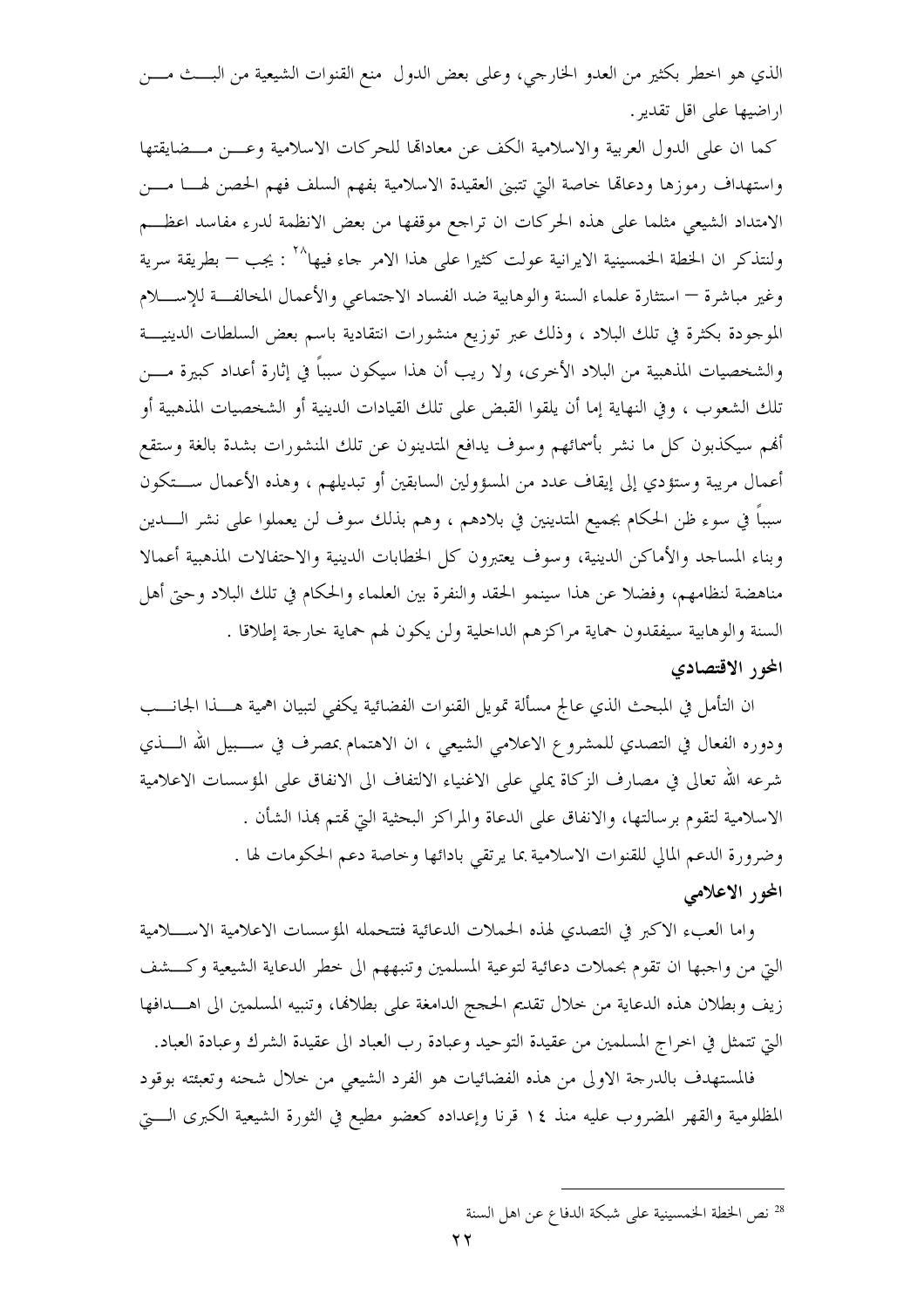ستمهد لظهور المهدي المنتظر ، اضافة الى استهداف السنى<sup>79</sup> فزعزعة عقيدته والطعن فيها وعرض ما يريدون ان يوصوله له هو الغرض الذي جعلت من اجله هذه الفضائيات، لذا فإن التصدي لها مــــن اهم المهمات وأفرض الواجبات وهو الدفاع عن الدين والتاريخ والحضارة الاسلامية والقيـــام علــــى رصد ما تبثه وتبيين بطلانه هو موضع رباط وجهاد .

ولابد لنا من وقفة مع الفضائيات الاسلامية السنية وكيفية تعاملها مسع هجمسات السشيعة وتطاولاتهم على الاسلام حتى نتمكن من رصد الاخطاء الواقعة في خطابنا المضاد لمثل هذه الحملات؛

والقنوات السنية تتباين خلفياقما الفكرية تباينا لا يجمعها على شيء كما يجمعها في صد اي فكرة غريبة تدخل المحتمع الاسلامي والوسط المتدين كما توحدت في صد حملات التـــشويه الفاتيكانيـــة والرسوم المسيئة للرسول الاكرم صلى الله عليه وسلم ، والحقيقة ان جميعها مقصرة بل تميزت بسلبيتها في التعاطي مع ما تبثه الفضائيات الشيعية او نقل ما يحدث في العراق، حيّ ان المحطات السنية غـــــــير المتدينة– مع الاسف – كانت اشد دفاعا واكثر اهتماما لما يبثه الشيعة لألهم يعلمون خطورة اثرهـــا السياسي فضلًا عن العقائدي فقناة المستقلة مثلًا أثارت جدلًا حول فتوى السستاني حول بطلان أي مذهب الإمامية واستضافت الشيعة واحرجتهم باثبات هذه الفتوى الشنيعة فقاموا برفعها من موقـــع مرجعهم السستاني .

وكذلك فعلت قناة دريم المصرية في برنامج "عم يتساءلون" والذي يقدمه "أحمد عبدون" والذي خصص منه عدة حلقات لتسليط الضوء على اساسيات المذهب الاثني عشري واستضاف الـــدكتور عبد الله سمك احد المتخصصين في هذا الشأن ، واما ما تكلمت به الفضائيات الدينية فهو الــــشيء الخجول والمتواضع والذي لا يقارن بحجم الهجمة وهول اثرها على المشاهد السبي .

وهذا الأمر زاد في تمادي الشيعة وطغيافمم فأصبحوا يعتدون على الائمة الكبار كالحملة علسى علماء السعودية وعلى حركة الشيخ محمد بن عبد الوهاب رحمه الله تعالى التجديديـــة الإصــــلاحية والمذهب الحنبلي وشيخ الاسلام ابن تيمية رحمه الله بشكل حاص لتميزه بسرد المبتدعسة والمسارقين الخارجين على العقيدة السليمة ،واليوم تنظم تظاهرات تشوه صورة علمـــاء المـــسلمين في الغــــرب ويطالبون بتجريم الفكر السلفى وبعبارة اخرى هي خطوة اولى لفرض ما يريدونه على فكسر الامسة الاسلامية فيدخلون فيه ما يشاؤن ويخرجون منه من يشاؤن ، ومراكز الدراسات و المواقع الالكترونية الشيعية تعبأ اكثر فأكثر ويوما بعد يوم يجتازون حطا احمر كانوا يخشونه من قبل ،وما تجده مقترحـــا متعصبا في مقال لشيعي مجهول ينفذ بعد حين على ارض الواقع لأنه يحمل مبدأ "تخليص الارض من النو اصب"

<sup>&</sup>lt;sup>29</sup> يعرض كثير من اهل السنة في العراق عن مشاهدة هذه القنوات اذ الهم يرون يوميا اكاذيب هذه القنوات مثلما يعانون من اثارها ،الا ان بعض ضعيفي الالتزام يتأثرون بما لالها تلبي رغباقمم وشهواقمم او مجاراة لرفاق السوء او مداهنة لهم.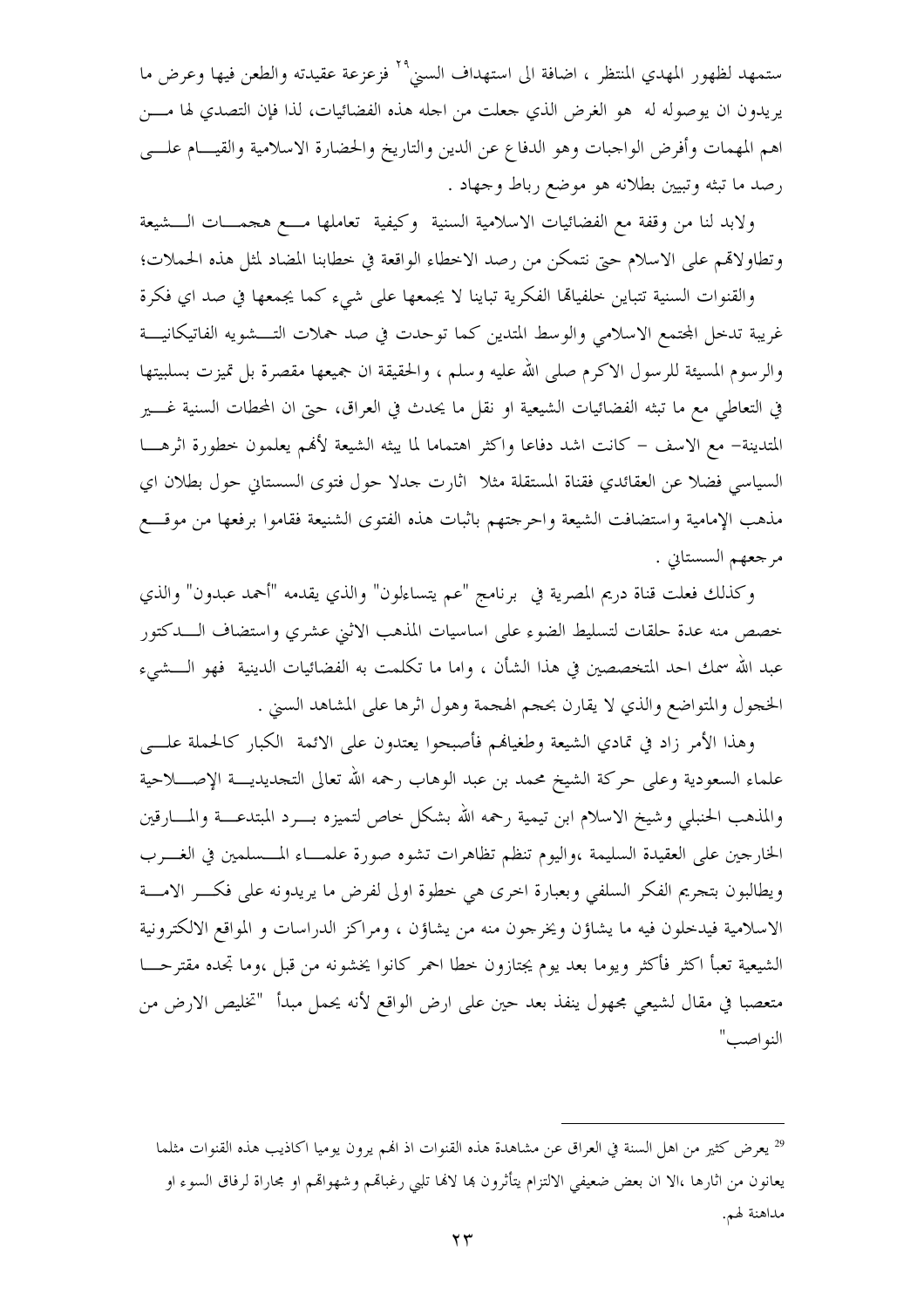ولو سأل (إعلاميو أهل السنة) أنفسهم لماذا لم يجتمع الشيعة معهم في مسألة الرسوم المسيئة للنبي صلى الله عليه وسلم؟

والجواب بسيط لمن علم حقيقة المذهب الإمامي وهو ان الشيعة لا يذكرونه صلى الله عليه وسلم الا لذكر منهج اهل البيت ومدرستهم وفكرهم، والغربي مهما كانت خلفيته أو الايديولوجية الدافعة له فلن يعي مسألة منهج اهل البيت ، والغيظ الذي يحمله في صدروه انما هو على النبي الامي الــــذي أنشأ حيلا فتح به الدنيا وذلت لأتباعه أسباب الحكم(فالهدف النبي صلى الله عليه وسلم واصـــحابه وخلفائه ) ، ولذا نجد الشيعة وقنوالهم لا يلتفتون لذلك بينما جعلوا حادثة تفجير المرقدين في سامراء من اكبر الاهوال واشدها بحقهم ويستذكروها ويجعلون لها اربعينية وحولية يعزون عليها ، بل نجسد عوامهم يطالبون على لسان احدهم بالاكثار من الحديث حول اعادة بناء المرقدين وتحشيد المظاهرات وتوطين "اتباع اهل البيت " في سامراء ، وكذلك ما تصوروه اساءة لمرجعهم السيستاني في برنــــامج الاتجاه المعاكس وكذلك برنامج بلا حدود اللذان بثتهما قناة الجزيرة فخرجت المظاهرات واقيمـــت الندوات من حلال هذه القنوات للرد والتنديد والتصعيد الطائفي حتى وصل الامر بنائـــب رئـــيس الجمهورية عادل عبد المهدى ان خاطب الحكومة القطرية بمذا الشأن.

اما قنوات الاحزاب السياسية السنية فلا تكف عن مجاملة الشيعة لمكاسب سياسية تظن تحقيقهـــا وهذا وهم لذا ينبغي عليها الكف عن ذلك ومواجهة الحملات الاعلامية التي تشنها القنوات الشيعية بالحق الذي تؤمن به .

وقد انخدع اكثر المسلمين ( ومنهم دعاة الوسطية) بمزاعم التقريب والوحدة مع الشيعة حتى رأوا الدماء تسيل ألهارا في العراق بعد ان حكموا وتبخرت آمال محمد على تسخيري ومجمعه التي أرادهــــا لاعداد جيل سبي لا يعرف من عقيدته شيئا.

واحيرا نود ان اذكر بان علماء التشيع ومنظروه لا تقف جهودهم عند اطلاق هذه القنوات الفضائية فمشروعهم اكبر من ذلك بكثير وعلى سبيل المثال لا الحصر نورد هنا ورقة عمل قدمت في مؤتمر (القرآن الكريم وتحديات العصر ) الذي عقد في الكويت جاء فيها المقترحات الاتية```: ١– أن يطرح مشروع لتأسيس معهد أو جامعة إعلامية تخصيصية تحت عنوان (جامعة أهل البيت – عليهم السلام– الإعلامية التخصصية العالمية) –على سبيل المثال– ، رسمية كانت أو أهلية ، يتم فيها تخريج طاقات شبابية متخصصة في مجال الإعلام بكل مجالاتما ، و تركز على تعليم علوم و ثقافـــة و قيم ومبادئ أهل البيت عليهم السلام ، وطرق وأساليب نشرها عالميـــا مــــن حــــلال الفـــضائيات والمؤسسات الإعلامية الأخرى.

<sup>30</sup> هل تعكس القنوات الفضـــائية المشـــروع الحضــــاري لأهــــل البيت (عليهم السلام) ؟ســــالم بوصفر ، ورقة مقدمة لمؤتمر (القرآن الكريم وتحديات العصر) الثامن الذي عقد في الكويت خلال الفترة من ١–٢/٥/٢ ٢٠٠م .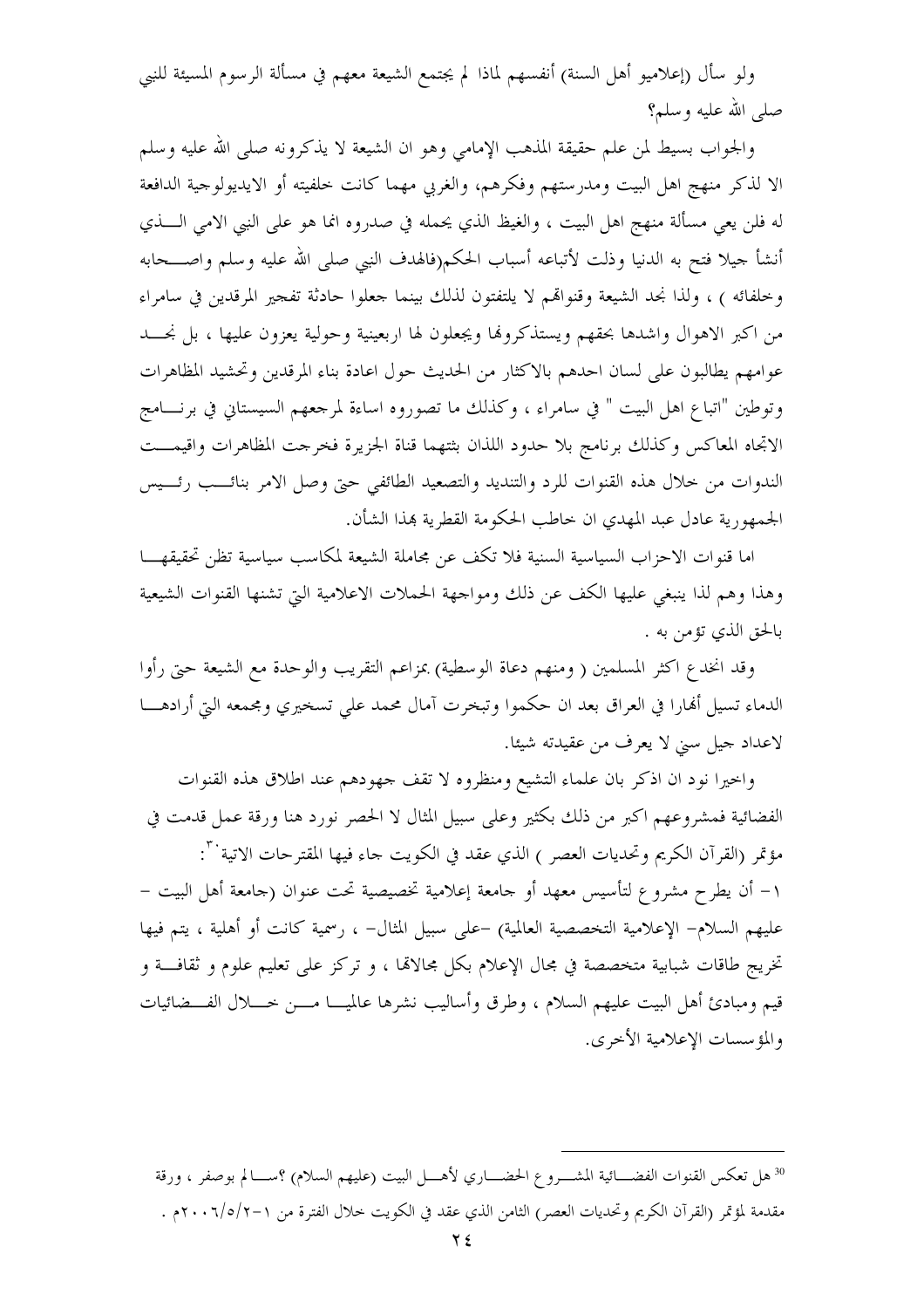٢– أن تتبنى القنوات الفضائية الإسلامية الشيعية مشروع مجمع عالمي تشترك وتـــساهم فيــــه كــــل الفضائيات ، ويكون لها ممثلين دائمين من كل قناة فضائية تحت عنوان ( المحمع الإعلامــــي العــــالمي لشيعة أهل البيت عليهم السلام ) على سبيل المثال ، يكون الهدف منه ما يلي : أ- بلورة صيغ عمل لشبكة من العلاقات ووسائل الاتصال ما بين المؤسسات الإعلاميـــة الفـــضائية بعضها ببعض . ب– السعى إلى توحيد الرسالة الإعلامية عالميا . ت– تبادل الخبرات في شتى المحالات الإعلامية مع متابعة المستحدات العلمية والتقنية في شتى المحالات الإعلامية ، بالإضافة إلى دعم تجارب الفضائيات الحديثة بكل مقومات النهوض . ث– سد المنافذ أمام كل عمليات التشكيك والإلغاء والإسقاط من قبل فضائيات الجهل. ج- توظيف الخامات والكفاءات والاستفادة من الطاقات الإعلامية في المؤسسات الإعلامية. ح– العمل على سد منافذ العجز المادي والمعنوي والتعاون على مواجهة الإشكالات المهنية والفنيسة والتقنية . خ– طرح مناهج لاستثمار رؤوس الأموال لمشروع الفضائية الإعلامية مع فتح الآفاق لتوضيح الموارد

المالية .

٣- تبني مشروع المؤتمر الإعلامي الشيعي العالمي للقنوات الفضائية سنويا . ٤– أن تتبنى كل مؤسســــة إعــــلاميــــة فضــــائية فتح مكتب للدراسات الإستراتيجية . هكذا يفكرون ويخططون لبناء مشاريعهم الاعلامية نصرة لمعتقدالهم ، فنحن اولى بذلك نصرة لــــدين الله تعالى الذي ا, تضاه لنا.

## واخيرا

اذا كانت النوايا صادقة والعزائم كبارا فلا بد من اتباع سياسية اعلامية تــصحيحة للخطـــاب الاسلامي تجاه الهجمة الشيعية الشرسة مع العلم ان الغرب لم يتطاول على نبي الامة صلى الله عليــــه وسلم الا بعد ان سكتنا عن التعدي والتجاوز على مبادئنا وعلمائنا وحضارتنا ، و لم يتطاول الــــشيعة على اهل السنة الا بعد ان رضخ علماء اهل السنة لمنهج التقريب الذي لم يؤسس له الا في العواصــــم السنية ، وبعد ان فرط اهل السنة ببعضهم لاختلافهم او حينما حكمتنا القطرية ونأت بنا بعيدنا عن مشروعنا الاسلامي الكبير .

## النتائج والتوصيات

من اهم النتائج التي توصلت اليها الدراسة :

١. لا تكمن خطورة هذه القنوات في كمها وانما فيما تطرحه في بثها من قضايا وافكار وما تنشره من احداث وتحليل والذي يشكل خطرا وتمديدا للامة العربية والاسلامية من جميع المناحي العقائدية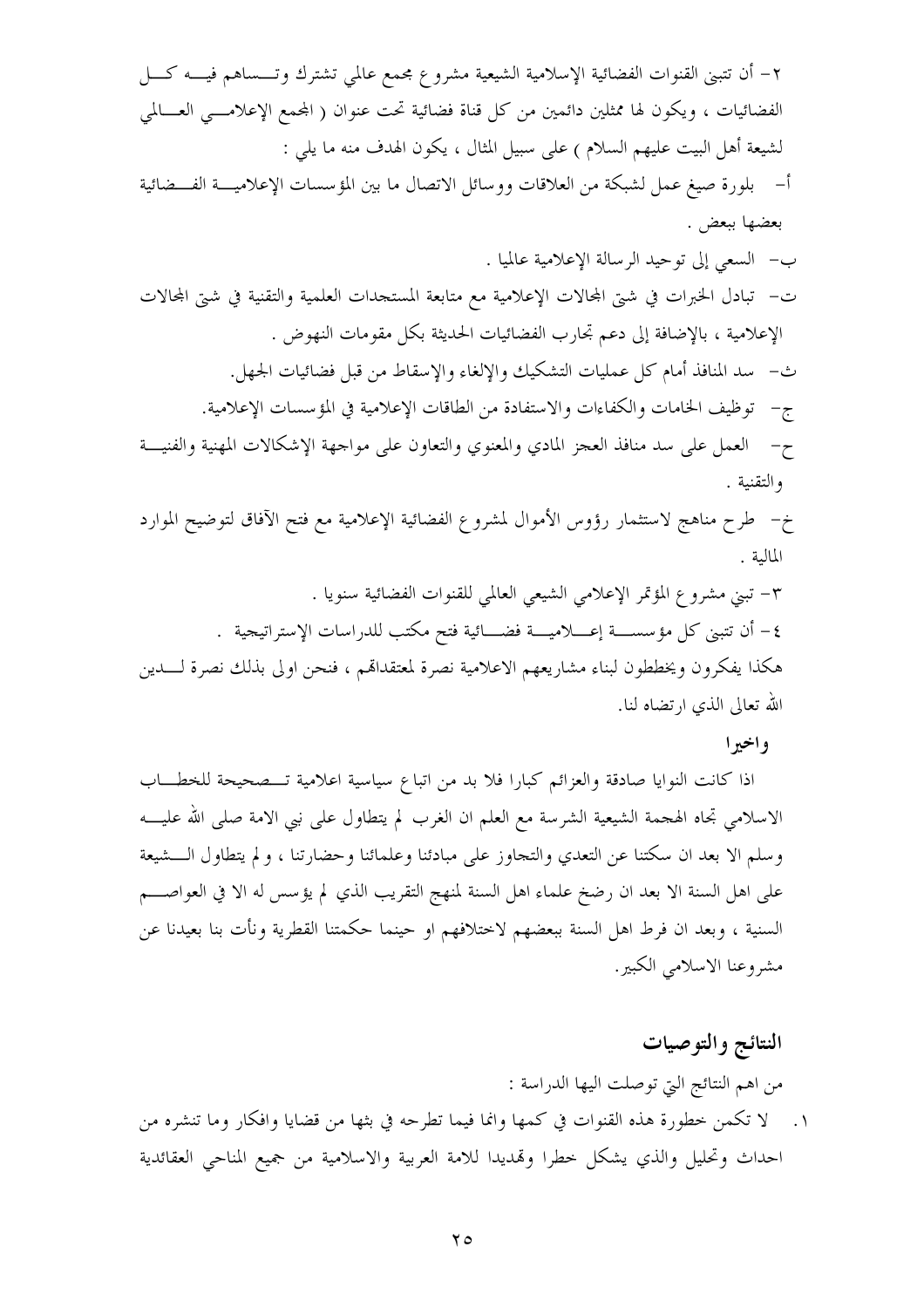والفكرية والسياسية والاحتماعية والاخلاقية، ظهرت اثارها في حملات ابادة لاهل السنة ومعالمهم في العر اق .

- ٢. يعود انتشار الفضائيات الشيعية لعوامل عدة منها عامة بسبب انتشار الاطباق الفضائية في البيوت وحل وزارة الاعلام العراقية، مما ترك فراغا اعلاميا وكوادر اعلامية معطلة وغياب الرقابة، ومنها حاجة الاحزاب الى الترويج الاعلامي لمشاريعها ولا ننسى كون العراق ارضا خصبة للاحداث، واما العوامل الخاصة فمنها استقواء الشيعة بتوليهم الحكم في العراق، والحرص على نقل طقوسهم الدينية منه، ومنها دعوة مراجعهم ودعاقم لانشاء الفضائيات لنشر التشيع.
- ٣. قد تعتمد الفضائيات الشيعية على تمويل الأحزاب المعبرة عنها، وعلى تبرعات المؤيدين للحزب، ولكن الدعم الاعظم الذي تحظى به هذه القنوات هو الدعم الديني ( الخمس) والفساد الحكومي والخارجي من ايران وقوات الاحتلال الأمريكي والصهاينة.
- ٤. يتركز الخطاب الديني للقنوات الشيعية على الدعوة للتشيع عقيدة هدمية وسياسة توسعية وعلى ترسيخ الشعوبية وتصعيد العنف الطائفي وكذلك الاساءة للرموز والمفاهيم الاسلامية وتشويه التاريخ بما يوافق الرواية الشيعية؛ في حين يركز الخطاب السياسي لهذه القنوات على دعم الاحتلال والحكومات الشيعية في ظله والنيل من القوى المناهضة للاحتلال وخاصة المقاومة اذ ينفى وجودها وانما هو الارهاب فقط، وتقويض الدور العربي في العراق وشن الهجومات على البلدان العربية و بقسو ة.
- ه. أن ادراك خطر هذه القنوات على الامة العربية والاسلامية يدفعنا للعمل على اعداد مشروع متكامل لمواجهته وصده من حلال عدة محاور ابرزها المحور العلمى والدعوي والمحور السياسي والاقتصادي واحيرا المحور الاعلامي.

## التوصيات

لا يكفي الامة ان تدرك خطر هذه القنوات وانما عليها ان تعمل حاهدة وبكل مكوناقما على مواجهته وصده ولذا نوصي بالاتي:

- ١. على المحاميع العلمية والمراكز الدعوية الانتباه الى هذا الخطر واعداد الدراسات والبرامج العملية لصده او على الاقل تحييده.
- ٢. التأثير على اصحاب القرار السياسي في عدم استضافة هذه القنوات في مدنما الاعلامية او مراكز البث فيها، ودعم الاسلاميين لتحصين البلدان العربية والاسلامية من خطر التشيع.
- ٣. دعم القنوات الاسلامية او على الاقل دعم برامج تلفزيونية معينة تعالج ما تطرحه هذه القنوات وتقديم الحق بجرأة وموضوعية من غير انفعال وعاطفية.
	- ٤. تنظيم حملات اعلامية تلتزم بما جميع القنوات الاسلامية لنصرة اهل السنة في العراق .
- ٥. انشاء مراكز بحثية تضم مختصين في العلوم الاسلامية والعلوم الاجتماعية وعلوم الاتصال مختصة باعداد الدراسات والبحوث اقامة مؤتمرات وندوات حول هذه الظاهرة .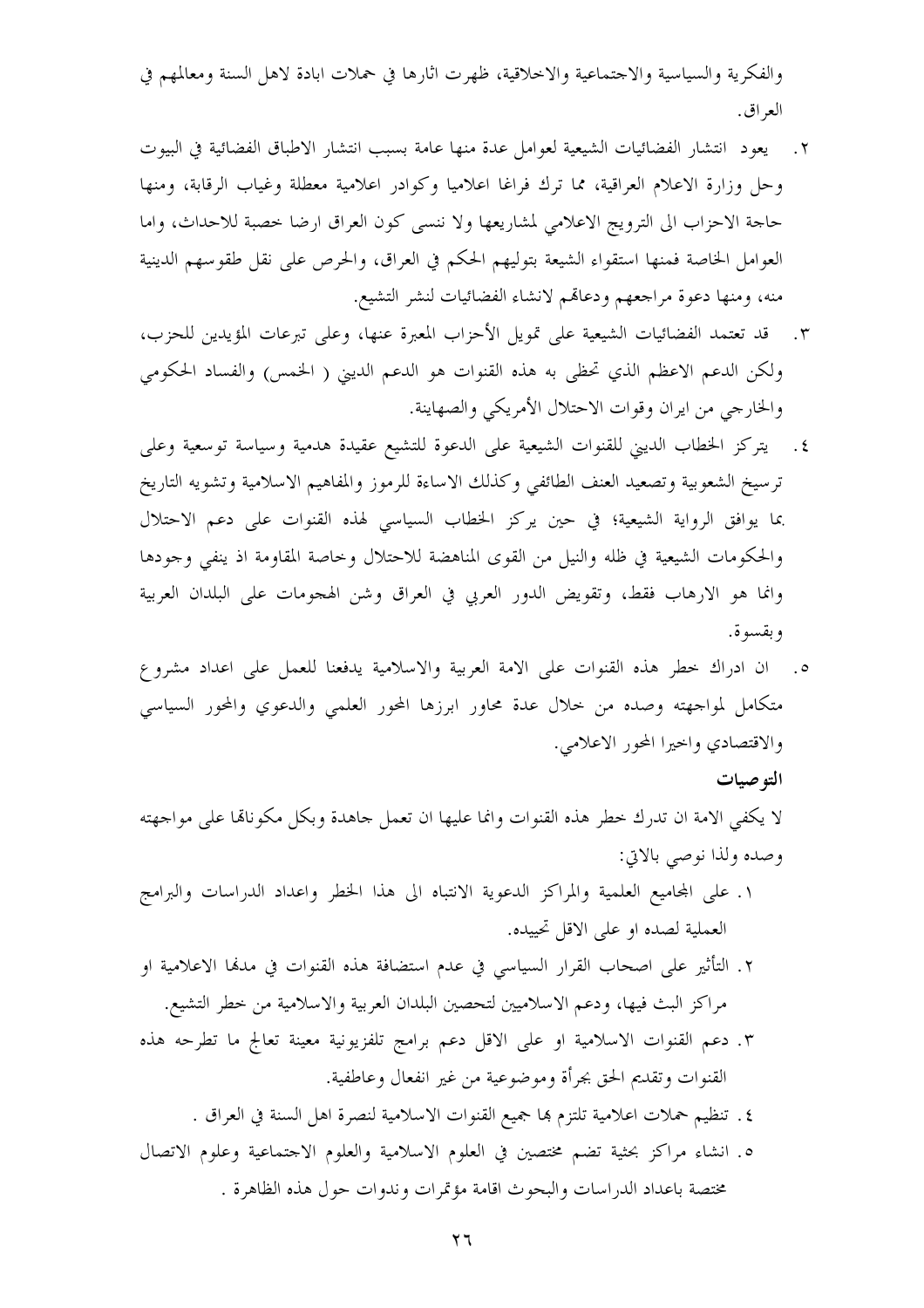## الاقتراحات

استكمالا لموضوع البحث نقترح الاتي : ١. اعداد دراسات تحليلية مفصلة عن القنوات الشيعية الاكثر خطورة. ٢. اعداد دراسات تحليلية للقنوات الاسلامية للارتقاء بما عموما او فيما يتعلق بمذا الامر.

تم بحمد الله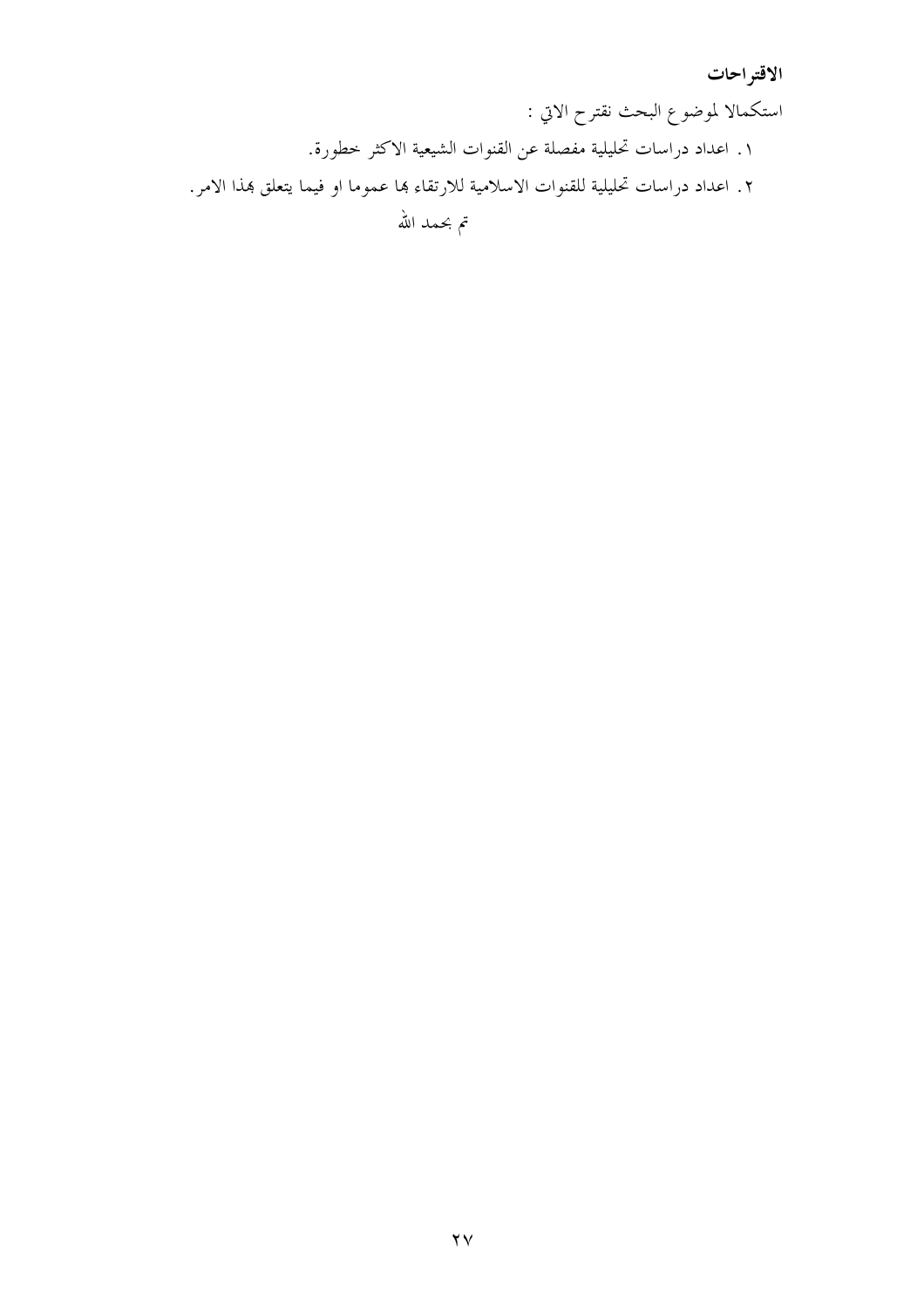# ملحق : معلومات تفصيلية عن الفضائيات الشيعية في العالم \*القنوات العراقية

## قناة العراقية www.iraqimedianet.net

ان ظهور هذه القناة لم يكن من قبيل الصدفة او العجالة، كذلك فان التعاقد الذي حصل بين المؤسسة الاعلامية اليهودية الصهيوينة (شركة التطبيقات العلمية الدولية) لتشرف على قناة (العراقية) هو ايضاً لم يكن وليد ما حدث بعد الاحتلال وانما كان مخططاً له قبل الاحتلال بسنة او اكثر بقليل، وذلــــك عندما كشفت صحيفة الــــ (نيويورك تايمز) الامريكية عام ٢٠٠٢ من ان (وزارة الدفاع الامريكيـــة تبحث حالياً اصدار امر سري الى الجيش الامريكي للقيام بعمليات سرية بمدف التأثير علــــى الـــــرأي العام في الدول الحليفة والمحايدة أكم

فاليهود اليوم يسيطرون ويديرون ويمتلكون معظم شبكات البث الامريكية والبالغة اكثر من (١١٠٠) شبكة، وقد كان حضورهم واضحا وحلياً بعد احتلال العراق فقد قاموا بامضاء عقد بسين احسدي مؤسسات جهاز المخابرات الاسرائيلية (الموساد) والسفير بول بريمر الحاكم السابق للعراق نيابة عــــن قوات الاحتلال الانكلو– امريكية اما عن حانب الموساد فوقعته اياد اسرائيلية ناطقة باللغــــة العربيــــة وباللهجة العربية وباللهجة اللبنانية حصراً.

وكان من ابرز بنود هذا العقد هو تأجير كافة أجهزة ومعدات وشبكات تقوية البث واســـتوديوهات قناة جمهورية العراق الى هذه المؤسسة الاسرائيلية الاعلامية التابعة لجهاز الموساد وذلك بقيمـــة (٦٠) مليون دولار سنوياً. وتم البدء بمفاتحة بعض العاملين والفنيين والمهندســـين والمـــصورين والمــــذيعين والمخرجين وغيرهم من الاعلاميين العاملين في قناة جمهورية العراق السابقة لينضموا للعمــــل ضــــمن الكادر الجديد.

يقول (دان سينور) مساعد بول بريمر عن هذه القناة في حديث ادلاه لشبكة (ABC) في ايلول من عام ٢٠٠٣ حيث وصف هذه القناة بالها صوتنا الوحيد في بحر يمتلئ بمئات الاصوات امــــا صـــحيفة الواشنطن بوست فقد اشارت الى ان وزارة الدفاع الامريكية كانت قد اختارت شركة التطبيقـــات العلمية الدولية الصهيونية لتشرف على قناة العراقية، واشار الاستاذ سمير عبيـــد، الكاتـــب والمحلــــل السياسي الى ان هذه الشركة ومثيلاقما كانت قد تعاقدت بدءًا مع الكونغرس الامريكي بالعمل علــــي اشاعة الفاحشة وتشويه صورة المقاومة وذلك باعلان مالا يليق من القسول في شسأن عليّـــة القسـوم وخيارهم. واول من اقام على ادارها مدير عام عربي من يهود لبنان.

وهي اليوم تنتمي لشبكة الاعلام العراقي ومديرها هو حبيب الصدر حال عمار الحكسيم واكسدت دراسة نشرقما مجلة كلية الاداب في جامعة بغداد ضعف مستواها المهنى وادائها الاعلامي وتفتقـــر الى وجود تقارير وافية وتحليلات اخبارية كافية كما وصفت تغطيتها للاحسداث بالسسطحية وافتقسار

<sup>&</sup>lt;sup>31</sup> مقال (قناة (العراقية) ليست وليدة الغزو.. بل وسيلة لترويج المشروع الأمريكي في العراق– إعداد/ كامل عادل عمران — موقع جريدة البصائر)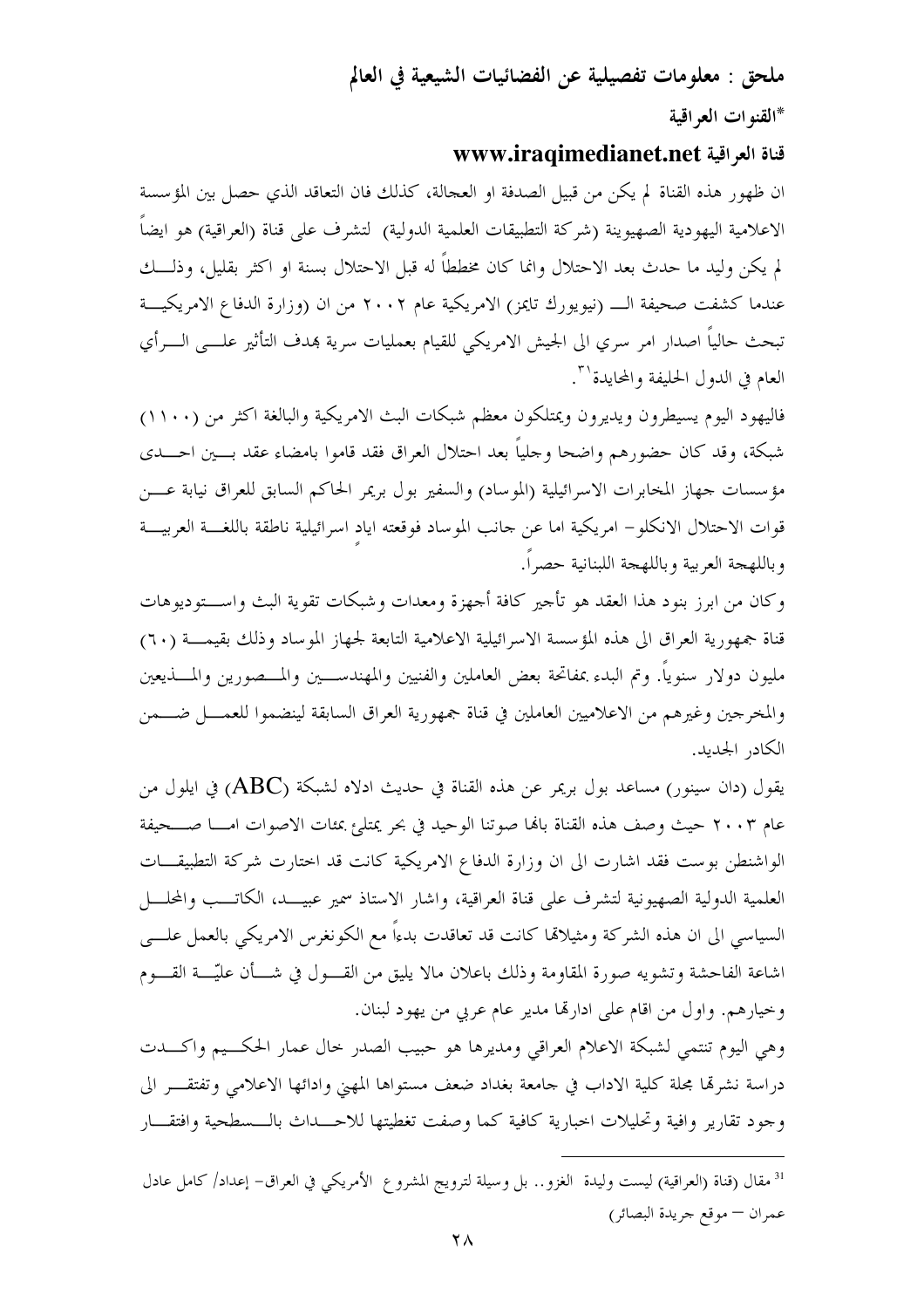كوادرها للمهارات الاعلامية ومعظمهم من الاحزاب الشيعية ولا سيما المحلس الاعلـــي الاســــلامي العراقبي ، وتستقر مكاتبها في المنطقة الخضراء وبدأت بثها في ١٣– ٥ –٢٠٠٣ وهي مكونة مــــن ٣ قنوات: (إحبارية وعامة ورياضية).

## قناة الفرات الفضائية \_ www.alforatty.net

تابعة للمجلس الاعلى الثورة الاسلامية في العراق (المجلس الاعلى الاسلامي العراقي حاليا )بزعامة عبد العزيز الحكيم والذي يرأس ايضا كتلة الائتلاف الشيعي اكبر الكتل البرلمانية والجناح العـــسكري للمجلس هو منظمة بدر بقيادة هادي العامري والمتورطة بقتل وتمجير مئات الآلاف من اهل الــــسنة في العراق وخاصة الكفاءات، فهذه القناة تغطي جميع نشاطات المحلس الاعلى وفعالياته وتـــصريحات رجاله مثل عمار الحكيم وهادي العامري ،مدير ها عباس العيساوي ، ويعمل في هذه القناة اكثر من ٣٠٠موظف كلهم من الشيعة ومكاتبها في منطقة الكرادة ببغداد .

وهذه القناة اكثر القنوات اظهارا للشعائر الدينية الشيعية حيث تعرض المحاضـــرات الدينيـــة والدروس الوعظية ومجالس العزاء والقراءات لما يسمى بالرادود ( ويسمى بالفارسي السروزة حسون )وهو من يقرأ شعر يبكي الحاضرين في المجلس والمشاهد حول مظلومية اهل البيت وحقهم وانتظـــار المهدي المنتظر الغائب الذي سيعيد الحق اليهم طبعا هذه الطقوس تحمل الكثير من الـــــــــــــــــــــــــــــــــ والمعاني الضمنية البدعية والشركية وتبرز ثقافة الشيعي الإمامي التي تختلف بشكل هائل عن عقيــدة وثقافة عموم المسلمين .

وفي ايام المناسبات الدينية مثل يوم الغدير وذكرى وفاة او ولادة الائمة، تحيى هذه القناة بث مباشـــر من كربلاء والنجف وتعرض مشاهد اللطم والبكاء والحزن والمسوح والمعلقة والاعلام والطعام عـــن ارواح شهداء آل البيت ،وتحرص على استضافة رجال دين شيعة من اكثر من دولة فهي قناة مـــؤثرة على شيعة العراق وشيعة الخارج.

#### قناة الفيحاء www.alfayhaatv.ne

تصنف من اكثر القنوات طائفية مع علمانيتها انطلق بثها في شهر تموز؟ ٢٠٠ م والتي كانت تبث من دولة الإمارات العربية المتحدة ۖ ولعل كثرة المعلومات المتوفرة عن هذه القناة لأن المشاهدين يعلمــــون مدى حقد هذه القناة على العرب والمسلمين فيكشفون كل ما استطعوا عنها ويسعون لفضحها حتى لا تزيف الحقائق فهي تجرأ على ما يخجل منه المتطرف وقد اغلقت هذه القناة بعد ان طلب خــــاطفو الدبلوماسي الإماراتي (جماعة لواء الاسلام) ناجي النعيمي إغلاق القناة واعيد فتحها من جديد مـــن داخل العراق .

وهناك ثلاثة من ابرز المسؤولين في هذه الفضائية المتطرفة وتحريضها العنيف على تقــــسيم العــــراق وتلميع صورة الفدراليات والطعن في رموز الدين ، فهي كثيرة الاستضافة لشيعة متطرفين مثل باســـم العوادي وحسن الموسوي وكريم بدر ، والمسؤولون الثلاثة هم : هاشم الديوان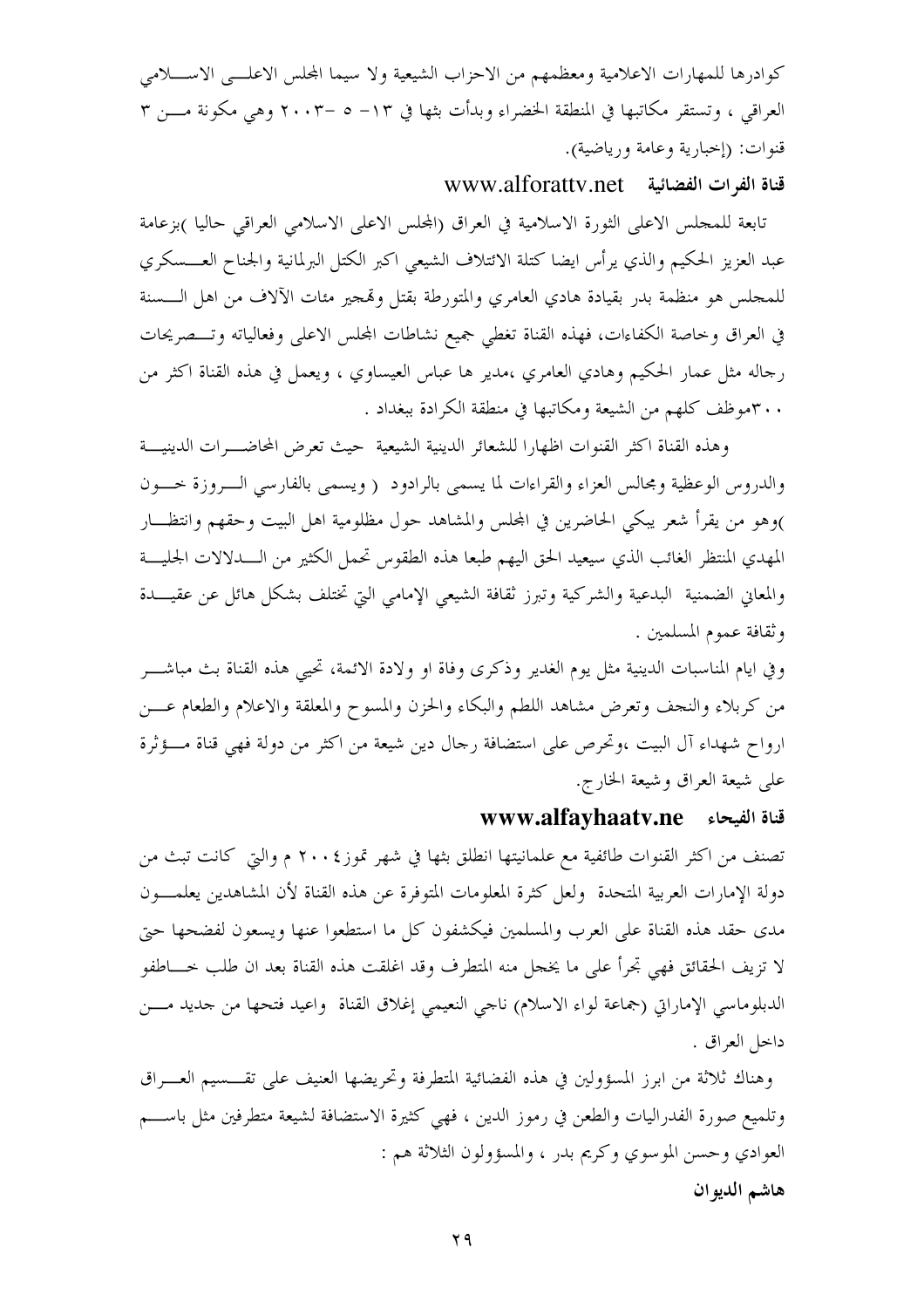وهو بعثي سابق كان يعمل مراسلا لوكالة الانباء العراقية في الكويت ومن عيون المخابرات العراقية في الكويت وبعد الاجتياح العراقبي في آب ١٩٩١ عين مكافأة له وزيرا للإعلام في حكومة عــــلاء حسين وبعد ذلك هرب الى لندن ليقوم على مجلة المشاهد التي تمدح نظام صدام هاشم ناصر محسن العقابي

كان معلما وشاعرا شعبيا يمدح صدام ومعاركه حصل على رسالته الماجستير من كلية التربية بجامعة بغداد والتي تحمل عنوان "القيم الخالدة في احاديث الرئيس القائد "وطلب من صدام ان يكمل البحث برسالة دكتوراة من لندن فذهب الى هناك وبعد الغزو العراقبي للكويت اصبح في صفوف معارضــــة النظام

محمد ماشي الطائي

شارك في الحرب العراقية الايرانية وتأسر وأصبح من عناصر المحلس الاعلى الذين يعذبون الاســــرى العراقيين ، فحزب محمد باقر الحكيم كان يجند الاسرى العراقيين ويستخدمهم لتعذيب الاسرى وهم النواة الحقيقة لفيلق بدر او ما يسمى في ايران ب( فيلق ٩ بدر)

ومن نماذج ما تسمح به هذا المنبر الحاقد على رموز الاسلام ان باسم العوادي قال بالحروف الواحــد "إن هذا التخلف والإرهاب يعود إلى العقلية المريضة لــــ (عثمان) ، هذا عدا الطعن بمعاوية رضي الله عنه والخلافة الاموية والعباسية وهي أصبحت من مسلمات رسالة الشيعي المثقف بعد احتلال العراق  $\mathbf{y} \cdot \cdot \mathbf{r}$ 

بقى أن نذكر ان هذه الفضائية تصف الجماعات المسلحة المقاومة سواء اكانت في افغانستان(طالبان) أو في فلسطين (حركة حماس) بالتطرف والغلو

قناة بلادى الفضائية

وهذه الفضائية تتبع لابراهيم الجعفري رئيس الوزراء السابق وكذلك رئيس حزب السدعوة السسابق تبث احاديث وكلمات للجعفري وافتتحت باغنية فيها مقطع استبشري يا كربلاء بالسيد الجعفـــري ،المنسق الإعلامي لها عباس السعدي

وانفردت بعرض مشاهد لجثة صدام حسين بعد الاعدام ،وهذه القناة كقناة دينية اقـــل تطرفـــا مــــن الفرات ولكن ملتزمة بالامور المشتركة السالفة الذكر ،قتل أحد مصوريها في احـــدى الـــتفجيرات بالسيدية.

#### tvalsalam.tv قناة السلام الفضائية

تأسيس وإشراف المرجع الديين حسين اسماعيل الصدر احد علماء الشيعة في الكاظمية والذي استقبل وزير الخارجية الامريكي السابق كولن باول في اول زيارة له للعراق ، مديرها العام عبود الموســوي ومدير الشؤون الفنية على راضي.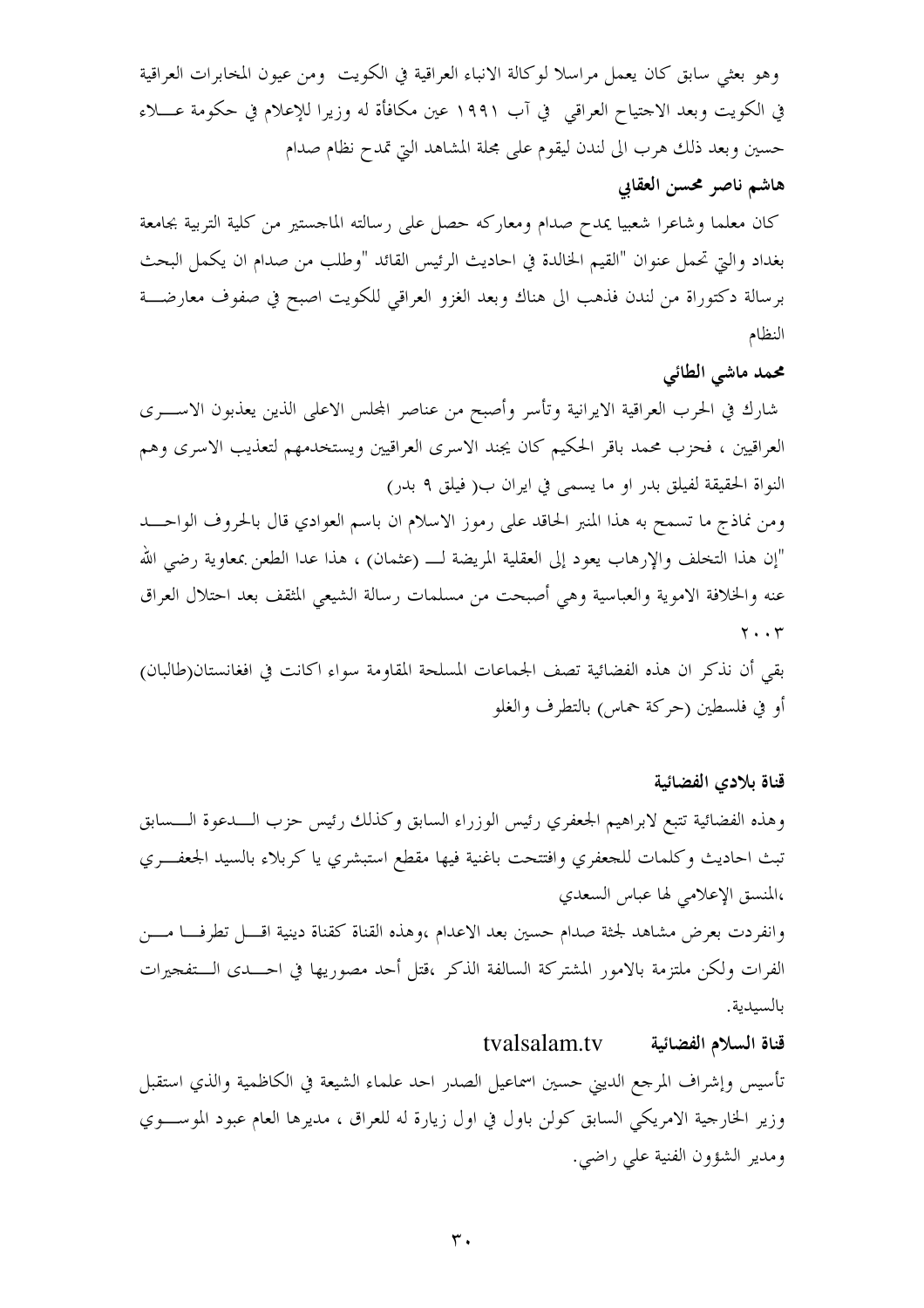القناة ليست ذات حس شيعي متطرف لكن المرجع الذي تتبع له لم يكن يوما مخالفا لسياسة الحكومة الشيعية او معارضا لبعض تصارفات الاحزاب الدينية الاخرى فحسين اسماعيل الصدر بارك الدستور الجديد ودعا الجامعة العربية الى إدانة الارهاب والعمل على وقف تصديره الى العراق مسن بعسض الدول وقال ان تبرير الارهاب واعتباره مقاومة من بعض العرب لا يخدم الشعب العراقي لانه لا يمكن تسمية قتل الاطفال والنساء والمدنيين مقاومة . واضاف ان العراقيين بجميع طوائفهم مجمعين على ادانة الارهاب وقال الهم كانوا يعيشون في المقابر الجامعية تحت الارض في زمن النظام السابق اما الان فالهم يعيشوها فوقها من خلال قتل الارهابين للمواطنين الابرياء \*\*.

قناة المسار الفضائية almasarty.com تابعة لحزب الدعوة —تنظيم العراق بزعامة عبد الكريم العتري وزير الدولة لشؤون الامــــن القــــومي وهي تعتبر من اشد القنوات تطرفا وتشددا تجاه اهل السنة والعرب وتوازي في تطرفها قناتي الفـــرات والفيحاء رغم محدودية امكانياقما وقلة المشاهدة لها والمتابعة لبرامجها وهي واحدة من ثلاث قنوات سمح لها بتغطية محاكمة صدام حسين وسبعة مسن معاونيسة في قسضية الدجيل وقد ذكرت صحيفة المؤتمر الصادرة في بغداد انه سُمح فقط لثلاث قنوات بتغطية الجلسة ١٣ من محاكمة صدام الفرات والفيحاء والمسار . وذكرت قناتي الحرية والمسار ان عربا وأفغان تسللوا الى منطقة الغزالية غرب بغداد ليقوموا بأعمـــال عنف الامر الذي نفاه اهل المنطقة وهذا منشور على شبكة البصرة بتاريخ ٧شباط ٢٠٠٧

## ahlulbayt.com قناة اهل البيت

تبث برامجها من كربلاء بدأ هذه القناة هادي المدرسي سنة ٢٠٠٥ وهو اول من وصى بأن يتخذ من القنوات منابر ليصل صوت الشيعة للعالم تعمل الآن على (حملة المليار صلوات) تطلــب فيهـــا مـــن المسلمين ان يصلوا على النبي محمد وآل محمد بقدر ما استطاعوا ثم يرسل كل من صلى الى مـــوقعهم عدد الصلوات وذلك كما جاء في شريطها إعلاء لذكر محمد وآل محمد ولتعجيل صـــاحب الأمــــر والزمان المهدى المنتظر عليه السلام وقد نشر موقع شبكة الناصرة الثقافية اهداف هذه القناة من قبل احد اعضائها وهي كالآتي : ١–نشر ثقافة المذهب الشيعي ۲–نشر تعالیم اهل البیت ٣–نشر فضائل اهل البيت ٤–نشر الثقافة السليمة التي تناسب منهج الاسلام الحقيقي من السنة والقرآن وأهل البيت ٥– التعريف بالقدوات الصالحة التي تتمثل في أهل البيت وانصارهم وأصحاهم

<sup>&</sup>lt;sup>32</sup> كما جاء في الوكالة الشيعية للانباء ebaa.net ،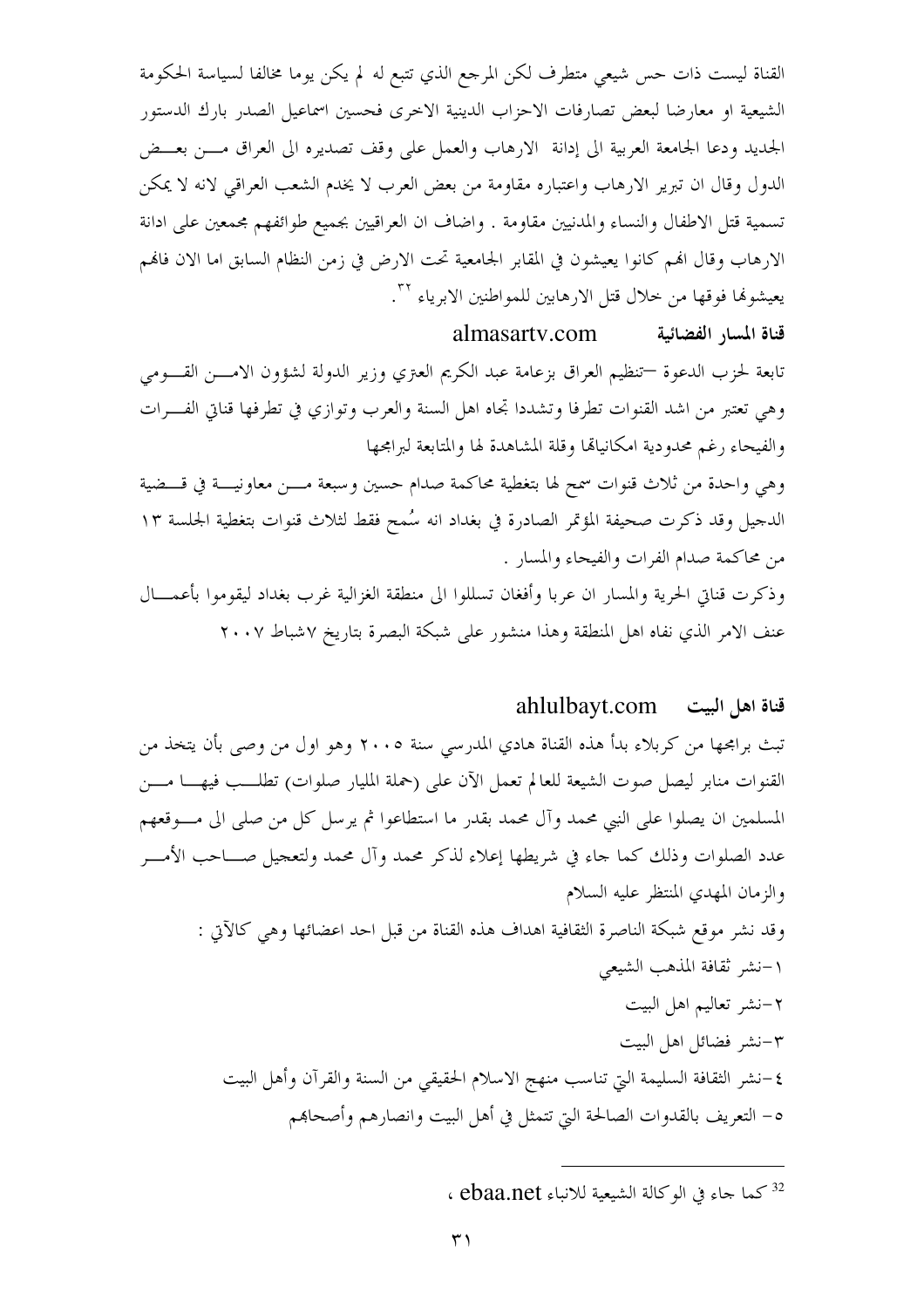٦– إحياء الفكر الإسلامي الاصيل ٧–ايجاد ودعم العلاقة الثقافية والسياسية بين المؤسسات الشيعية والحوزة العلمية ٨–ايجاد تلاحم بين المراكز الدينية التي تعمل على نشر الثقافة الاسلامية الاصيلة ٩-التواصل الشرعي عن حل المسائل الشرعية ورفع الشبهات العقائدية والفكرية ١٠-تعريف المشاهد بأحول الشيعة والتشيع في العالم على جميع الأصعدة ١١- تعريف المشاهد بإنجازات المذهب الشيعي وخدماته للأمة الإسلامية على مدى التاريخ ١٢–استعراض تجارب الحكم الشيعي في التاريخ ١٣– نشر آراء اكثرية الفقهاء الشيعة في عموم القضايا الحياتية وهذا الكلام لا يصدر الا عن مقرب من اصحاب هذه القناة والقائمين عليها وحسيت وان لم يكسن كذلك فالنقاط المتقدمة هي حصيلة جهود العمل الشيعي منذ عشرات السنين والمراد عرضها وتعريف العالم بما وهناك قنوات شيعية غير مؤثَّرة في الشارع العراقي الشيعي وأمكانيالها محدودة مثل : afaqty.com قناة آفاق الفضائية تتبع لحزب الدعوة الاسلامية ولا تختلف عن مثيلاقما قناة كربلاء ، قناة الغدير ، وكذا قناة الكوفة ،قناة دجلة ،قناة البصرة ،قنساة الابسرار ،قنساة عاشوراء وهذه تبث ارضيا حاليا.

\* القنوات الايو انية

#### قناة الكوثر alkawther.ir

تابعة لتلفزيون ايران( العربي —طهران )بدأت قناة الكوثر الفضائية نشاطاتها باللغة العربية منــــذ عــــام ١٩٨٠ باسم قناة سحر الفضائية لمدة ساعة واحدة يوميآ حتى وصلت ساعات البث الى ثماني عـــشرة ساعة يوميآ.تهدف كما ذكرت في موقعها :الى نشر الفكر الاسلامي المحمدي الأصيل و فكرة أهــــل البيت عليهم السلام و ذلك عبر باقة من البرامج المتنوعة و التي تتعرض لمختلف المحالات الانــــسانية و الدينية و الفكرية و الإحتماعية

## قناة العالم الاخبارية

تروج للسياسة الايرانية في العالم العربي وخصوصا تجاه المسالة العراقيـــة واللبنانيـــة والفلـــسطينية ، وانشأت مع تداعيات حرب الحليج الثانية وكانت انذاك مصدرا للعراقين في تتبع الاحداث . قناة الثقلين

اعلن الامين العام للمجمع العالمي لأهل البيت محمد حسن أختري انه سيتم في العام المقبــــل يعـــــني ١٤٢٩ هجرية انشاء قناة الثقلين الفضائية جاء هذا في مؤتمر صحفي عقده اختري وهنأ فيه بحلـــول مناسبة ولادة المهدي المنتظر ، وذكر اختري ان المجمع العالمي لأهل البيت يعكف حاليا على انــــشاء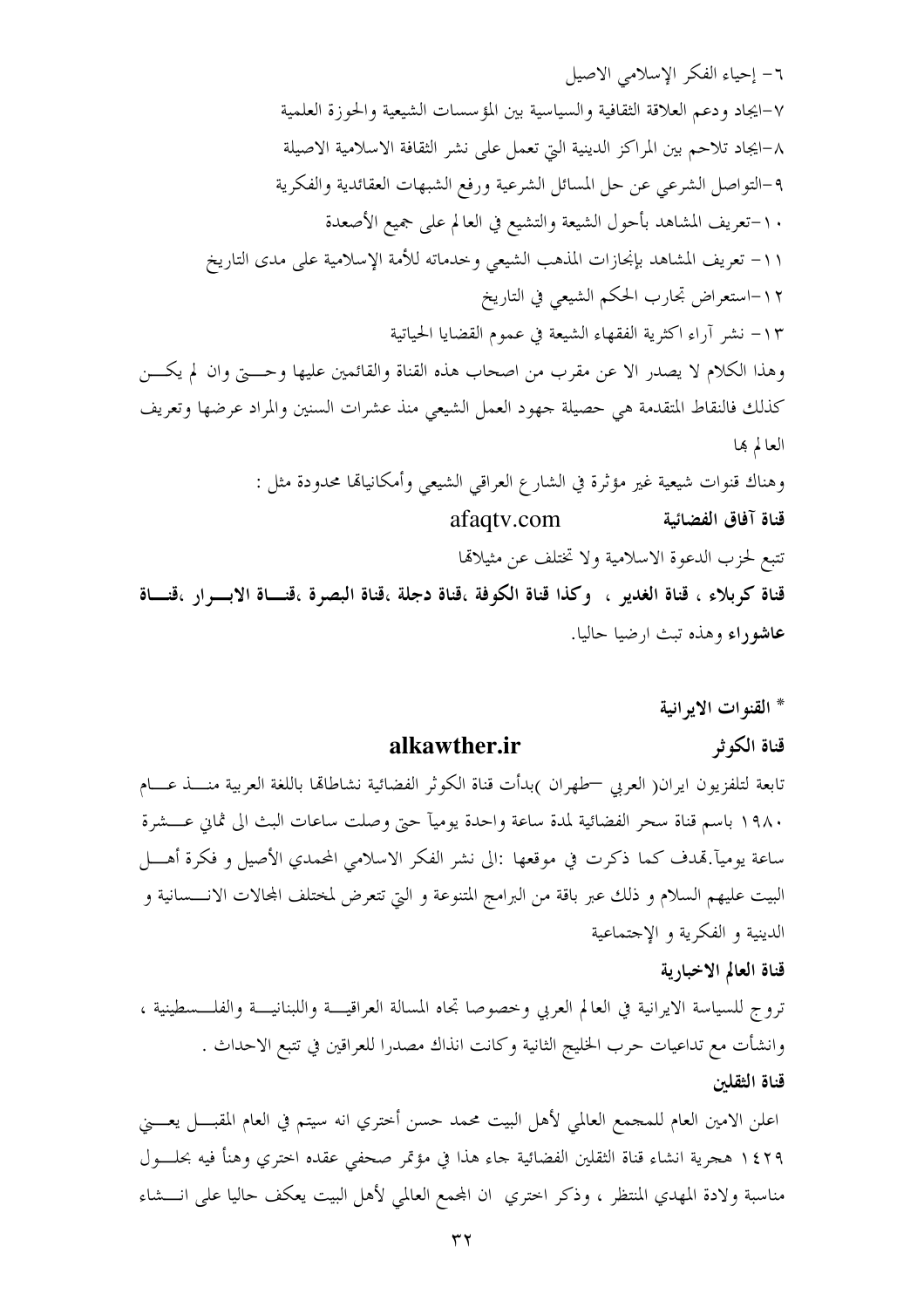قناة الثقلين الفضائية التي من المؤمل افتتاحها شهر آذار مارس من العام المقبل وتحدث ايضا في نفـــس المؤتمر عن انجازات المجمع ومنها نشر ٣٥٠ كتابا بخمس عشرة لغة مختلفة من اجل ازالة الشبهات عن عقيدة اتباع اهل البيت كما افتتح حسابات مصرفية لمساعدة عوائل الشهداء والمعوقين والمقاتلين في لبنان نقله مراسل وكالة مهر للأنباء . هناك قنوات ايرانية دينية أحرى مثل قناة "الحوزة"و"قائم" الفضائيتين وستبثان من قم.

\* القنوات اللبنانية

لابد من مقدمة قبل الشروع في الحديث عن الفضائيات الشيعية ، ان مساحة الحرية في لبنان كبيرة الا ان المقاومة الشيعية المتمثلة بحزب الله لم يكن لها قنوات اعلامية كثيرة واكتفـــت بواحــــدة وذلك لأن افعالها حقيقية ونتائجها ملموسة وهذا يفسر لنا امرا مهما لابد من الالتفات اليه وهـــو ان التيار الصدري وعلى ضخامة الدعم الذي يحظى به فهو لم يستطع انشاء فضائية تلمع بصورة وتجعل منه حزب الله آخر في العراق ؛لأن أفعاله الحقيقية على الارض هي إجرام بحق أهل السنة والجماعة في بغداد بل ويكفى فلما واحدا يعرض جريمة واحدة لاتباع الصدر وحناحه العسكري حيش المهدي ان يحطم البريق الذي اصطنعه لنفسه في بدايات الاحتلال

وقد حاولت الكثير من فضائيات اخبارية عربية مشهورة عالميا ان تحسن من صورته وتضعه الى حانب اهل السنة في المقاومة ضد الاحتلال الا الها لم تنجح فالقوات الامريكية لا تقدم على الهام جماعة سنية بقتل الشيعة وتلقى دعم من دولة عربية سنية كما تفعل مع جيش المهدي والاقمامات المتواصـــلة لــــه بتلقى الدعم في معسكرات ايران ومن رجال حزب الله اللبنايي ،وحيّ هيئة علماء المـــسلمين والـــــتي حرصت دائما ان يكون الصدريون معها في مقاومة الاحتلال لكنها وحدت نفسها وحيدة تــــدور في هذا الفلك وجميع فصائل المقاومة (وهي سنية بطبيعة الحال) محمعة ومتفقة علـــي قتـــال المليـــشيات الشيعية وعلى رأسها حيش المهدي ويسمونه(حيش الدحال) وقوات بدر ، ونقصد بفصائل المقاومـــة التي تتفاعل معها الجماهير بشكل ملحوظ مثل الجيش الاسلامي في العراق ،وجيش المجاهدين ،وجيش انصار السنة ،وكتائب ثورة العشرين ،وجامع وجيش الراشدين وغيرها من الفصائل المسؤثرة علسى الساحة واثرهم يقر به الجميع وحتى العدو على مدى السنوات الماضية.

> almanar.com.lb قناة المنار الفضائية

وهي اشهر من ان يعرف ها تابعة لحزب الله اللبنايي برامجها بالدرجة الاولى عن نــــشاطات الحــــزب العسكرية والاناشيد والاغاني الحماسية والحديث عن القدس والتحرير والشهادة الا ان هـــذه الحليـــة المعروضة امام المشاهد الفلسطيني بشكل خاص وجميع العرب على وجه العموم ليست بالمحان فالثمن هو الادعية والدروس والافتاءات ً على المذهب الإمامي ۖ ويقدم كلِّ ما سبقٍ في غلافٍ مكتوبٍ عليه " الصهاينة مجرمين " اليهود محتلين للأرض" "حق العودة مقدس " "المقاومة مطلب جماهيري " ؟؟؟؟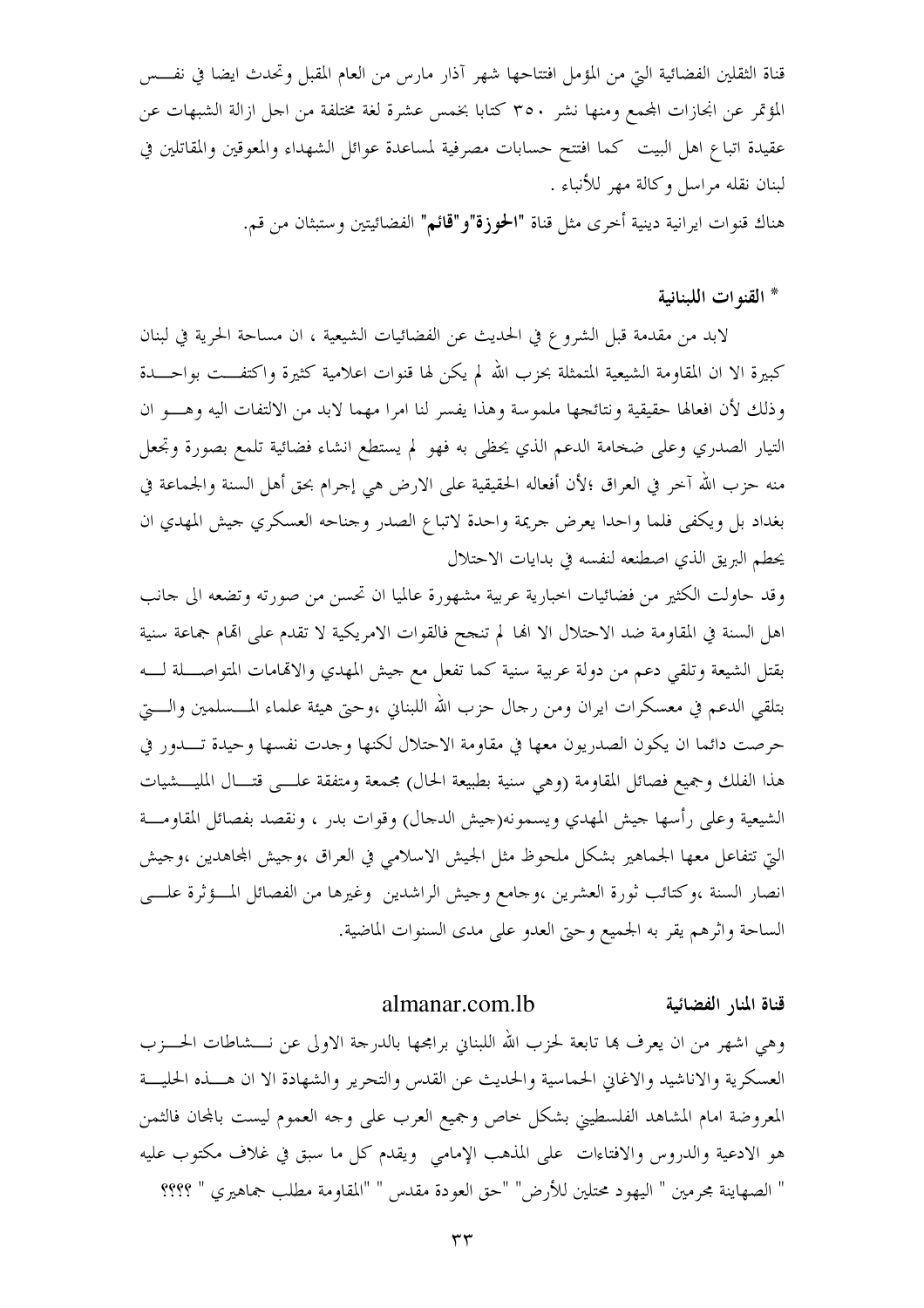يقول احد الكتاب٣٣:(سياسياً يمكن رصد خطاب لا يخفى على المتابع للشأن الإعلامى، حيث يلحظ بوضوح الدور ۖ التحريضي الذي تمارسه القناة في عموم برامجها لا بل يحق لنا القول أن كل الــــــــــرامج السياسية والدينية في النهاية يجب أن تظهر التوجهات الإيرانية الدينية والسياسية فيهــا والمتمثلــة في فتاوى وآراء قم ومشهد، وليس هناك دليل أوضح من التصعيد السياسي الذي مـــورس في أوقـــات سابقة في لبنان حيث أجمعت كل التقارير السياسية أن لإيران اليد العليا فيه، والعجيب أن قناة المنــــار تتهم حكومة لبنان التي يقودها فؤاد السنيورة بألها حكومة عميلة في الوقت الذي يشيد فيــــه حــــسن نصرالله بالحكومة العراقية الطائفية المرتبطة في إيران باعتبارها حكومة وطنية كما أن الشيعة من أهــــل العراق يؤكدون ألهم متضررون من سلوك قناة المنار عند التعرض لهم إحبارياً،أما ما يجرى في العـــراق فهو حكاية غريبة في قناة المنار فمتي أرادت القناة إطلاق لفظ شهداء أطلقته على من يُقتل من أهــــل العراق وغالباً ما يُفرق معّد النشرة ما بين من يقتل على يد الأمريكيين بين الـــسنة والـــشيعة، ومـــا كشفت عنه الأحداث الأخيرة في العراق هو الوجه الطائفي البغيض للقناة وألها حير من يُنفذ أحنـــدة إيران بلا تحفظ. إن تناقض قناة المنار مع المواقف الوطنية أصبح منهج عمل واضح لتنفيـــذ أحنــــدات معدة مسبقا في إطار واضح هو تنفيذ المخططات الإيرانية التوسعية لالتهام المنطقة والسسيطرة علسى خيراقما ومقدراقما وتجييرها لحندمة المصالح الأمريكية المكشوفة حخاصة بعد الأحداث التي تحري وحرت مؤخرا في العراق ولبنان وفلسطين والتي تسعى طهران لاختطاف قضيتها من بسين أيسدي أبنائهـــا وإلحاقها بفلكها، ما تمثله قناة المنار هو امتداد للنهج الفارسي وقد دخلت في إطاره الاستراتيجي دول عربية قامت بالأساس على شعارات قومية كبيرة سارعت لتوطيد علاقاتما مع حكومة طائفية مدعومة فارسيا وذلك استجابة لرغبات المرشد الروحي إيران ) انتهى كلامه. إن النهج الإعلامي لقناة المنار الشيعية لا يختلف عن أخوالها في باقي الدول فلا يوحد فرق بين شيعي سعودي وعراقي وافغاني ولبناني وكويتي كلهم كلهم يشتركون في النيل من الانظمة السنية وشعوبها

> قناة الهادى ستبث قريبا من حنوب لبنان كما أشيع nhn.com.lh NBN قناة تابعة لحركة أمل الشيعية \* القنوات السعودية قناة الحرية

وخصوصا ما يسمى بدول الاعتدال (مصر والسعودية والاردن)

<sup>&</sup>lt;sup>33</sup> الكاتب باسل النيرب في مقال له منشور على موقع البينة albainah.net بعنوان "قناة المنار ..حزبيون نعم ،وطائفيون أيضا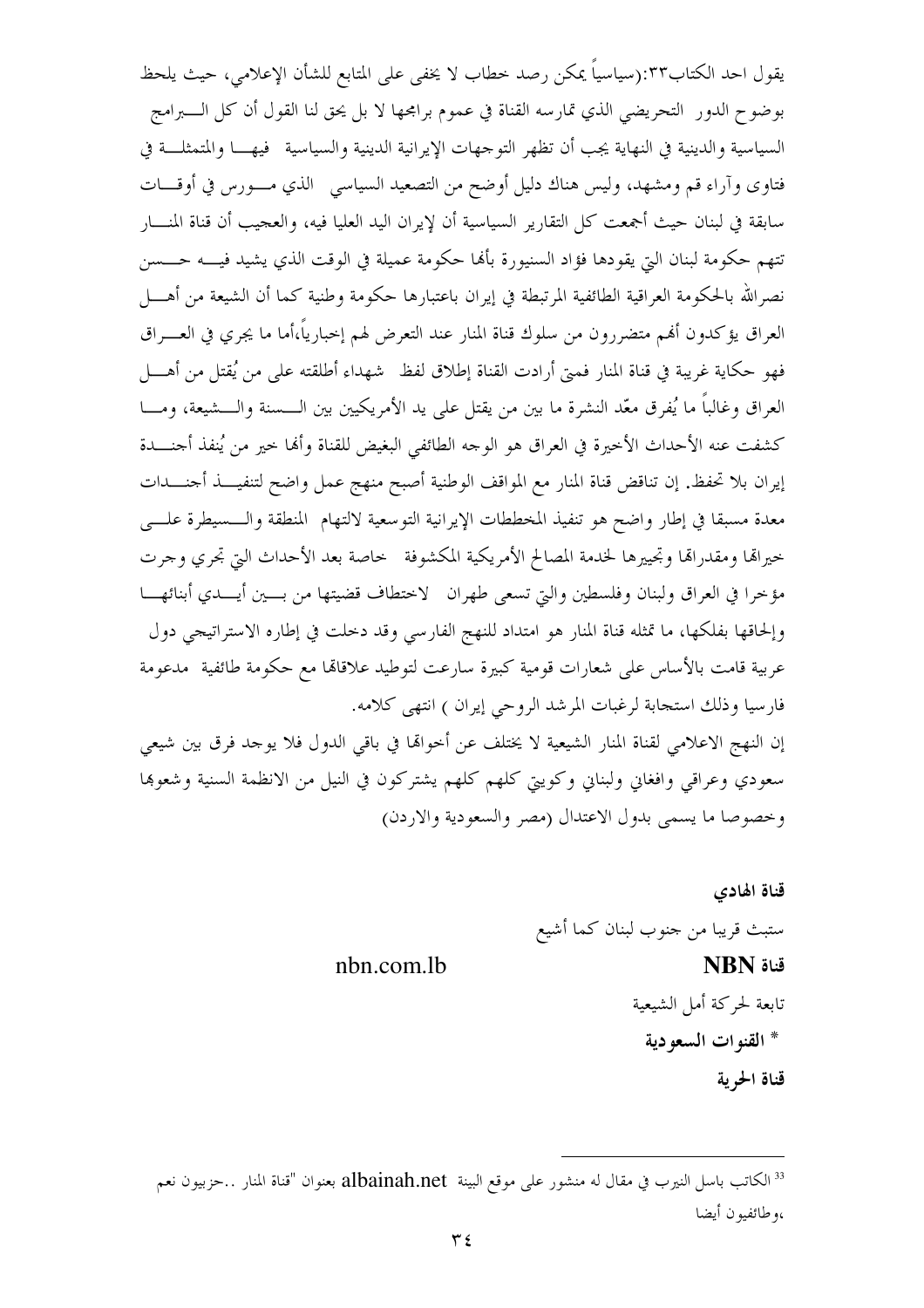وهي لشيعة القطيف وبحسب "ابن القطيف "أحد اعضاء شبكة iraqcenter.net ألها ســـتكون قناة ثورية بمعنى الكلمة وستبث الوثائق مثل قتل صادق مال الله والمحازر التي ارتكبت في القطيف عام ١٤٠٠ هجرية ، والبرامج التي تفضح الحكومات ،وستبث هذه القناة من الولايات المتحدة الأمريكية قناة الحرمين

وستبث من لندن ، وبحسب التوقعات ستتخذ هاتان القناتان خطابا سياسيا يتناول شــوون شــيعة السعودية بشكل حاص وفي العالم بشكل عام

فيما نقلت مجلة المراقب العربي<sup>٢٤</sup>: ان قناة فضائية للمعارضة الشيعية في السعودية ستبدأ إرسالها قريبا ، واعتمدت القناة على تعاون بينها وبين قنوات شيعية اخرى في لبنان وايسران والعسراق وتمركسزت عمليالها في بيروت حيث يقيم بعض المعارضين في ظل حماية حركات شيعية سياسية لبنانية تمويل هذه القناة سيكون عبر شخصية دينية ايرانية كبيرة تبرعت بجزء من هذه التكلفة وتعهدت بتوفير المتبقى من جهات سياسية رسمية .

## قناة الزهراء الفضائية

يقول احد الباحثين عنها°" : استطاعت قناة الزهراء أن تحقق أهدافاً رئيسية تمثلت في حلـــب ولاء الشيعة لطائفتهم وإظهار تميز الشيعة عن غيرهم وتأصيل البدع والخرافات الشيعية والمعتقدات المنحرفة لدى عموم أبناء الطائفة أيضاً ربطت القناة مشاهديها من الشيعة بعلمائهم وبينت فضلهم ودورهــــم ودعمت رؤيتهم وأفكارهم. بالنسبة لغير الشيعة فقد ركزت القناة على حـــال الـــشيعة المظلـــومين وحشدت –عاطفياً -التأييد لهم وبينت شعائرهم وأكدت – إحيائياً– أحقيتهم وصدق دعواهم،أيضاً أظهرت نجاح دعوقمم (عرض لمواكب عزاء في بانكوك في تايلند وضرب التايلدنيين الــــشيعة علــــي الصدور ومشاركة النساء لهم في الطبخ والحضور والتأييد مع لطم رقيق لا يكاد يلاحظ على الصدر )

ألا يستدعى هذا الواقع جهداً منافساً من إنشاء القنوات وتغذيتها بالخطاب العاطفي قبل العقلـــي واستخدام المؤثرات الفنية والأسلوب الإيحائي لإيصال المفاهيم الإسلامية الصحيحة بطريقة مبسسطة سهلة يتقبلها العوام ويفهمها الصغار ويتجاوب معها الجميع!!

## \* القنوات الكويتية

شيعة الكويت لهم نشاط اعلامي كبير فمساحة الحرية الممنوحة لهم داخل الكويت سمحـــت لهم بالتحرك وحسنياقمم كثيرة ونشاطهم الديني والسياسي كبير والمعروف عسن رمسوزهم الدينيسة التعدي والطعن على رموز الاسلام كالخلفاء الراشدين والصحابة وأمهات المؤمنين والذي يسذكرنا

35 مقال بعنوان "الاعلام الفضائي الشيعي... قناة الزهرء نموذجا" للدكتورمالك الأحمد، موقع المسلم في ٢٩– ٣–  $-$  127 $\Lambda$ 

<sup>&</sup>lt;sup>34</sup> في عددها الخامس (اكتوبر ٢٠٠٥)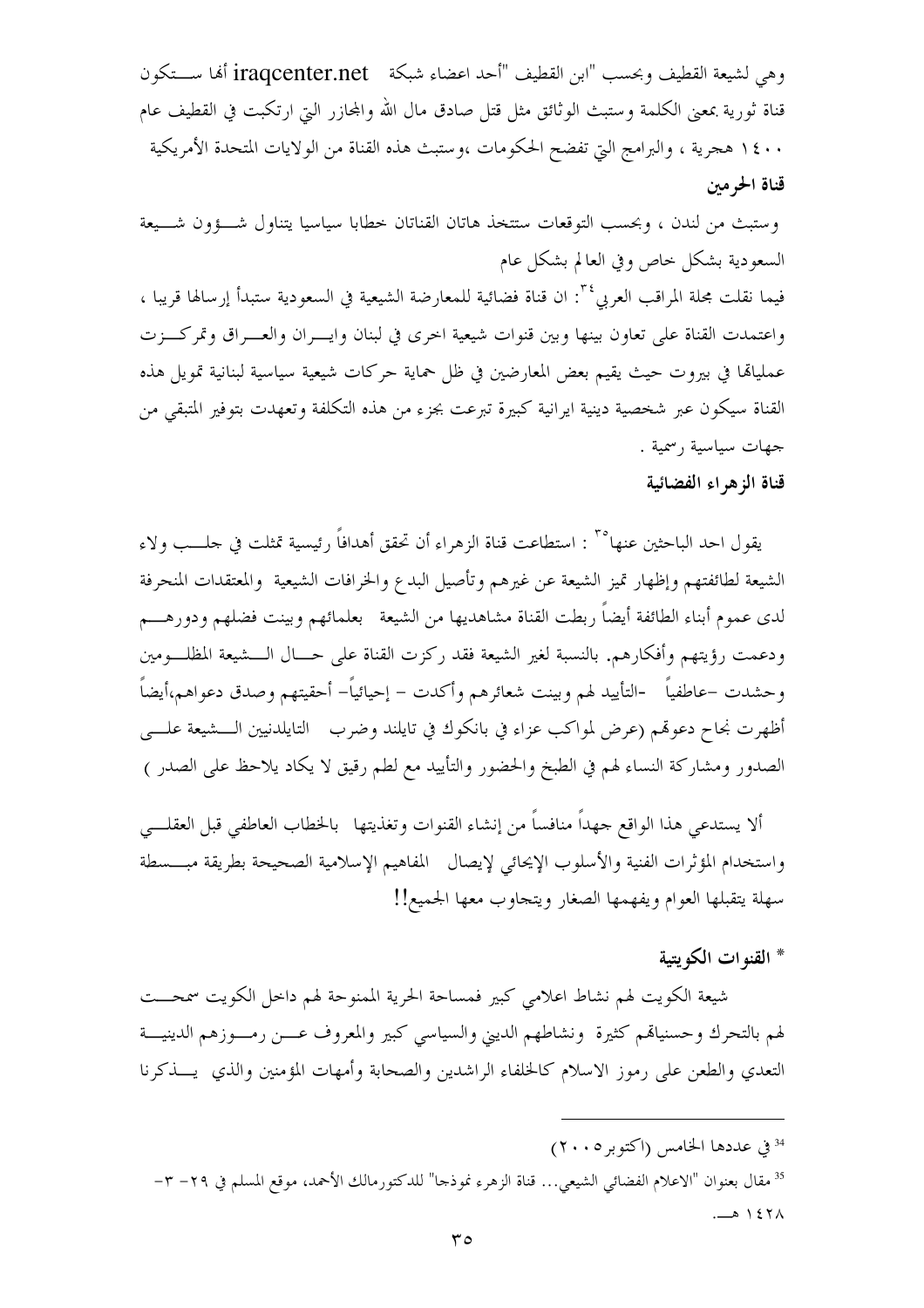بالصفويين وعلماء جبل عامل الذين كانوا يسبحون بلعن الشيخين رضى الله عنهما ،هذا عدا عـــن الطعن في علماء المسلمين وتأليب الشيعة في دولهم على حكوماتهم والكـــلام في حركـــة المقاومــــة الاسلامية (حماس)، ودعمهم لشيعة العراق بشكل هائل على جميع الصعد الاعلامي والسياسي والمالي ونذكر مثالا لاحد علماء الشيعة في الكويت محمد باقر المهري و وفقا لما ذكرته صحيفة الرأي العسام الكويتية طالب بمحاكمة الدكتور يوسف القرضاوي وسحب حنسيته القطرية على اثر فتواه بقتـــل الامريكان المحتلين للعراق جاء هذا في خطبة الجمعة ليــــوم ٢٠٠٤/٩/١٠ وهــــذا الهجــــوم موافقــــا لسياسات الحكومية الكويتية ،وكرر المهري هجومه على القرضاوي (والذي يحاول جاهدا التقريـــب بين الشيعة والسنة) حيث الهمه بانه شريك لصدام في جرائمه وأنه سيحشر معه يوم القيامة أعمى جاء هذا في صحيفة الراية القطرية ، والهدف من تقديم هذه الامور المعرفة بطبيعة شيعة الكويت سيحلل لنا اسلوب اعلامهم وخطاهم الى شيعتهم وشيعة العالم\*\*.

## alanwarty.com

### قناة الانوار الفضائية

وهذه الفضائية من توصيات المرجع محمد الحسيبي الشيرازي التي لم يتمكن من تفعليهـــا في حياته فتابع من بعده المرجع صادق الحسيني الشيرازي كما جاء في موقع alshirazi.com رئيس مجلس ادارتما هو صالح عاشور عضو مجلس الامة الكويتي استحصل على ترحيص لها من وزارة الاعلام مركز بثها الرئيس من واشنطن كما ذكر ذلك عاشور في لقاء مع شبكة البينات الرسالية ولا نعلم ان تحول لاحقا الى الكويت وقد جعلوا مراكز لدعهما في الكويت مثل لجنة اهل البيت الخيريـــة ،لجنة سيد الشهداء وغيرها، لها مكاتب في دمشق ولبنان وبغداد واصفهان وقم ومشهد والبحـــرين، ورئيس المجلس التنفيذي لها أزهرالحفاجي، وقد هوجمت مكاتبها في بغداد وقتل أحـــد مراســــليها في العراق عدنان الصافي رئيس اتحاد الصحافة الاسلامية بتاريخ ٢٠٠٧/٧/٢٩ لها العديد مــــن الـــــبرامج الدينية في العراق كما التقت بمراجع شيعية مثل اليعقوبي .

أهدافها وكما نشرت على الموقع نقل الثقافة الاسلامية المتمثلة في فكر وثقافة رسوله الاكرم صــــلمي الله عليه وسلم التي حسدها منهج ائمة آل البيت عليهم السلام، وقمتم بعرض البكائيات والمحاضرات التي تلقى في المحالس الحسينية والفاطمية مثل ( وصلت للعظم ويا الارهابيين )حول تفجير القبرين في سامراء وفيها يذكر عودة ابن ملحم والحقد المتجدد على أهل البيت و اتباعهم.

## $ch14$  tv

قناة فورتين

دينية بحتة اطلقت مع عاشوراء من هذا العام ١٤٢٨ ثبت من الكويت وتمتم بــــ (الفيــــديو كليــــب) الشيعي الولائي كما تسمى والمنابر الحسينية وهناك إشارات على الها تابعة لمؤسسة المعصومين الاربعة عشر العالمية

\*القنوات الأفغانية

<sup>&</sup>lt;sup>36</sup> ينظر مقال "اسلوب الشيعة للسيطرة على الكويت" المنشور في المواقع والمنتديات الالكترونية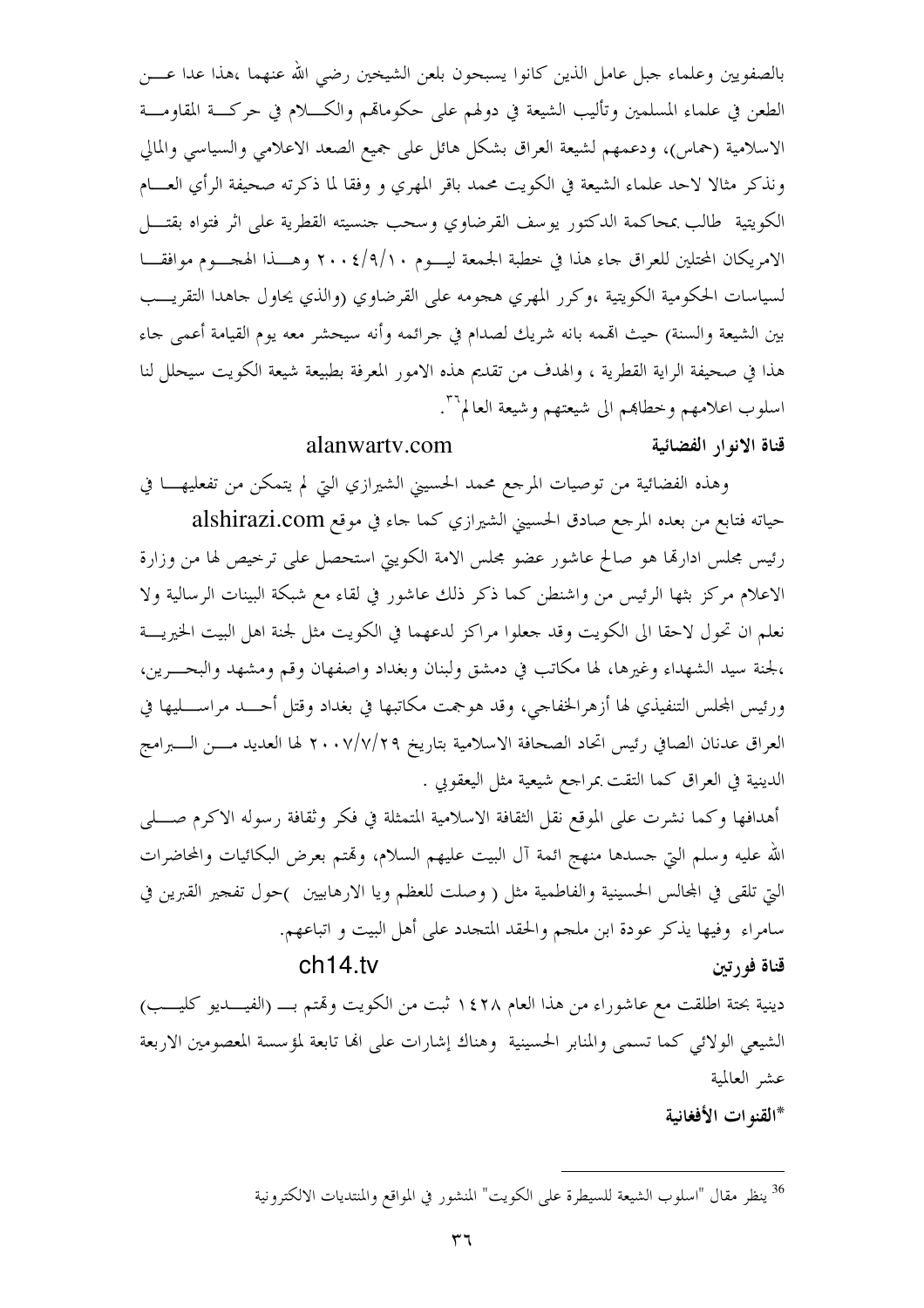قامت مؤسسة الإمام الهادي للإنتاج الفني الشيعية بتأسيس قناة الهادي هدفها تعريف ثقافـــة القــــرآن وأهل البيت للناس في أفغانستان كما قامت ايضا باسم "هادي فلم" عـــام ١٤٢٤ للـــهجرة بتقــــديم العديد من البرامج كبرنامج نحو الفوز الذي يهدف لتعريف الأطفال باهل البيت وأصدار "قدســـيان" وهو عبارة عن مجموعة محاضرات للمرجع محمد الشيرازي وصادق الشيرازي وقناة الهادي هي واحدة من اربع قنوات وصي بما الشيرازي كما تقدم في قناة الانوار وهي قناة ســــلام والزهــــراء والهــــادي والانوار

● دول أخرى

قناة سلام الفضائية تبث من امريكا باللغتين الفارسية والانجليزية وتغطى كل من كندا والمكسيك والولايات المتحدة قناة ألو ان

تبث من نيوريوك وفيها برنامج رمضاني لمحمد تقى الذاكري

## orient tv قناة

من ولاية ميشغن وفيها برنامج رمضاني ايضا لجعفرالجابري والقنوات الشيعية في اوربا وامريكا واستراليا تحتاج لدراسة خصوصا وان الـــشيعة في دول الغـــرب يحملون من الحقد مالا تحده عند الشيعي في بلده .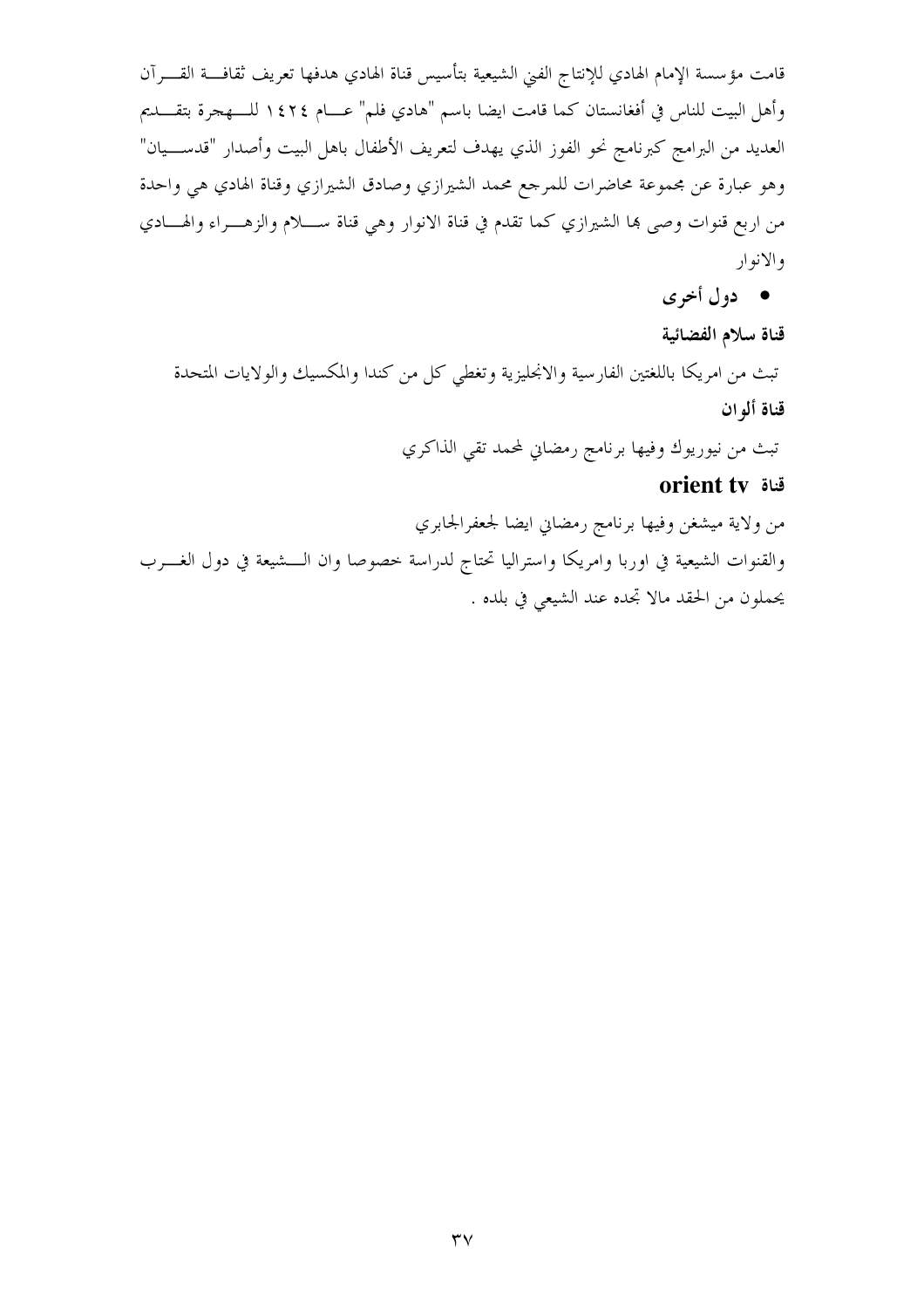#### المصادر

الكتب

- ١. الاعلام النسق القيمي وهيمنة القوة، د صباح ياسين ، مركز دراسات الوحدة العربية ط۱ – ۲۰۰۲ بیروت .
- ٢. الشيعة في العالم المؤلف: فرنسوا تويال– المترجم: نسيب عون، الناشر: دار الفـــارابي، بيروت— الطبعة الأولى/ ٢٠٠٧.
- ٣. تصدير الثورة كما يراه الامام الخميني : أصدرته مؤسسة تنظيم و نشر تـــراث الإمـــام الخميني في طهران عام ١٩٩٧.
- ٤ . العلوي وكتابه عمر والتشيع وحدوية العلماني والديني عند الشيعي ، د. طـــه الــــدليمي مخطوط.

المقالات على المواقع الالكترونية

- ١. حصار السنة والمقاومة العراقية .. فضائيا ۚ إ جمال عرفسة، موقسع المسسلم/ ٢١-١٢- $\rightarrow$  127 $\vee$
- ٢ . الفضائيات العراقية سلاح ذو حدين : مازن غازي— إسلام أون لايسن نست/ ٣١-١-7..7
	- ٣. ميزانية مراجع شيعية تفوق ميزانيات دول: حسن منصور: موقع هدايه نت
- ٤. قناة (العراقية) ليست وليدة الغزو .. بل وسيلة لترويج المشروع الأمريكي في العـــراق: إعداد/ كامل عادل عمران :موقع جريدة البصائر العراقية .
	- ٥ . القنوات الفضائية العراقية ،،، تمويل طائفي ودعم خفي: عامر الكبيسي.
- ٦. هل تعكس القنوات الفضـــائية المشــــروع الحضــــاري لأهــــل البيت (عليهم الـــــسلام) ؟: يسسالم بوصفر .
	- ٧. اضواء على الخطه الخمسينيه الايرانيه في دول الخليج. شبكة الدفاع عن السنة.
		- ٨. مشهد الفضائيات العراقية ، الظاهرة وما بعدها ، موقع الشبكة العراقية.

مذكرات ومدونات ولقاءات شخصية للباحثين.